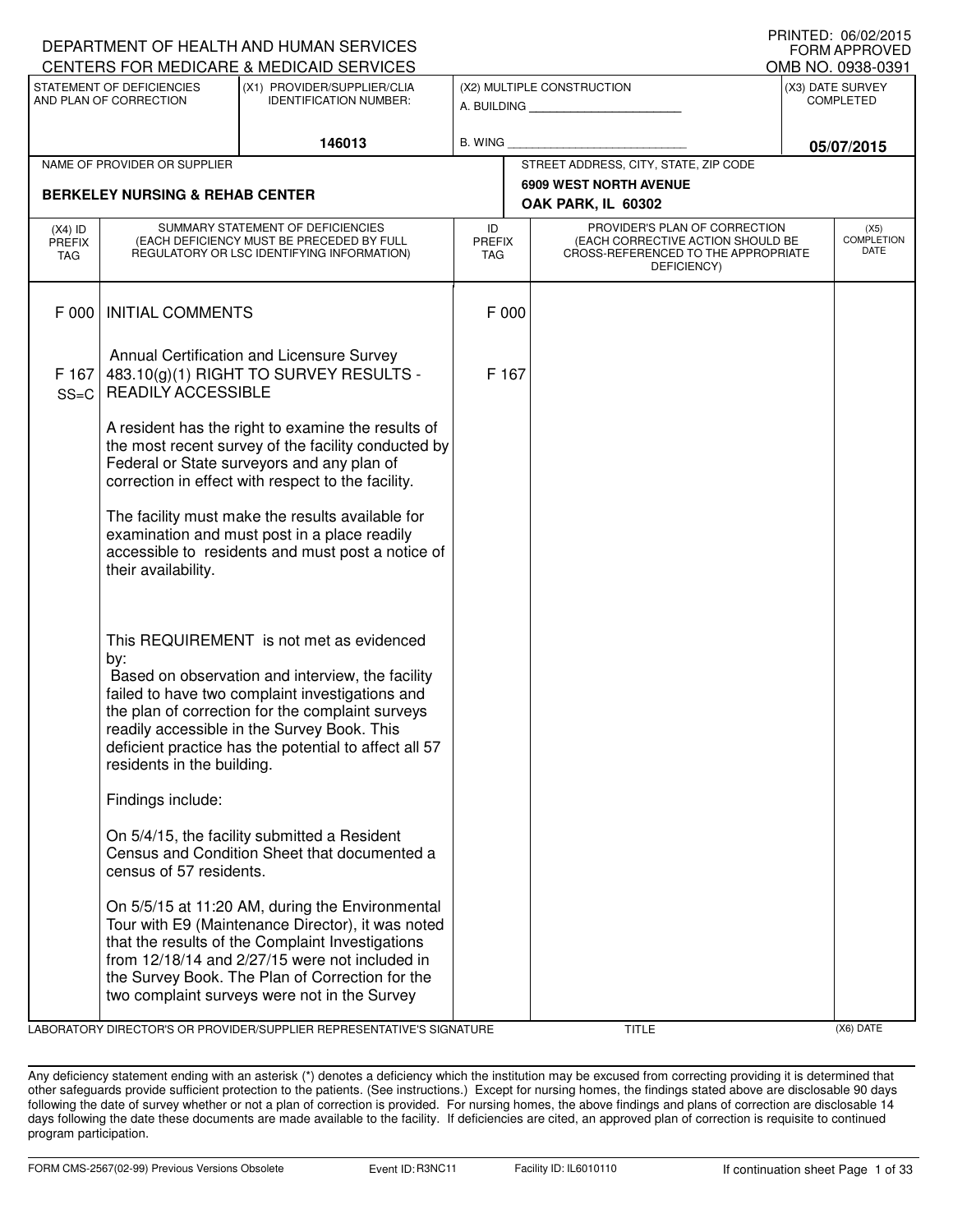|                                          |                                                                                       | DEPARTMENT OF HEALTH AND HUMAN SERVICES<br>CENTERS FOR MEDICARE & MEDICAID SERVICES                                                                                                                                                                                                                                                                                                                                                                            |                                   |                                                                                                                          |  | I INNILD. VOIVAAUIJ<br><b>FORM APPROVED</b><br>OMB NO. 0938-0391 |  |
|------------------------------------------|---------------------------------------------------------------------------------------|----------------------------------------------------------------------------------------------------------------------------------------------------------------------------------------------------------------------------------------------------------------------------------------------------------------------------------------------------------------------------------------------------------------------------------------------------------------|-----------------------------------|--------------------------------------------------------------------------------------------------------------------------|--|------------------------------------------------------------------|--|
|                                          | STATEMENT OF DEFICIENCIES<br>AND PLAN OF CORRECTION                                   | (X1) PROVIDER/SUPPLIER/CLIA<br><b>IDENTIFICATION NUMBER:</b>                                                                                                                                                                                                                                                                                                                                                                                                   |                                   | (X2) MULTIPLE CONSTRUCTION<br>A. BUILDING                                                                                |  | (X3) DATE SURVEY<br><b>COMPLETED</b>                             |  |
|                                          |                                                                                       | 146013                                                                                                                                                                                                                                                                                                                                                                                                                                                         | B. WING                           |                                                                                                                          |  | 05/07/2015                                                       |  |
|                                          | NAME OF PROVIDER OR SUPPLIER                                                          |                                                                                                                                                                                                                                                                                                                                                                                                                                                                |                                   | STREET ADDRESS, CITY, STATE, ZIP CODE                                                                                    |  |                                                                  |  |
|                                          | <b>BERKELEY NURSING &amp; REHAB CENTER</b>                                            |                                                                                                                                                                                                                                                                                                                                                                                                                                                                |                                   | <b>6909 WEST NORTH AVENUE</b>                                                                                            |  |                                                                  |  |
|                                          |                                                                                       |                                                                                                                                                                                                                                                                                                                                                                                                                                                                |                                   | OAK PARK, IL 60302                                                                                                       |  |                                                                  |  |
| $(X4)$ ID<br><b>PREFIX</b><br><b>TAG</b> |                                                                                       | SUMMARY STATEMENT OF DEFICIENCIES<br>(EACH DEFICIENCY MUST BE PRECEDED BY FULL<br>REGULATORY OR LSC IDENTIFYING INFORMATION)                                                                                                                                                                                                                                                                                                                                   | ID<br><b>PREFIX</b><br><b>TAG</b> | PROVIDER'S PLAN OF CORRECTION<br>(EACH CORRECTIVE ACTION SHOULD BE<br>CROSS-REFERENCED TO THE APPROPRIATE<br>DEFICIENCY) |  | (X5)<br><b>COMPLETION</b><br>DATE                                |  |
| F 167                                    | Continued From page 1<br>Book.                                                        | On 5/5/15 at 11:23 AM, E1 (Administrator) stated,<br>"I thought it only had to be the last survey. That's<br>on me. I didn't know that the complaint surveys                                                                                                                                                                                                                                                                                                   | F 167                             |                                                                                                                          |  |                                                                  |  |
| F 226<br>$SS=C$                          | had to be in there too."<br>483.13(c) DEVELOP/IMPLMENT<br>ABUSE/NEGLECT, ETC POLICIES |                                                                                                                                                                                                                                                                                                                                                                                                                                                                | F 226                             |                                                                                                                          |  |                                                                  |  |
|                                          | policies and procedures that prohibit                                                 | The facility must develop and implement written<br>mistreatment, neglect, and abuse of residents<br>and misappropriation of resident property.                                                                                                                                                                                                                                                                                                                 |                                   |                                                                                                                          |  |                                                                  |  |
|                                          | by:<br>affect all 57 residents in the facility.                                       | This REQUIREMENT is not met as evidenced<br>Based on interview and record review, the facility<br>failed to properly implement its Abuse Prevention<br>Program and failed to perform background<br>checks on a timely basis for eight of 25<br>employees reviewed (E15, E16, E17, E18, E19,<br>E20, E26, E27). This failure has the potential to                                                                                                               |                                   |                                                                                                                          |  |                                                                  |  |
|                                          | Findings include:                                                                     |                                                                                                                                                                                                                                                                                                                                                                                                                                                                |                                   |                                                                                                                          |  |                                                                  |  |
|                                          | Illinois State Police healthcare worker                                               | The facility procedure as delineated in its Abuse<br>Prevention Program dated 03/02/13, states "Prior<br>to a new employee starting a working schedule:<br>Initiate a reference check from previous<br>employer(s) in accordance with facility policy;<br>Obtain a copy of the state license of any<br>individual being hired for a position requiring a<br>professional license; Check the Illinois Nurse Aide<br>Registry for all new employees; and File an |                                   |                                                                                                                          |  |                                                                  |  |

FORM CMS-2567(02-99) Previous Versions Obsolete Event ID: R3NC11 Facility ID: IL6010110 If continuation sheet Page 2 of 33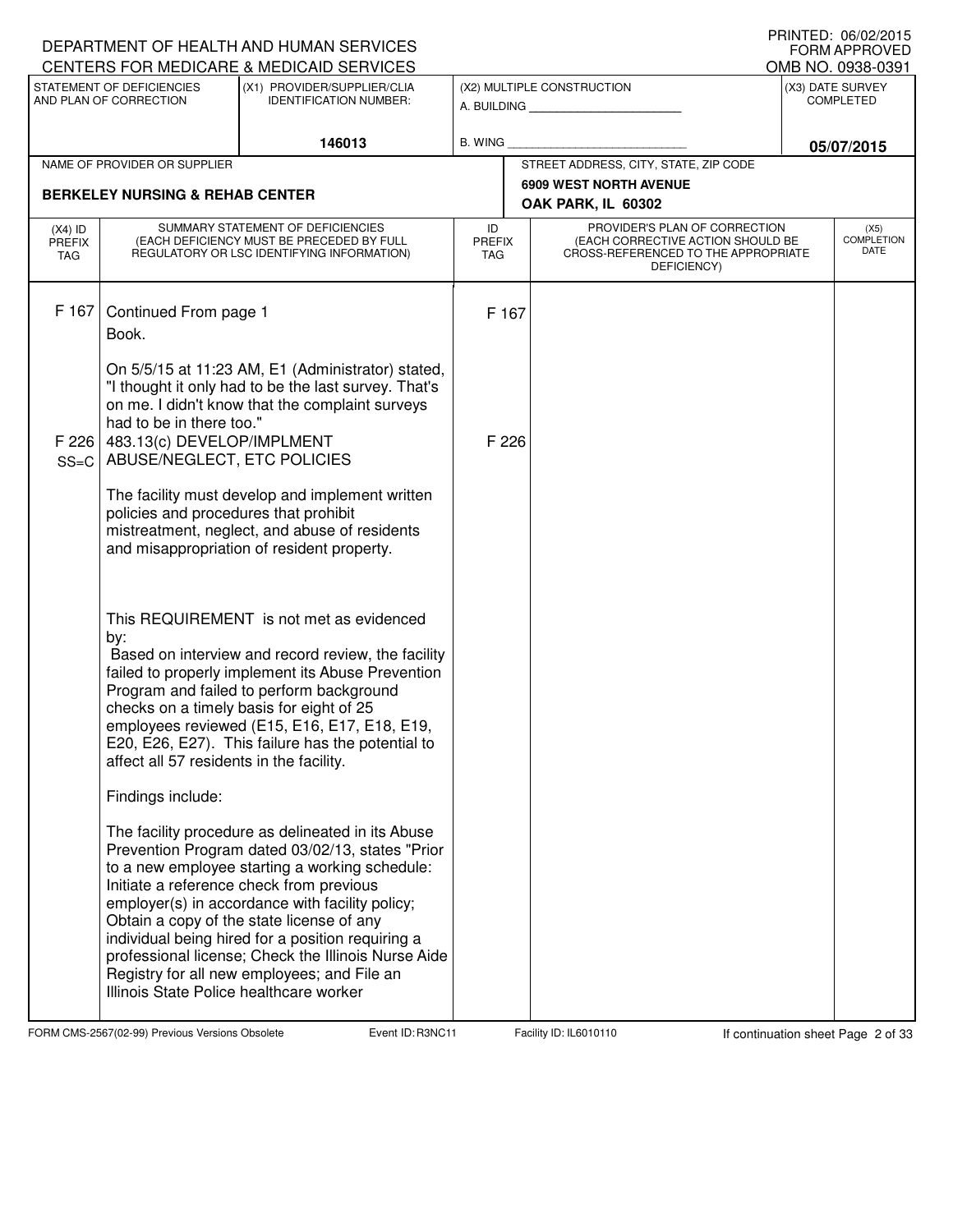|                                   |                                                       | DEPARTMENT OF HEALTH AND HUMAN SERVICES<br>CENTERS FOR MEDICARE & MEDICAID SERVICES                                                                                                                                                                                                                                                                                                                                                                                                                                                                                                                                                                                                                                                                                                                                                                         |                                   |                                                                                                                          |  | I INNILD. VOIVAAUIJ<br><b>FORM APPROVED</b> |  |
|-----------------------------------|-------------------------------------------------------|-------------------------------------------------------------------------------------------------------------------------------------------------------------------------------------------------------------------------------------------------------------------------------------------------------------------------------------------------------------------------------------------------------------------------------------------------------------------------------------------------------------------------------------------------------------------------------------------------------------------------------------------------------------------------------------------------------------------------------------------------------------------------------------------------------------------------------------------------------------|-----------------------------------|--------------------------------------------------------------------------------------------------------------------------|--|---------------------------------------------|--|
|                                   | STATEMENT OF DEFICIENCIES                             | (X1) PROVIDER/SUPPLIER/CLIA                                                                                                                                                                                                                                                                                                                                                                                                                                                                                                                                                                                                                                                                                                                                                                                                                                 |                                   | (X2) MULTIPLE CONSTRUCTION                                                                                               |  | OMB NO. 0938-0391<br>(X3) DATE SURVEY       |  |
|                                   | AND PLAN OF CORRECTION                                | <b>IDENTIFICATION NUMBER:</b>                                                                                                                                                                                                                                                                                                                                                                                                                                                                                                                                                                                                                                                                                                                                                                                                                               |                                   | A. BUILDING                                                                                                              |  | <b>COMPLETED</b>                            |  |
|                                   |                                                       | 146013                                                                                                                                                                                                                                                                                                                                                                                                                                                                                                                                                                                                                                                                                                                                                                                                                                                      | <b>B. WING</b>                    |                                                                                                                          |  | 05/07/2015                                  |  |
|                                   | NAME OF PROVIDER OR SUPPLIER                          |                                                                                                                                                                                                                                                                                                                                                                                                                                                                                                                                                                                                                                                                                                                                                                                                                                                             |                                   | STREET ADDRESS, CITY, STATE, ZIP CODE                                                                                    |  |                                             |  |
|                                   | <b>BERKELEY NURSING &amp; REHAB CENTER</b>            |                                                                                                                                                                                                                                                                                                                                                                                                                                                                                                                                                                                                                                                                                                                                                                                                                                                             |                                   | <b>6909 WEST NORTH AVENUE</b>                                                                                            |  |                                             |  |
|                                   |                                                       |                                                                                                                                                                                                                                                                                                                                                                                                                                                                                                                                                                                                                                                                                                                                                                                                                                                             |                                   | OAK PARK, IL 60302                                                                                                       |  |                                             |  |
| $(X4)$ ID<br><b>PREFIX</b><br>TAG |                                                       | SUMMARY STATEMENT OF DEFICIENCIES<br>(EACH DEFICIENCY MUST BE PRECEDED BY FULL<br>REGULATORY OR LSC IDENTIFYING INFORMATION)                                                                                                                                                                                                                                                                                                                                                                                                                                                                                                                                                                                                                                                                                                                                | ID<br><b>PREFIX</b><br><b>TAG</b> | PROVIDER'S PLAN OF CORRECTION<br>(EACH CORRECTIVE ACTION SHOULD BE<br>CROSS-REFERENCED TO THE APPROPRIATE<br>DEFICIENCY) |  | (X5)<br><b>COMPLETION</b><br><b>DATE</b>    |  |
| F 226                             | Continued From page 2                                 |                                                                                                                                                                                                                                                                                                                                                                                                                                                                                                                                                                                                                                                                                                                                                                                                                                                             | F 226                             |                                                                                                                          |  |                                             |  |
|                                   |                                                       | background check application on all new hires."                                                                                                                                                                                                                                                                                                                                                                                                                                                                                                                                                                                                                                                                                                                                                                                                             |                                   |                                                                                                                          |  |                                             |  |
|                                   | delayed background checks:                            | A review of 20 out of 24 certified nurse aides<br>(CNA) employed by the facility found that five had                                                                                                                                                                                                                                                                                                                                                                                                                                                                                                                                                                                                                                                                                                                                                        |                                   |                                                                                                                          |  |                                             |  |
|                                   | her social security card and passport.<br>$3/19/15$ . | E15's (CNA) date of hire was listed as 1/19/15.<br>E15's personnel file had a CNA certificate<br>indicating she was trained and certified in the<br>State of Florida under a different name. No<br>evidence of inclusion on the Illinois Health Care<br>Worker Registry or of application for deemed<br>status was found in E15's personnel file under<br>either of her two last names. Sex offender and<br>other criminal background checks were initiated<br>on 2/19/15, a month after E15 began work, but<br>were invalid. It was noted that two different<br>spellings of E15's last name were used on the<br>criminal background searches and neither<br>spelling matched E15's name as documented on<br>E16's (CNA) date of hire was listed as 2/28/15,<br>but health care worker registry and criminal<br>background checks were not initiated until |                                   |                                                                                                                          |  |                                             |  |
|                                   | 3/19/15.<br>11/30/14.                                 | E17's (CNA) date of hire was listed as 3/7/15, but<br>health care worker registry and criminal<br>background checks were not initiated until<br>E26's (CNA) date of hire was listed as 11/19/14,<br>but health care worker registry and criminal<br>background checks were not initiated until                                                                                                                                                                                                                                                                                                                                                                                                                                                                                                                                                              |                                   |                                                                                                                          |  |                                             |  |
|                                   |                                                       | E27's (CNA) date of hire was listed as 11/14/14,<br>but health care worker registry and criminal                                                                                                                                                                                                                                                                                                                                                                                                                                                                                                                                                                                                                                                                                                                                                            |                                   |                                                                                                                          |  |                                             |  |

FORM CMS-2567(02-99) Previous Versions Obsolete Event ID: R3NC11 Facility ID: IL6010110 If continuation sheet Page 3 of 33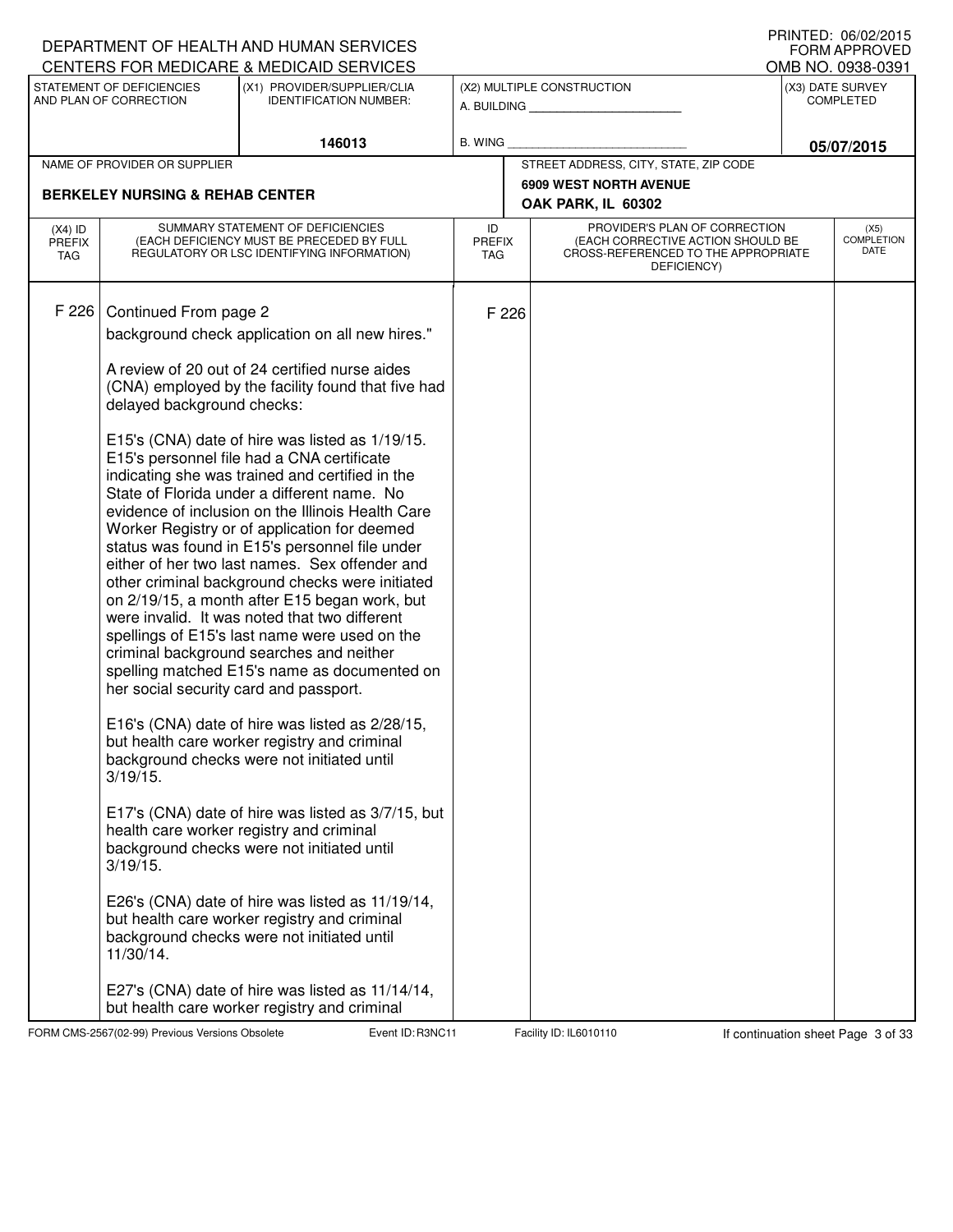|                            |                                                                          | DEPARTMENT OF HEALTH AND HUMAN SERVICES<br>CENTERS FOR MEDICARE & MEDICAID SERVICES                                                                                                                                                                                                                                                               |                                   |                                                                                                                          |                                    | FRINIED. VOIVZIZUIJ<br><b>FORM APPROVED</b><br>OMB NO. 0938-0391 |
|----------------------------|--------------------------------------------------------------------------|---------------------------------------------------------------------------------------------------------------------------------------------------------------------------------------------------------------------------------------------------------------------------------------------------------------------------------------------------|-----------------------------------|--------------------------------------------------------------------------------------------------------------------------|------------------------------------|------------------------------------------------------------------|
|                            | STATEMENT OF DEFICIENCIES<br>AND PLAN OF CORRECTION                      | (X1) PROVIDER/SUPPLIER/CLIA<br><b>IDENTIFICATION NUMBER:</b>                                                                                                                                                                                                                                                                                      |                                   | (X2) MULTIPLE CONSTRUCTION<br>A. BUILDING                                                                                |                                    | (X3) DATE SURVEY<br><b>COMPLETED</b>                             |
|                            |                                                                          | 146013                                                                                                                                                                                                                                                                                                                                            | <b>B. WING</b>                    |                                                                                                                          |                                    | 05/07/2015                                                       |
|                            | NAME OF PROVIDER OR SUPPLIER                                             |                                                                                                                                                                                                                                                                                                                                                   |                                   | STREET ADDRESS, CITY, STATE, ZIP CODE                                                                                    |                                    |                                                                  |
|                            | <b>BERKELEY NURSING &amp; REHAB CENTER</b>                               |                                                                                                                                                                                                                                                                                                                                                   |                                   | <b>6909 WEST NORTH AVENUE</b><br>OAK PARK, IL 60302                                                                      |                                    |                                                                  |
| $(X4)$ ID<br>PREFIX<br>TAG |                                                                          | SUMMARY STATEMENT OF DEFICIENCIES<br>(EACH DEFICIENCY MUST BE PRECEDED BY FULL<br>REGULATORY OR LSC IDENTIFYING INFORMATION)                                                                                                                                                                                                                      | ID<br><b>PREFIX</b><br><b>TAG</b> | PROVIDER'S PLAN OF CORRECTION<br>(EACH CORRECTIVE ACTION SHOULD BE<br>CROSS-REFERENCED TO THE APPROPRIATE<br>DEFICIENCY) |                                    | (X5)<br><b>COMPLETION</b><br>DATE                                |
| F 226                      | Continued From page 3<br>11/30/14.                                       | background checks were not initiated until                                                                                                                                                                                                                                                                                                        | F 226                             |                                                                                                                          |                                    |                                                                  |
|                            | prior to hire or on a timely basis:                                      | In addition, background checks for three of five<br>other recently hired employees were not checked                                                                                                                                                                                                                                               |                                   |                                                                                                                          |                                    |                                                                  |
|                            | until 4/4/15.                                                            | E18's (Licensed Practical Nurse) date of hire was<br>listed as 3/26/15, but E18's license verification on<br>the Illinois Department of Financial and<br>Professional Regulation site to confirm her status<br>and other background checks were not initiated                                                                                     |                                   |                                                                                                                          |                                    |                                                                  |
|                            |                                                                          | E19's (Activity Aide) date of hire was listed as<br>2/3/15, but criminal background checks were not<br>initiated until 2/19/15 and a healthcare worker<br>registry check was not done until 5/6/15.                                                                                                                                               |                                   |                                                                                                                          |                                    |                                                                  |
|                            | 2/19/15.                                                                 | E20's (Registered Nurse) date of hire was listed<br>as 2/2/15, but E20's license verification on the<br>Illinois Department of Financial and Professional<br>Regulation site to confirm her status and other<br>background checks were not initiated until                                                                                        |                                   |                                                                                                                          |                                    |                                                                  |
|                            | that still processes their payroll. As of<br>not fully understood by E1. | On 5/7/15 at 1:10 PM, E1 (Administrator) stated<br>that the facility previously received support for<br>Human Resources including employee<br>background checks, from an affiliated company<br>mid-summer 2014, the employee screening<br>duties were transitioned to E1 along with website<br>links, but the details of new hire screenings were |                                   |                                                                                                                          |                                    |                                                                  |
| F 309<br>$SS=D$            | <b>HIGHEST WELL BEING</b>                                                | 483.25 PROVIDE CARE/SERVICES FOR                                                                                                                                                                                                                                                                                                                  | F 309                             |                                                                                                                          |                                    |                                                                  |
|                            | FORM CMS-2567(02-99) Previous Versions Obsolete                          | Event ID: R3NC11                                                                                                                                                                                                                                                                                                                                  |                                   | Facility ID: IL6010110                                                                                                   | If continuation sheet Page 4 of 33 |                                                                  |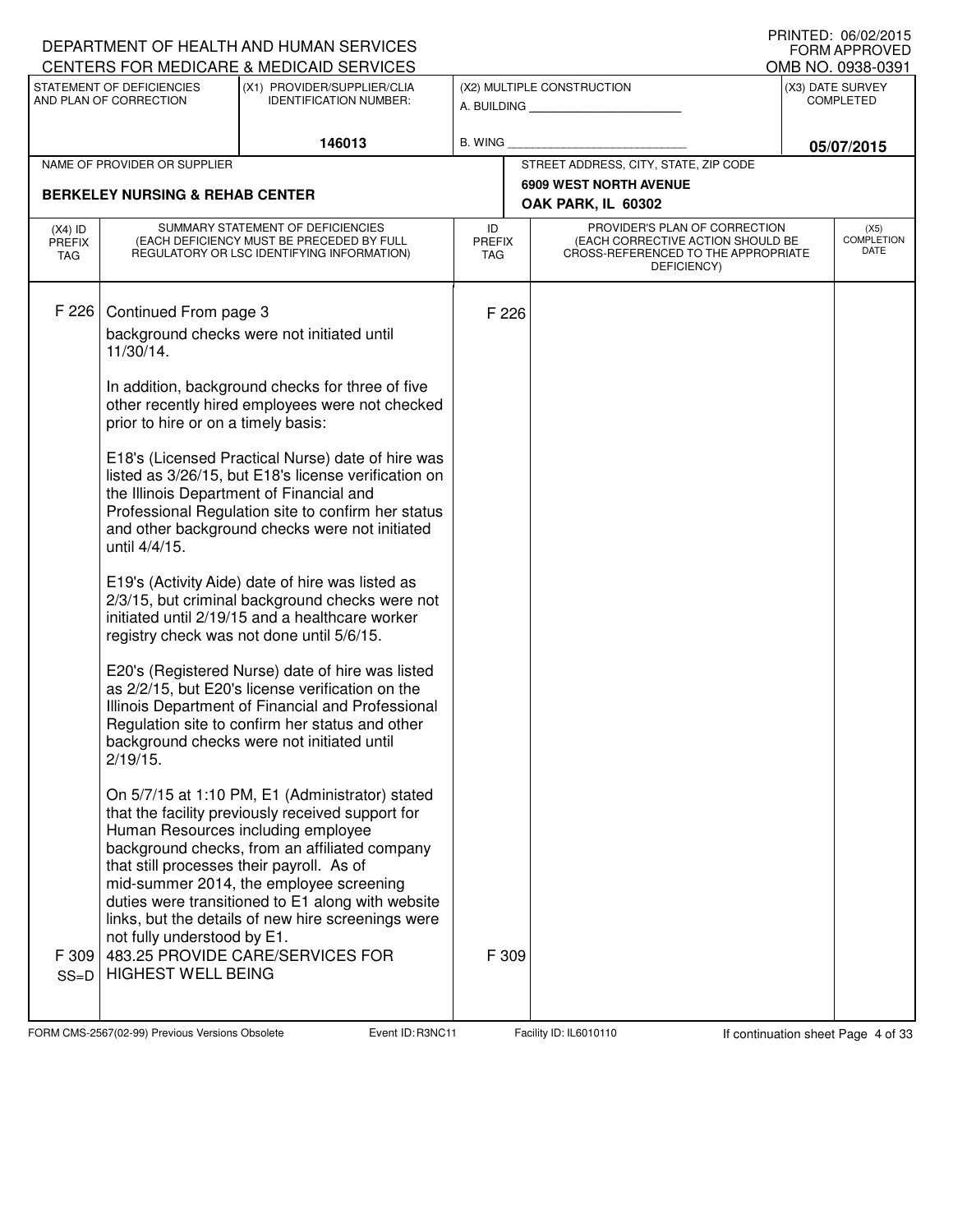|                                   |                                                                                                                                                            | DEPARTMENT OF HEALTH AND HUMAN SERVICES                                                                                                                                                                                                                                                                                                                                                                                                                                                                                                                                                                                                                                                                                                                                                                                                                                                                                                                                                                                                                                                                                                                                       |                                   |                                                                                                                          | I IUINILLU. VUIVLILUIJ<br><b>FORM APPROVED</b> |
|-----------------------------------|------------------------------------------------------------------------------------------------------------------------------------------------------------|-------------------------------------------------------------------------------------------------------------------------------------------------------------------------------------------------------------------------------------------------------------------------------------------------------------------------------------------------------------------------------------------------------------------------------------------------------------------------------------------------------------------------------------------------------------------------------------------------------------------------------------------------------------------------------------------------------------------------------------------------------------------------------------------------------------------------------------------------------------------------------------------------------------------------------------------------------------------------------------------------------------------------------------------------------------------------------------------------------------------------------------------------------------------------------|-----------------------------------|--------------------------------------------------------------------------------------------------------------------------|------------------------------------------------|
|                                   |                                                                                                                                                            | CENTERS FOR MEDICARE & MEDICAID SERVICES                                                                                                                                                                                                                                                                                                                                                                                                                                                                                                                                                                                                                                                                                                                                                                                                                                                                                                                                                                                                                                                                                                                                      |                                   |                                                                                                                          | OMB NO. 0938-0391                              |
|                                   | STATEMENT OF DEFICIENCIES<br>AND PLAN OF CORRECTION                                                                                                        | (X1) PROVIDER/SUPPLIER/CLIA<br><b>IDENTIFICATION NUMBER:</b>                                                                                                                                                                                                                                                                                                                                                                                                                                                                                                                                                                                                                                                                                                                                                                                                                                                                                                                                                                                                                                                                                                                  |                                   | (X2) MULTIPLE CONSTRUCTION<br>A. BUILDING                                                                                | (X3) DATE SURVEY<br><b>COMPLETED</b>           |
|                                   |                                                                                                                                                            | 146013                                                                                                                                                                                                                                                                                                                                                                                                                                                                                                                                                                                                                                                                                                                                                                                                                                                                                                                                                                                                                                                                                                                                                                        | <b>B. WING</b>                    |                                                                                                                          | 05/07/2015                                     |
|                                   | NAME OF PROVIDER OR SUPPLIER                                                                                                                               |                                                                                                                                                                                                                                                                                                                                                                                                                                                                                                                                                                                                                                                                                                                                                                                                                                                                                                                                                                                                                                                                                                                                                                               |                                   | STREET ADDRESS, CITY, STATE, ZIP CODE                                                                                    |                                                |
|                                   | <b>BERKELEY NURSING &amp; REHAB CENTER</b>                                                                                                                 |                                                                                                                                                                                                                                                                                                                                                                                                                                                                                                                                                                                                                                                                                                                                                                                                                                                                                                                                                                                                                                                                                                                                                                               |                                   | <b>6909 WEST NORTH AVENUE</b><br>OAK PARK, IL 60302                                                                      |                                                |
| $(X4)$ ID<br><b>PREFIX</b><br>TAG |                                                                                                                                                            | SUMMARY STATEMENT OF DEFICIENCIES<br>(EACH DEFICIENCY MUST BE PRECEDED BY FULL<br>REGULATORY OR LSC IDENTIFYING INFORMATION)                                                                                                                                                                                                                                                                                                                                                                                                                                                                                                                                                                                                                                                                                                                                                                                                                                                                                                                                                                                                                                                  | ID<br><b>PREFIX</b><br><b>TAG</b> | PROVIDER'S PLAN OF CORRECTION<br>(EACH CORRECTIVE ACTION SHOULD BE<br>CROSS-REFERENCED TO THE APPROPRIATE<br>DEFICIENCY) | (X5)<br><b>COMPLETION</b><br>DATE              |
| F 309                             | Continued From page 4<br>and plan of care.                                                                                                                 | Each resident must receive and the facility must<br>provide the necessary care and services to attain<br>or maintain the highest practicable physical,<br>mental, and psychosocial well-being, in<br>accordance with the comprehensive assessment<br>This REQUIREMENT is not met as evidenced                                                                                                                                                                                                                                                                                                                                                                                                                                                                                                                                                                                                                                                                                                                                                                                                                                                                                 | F 309                             |                                                                                                                          |                                                |
|                                   | by:<br>review, the facility failed to track bowel<br>abdominal pain on 4/2/15 and 5/5/15.<br>Findings include:<br>or 5/1/15-5/5/15.<br>medical evaluation. | Based on observation, interview and record<br>movements for one resident (R6) out of seven<br>residents reviewed for incontinence care in a<br>sample of fifteen residents. R6 had emergency<br>room visits with a diagnosis of constipation and<br>A review of R6's MAR (Medication Administration<br>Record) dated 4/1/15 lists bowel protocol ordered<br>12/01/14: "If NO BM [bowel movement] after 3<br>days, give: Milk of Magnesia 30 ml [milliliters] by<br>mouth at bedtime X 1 dose as needed for<br>constipation, if no positive result with Milk of<br>Magnesia, follow with Dulcolax suppository X 1<br>dose rectally at bedtime, if no positive results<br>after Dulcolax, give enema X 1 rectally at<br>bedtime." None of the above medication was<br>charted as given on 4/1/15-4/2/15, 4/8/15-4/30/15<br>Review of Nurses notes dated 4/2/15 at 11:10 AM<br>by E13 (Licensed Practical Nurse) denotes R6<br>complained of abdominal pain and vomiting. On<br>4/2/15 at 11:20 AM, Z3 (Attending Physician) was<br>made aware and ordered transfer of R6 to local<br>community hospital's emergency room for<br>Discharge records from hospital dated 4/8/15 at |                                   |                                                                                                                          |                                                |

FORM CMS-2567(02-99) Previous Versions Obsolete Event ID: R3NC11 Facility ID: IL6010110 If continuation sheet Page 5 of 33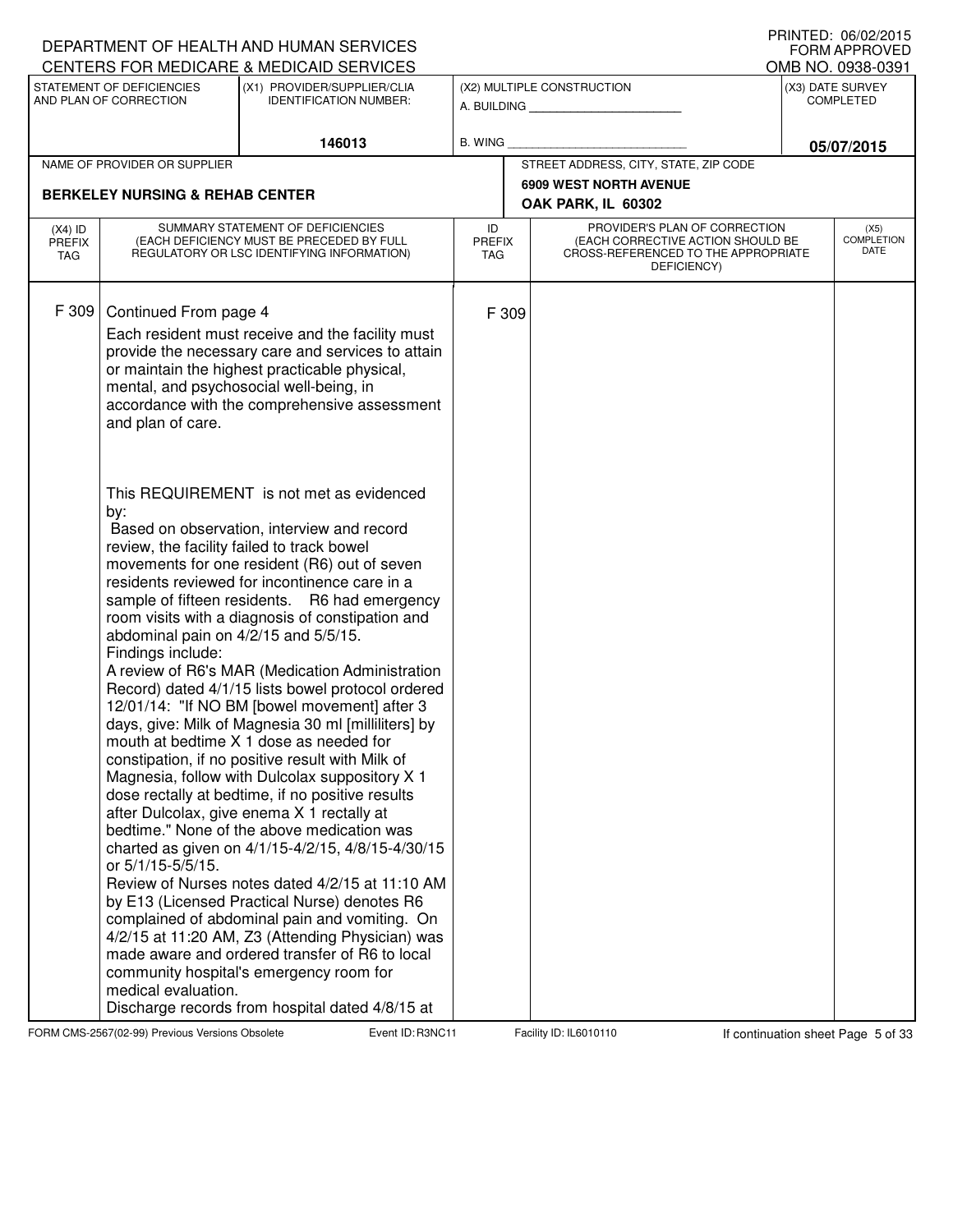|                            |                                                                  | DEPARTMENT OF HEALTH AND HUMAN SERVICES                                                                                                                                                                                                                                                                                                                                                                                                                                                                                                                                                                                                                                                                                                                                                                                                                                                                                                                                                                                                                                                                                                                                                                                                                                                                                                                                                                                                                                                                                                                                                                                                                                                                                                                                                                                                                                                       |                            |                                                                                                                          | FORM APPROVED                        |
|----------------------------|------------------------------------------------------------------|-----------------------------------------------------------------------------------------------------------------------------------------------------------------------------------------------------------------------------------------------------------------------------------------------------------------------------------------------------------------------------------------------------------------------------------------------------------------------------------------------------------------------------------------------------------------------------------------------------------------------------------------------------------------------------------------------------------------------------------------------------------------------------------------------------------------------------------------------------------------------------------------------------------------------------------------------------------------------------------------------------------------------------------------------------------------------------------------------------------------------------------------------------------------------------------------------------------------------------------------------------------------------------------------------------------------------------------------------------------------------------------------------------------------------------------------------------------------------------------------------------------------------------------------------------------------------------------------------------------------------------------------------------------------------------------------------------------------------------------------------------------------------------------------------------------------------------------------------------------------------------------------------|----------------------------|--------------------------------------------------------------------------------------------------------------------------|--------------------------------------|
|                            |                                                                  | CENTERS FOR MEDICARE & MEDICAID SERVICES                                                                                                                                                                                                                                                                                                                                                                                                                                                                                                                                                                                                                                                                                                                                                                                                                                                                                                                                                                                                                                                                                                                                                                                                                                                                                                                                                                                                                                                                                                                                                                                                                                                                                                                                                                                                                                                      |                            |                                                                                                                          | OMB NO. 0938-0391                    |
|                            | STATEMENT OF DEFICIENCIES<br>AND PLAN OF CORRECTION              | (X1) PROVIDER/SUPPLIER/CLIA<br><b>IDENTIFICATION NUMBER:</b>                                                                                                                                                                                                                                                                                                                                                                                                                                                                                                                                                                                                                                                                                                                                                                                                                                                                                                                                                                                                                                                                                                                                                                                                                                                                                                                                                                                                                                                                                                                                                                                                                                                                                                                                                                                                                                  |                            | (X2) MULTIPLE CONSTRUCTION<br>A. BUILDING <b>A.</b> BUILDING                                                             | (X3) DATE SURVEY<br><b>COMPLETED</b> |
|                            |                                                                  | 146013                                                                                                                                                                                                                                                                                                                                                                                                                                                                                                                                                                                                                                                                                                                                                                                                                                                                                                                                                                                                                                                                                                                                                                                                                                                                                                                                                                                                                                                                                                                                                                                                                                                                                                                                                                                                                                                                                        | B. WING                    |                                                                                                                          | 05/07/2015                           |
|                            | NAME OF PROVIDER OR SUPPLIER                                     |                                                                                                                                                                                                                                                                                                                                                                                                                                                                                                                                                                                                                                                                                                                                                                                                                                                                                                                                                                                                                                                                                                                                                                                                                                                                                                                                                                                                                                                                                                                                                                                                                                                                                                                                                                                                                                                                                               |                            | STREET ADDRESS, CITY, STATE, ZIP CODE                                                                                    |                                      |
|                            | <b>BERKELEY NURSING &amp; REHAB CENTER</b>                       |                                                                                                                                                                                                                                                                                                                                                                                                                                                                                                                                                                                                                                                                                                                                                                                                                                                                                                                                                                                                                                                                                                                                                                                                                                                                                                                                                                                                                                                                                                                                                                                                                                                                                                                                                                                                                                                                                               |                            | <b>6909 WEST NORTH AVENUE</b><br>OAK PARK, IL 60302                                                                      |                                      |
| $(X4)$ ID<br>PREFIX<br>TAG |                                                                  | SUMMARY STATEMENT OF DEFICIENCIES<br>(EACH DEFICIENCY MUST BE PRECEDED BY FULL<br>REGULATORY OR LSC IDENTIFYING INFORMATION)                                                                                                                                                                                                                                                                                                                                                                                                                                                                                                                                                                                                                                                                                                                                                                                                                                                                                                                                                                                                                                                                                                                                                                                                                                                                                                                                                                                                                                                                                                                                                                                                                                                                                                                                                                  | ID<br><b>PREFIX</b><br>TAG | PROVIDER'S PLAN OF CORRECTION<br>(EACH CORRECTIVE ACTION SHOULD BE<br>CROSS-REFERENCED TO THE APPROPRIATE<br>DEFICIENCY) | (X5)<br><b>COMPLETION</b><br>DATE    |
| F 309                      | Continued From page 5<br>from hospital through 5/4/15.<br>back." | 11:16 AM denotes in part that one of the<br>diagnoses was abdominal pain. Sodium<br>phosphate enema was given rectally on 4/7/15 at<br>2148 (9:48 PM). Discharge medications included<br>Colace 100 mg (milligram) capsule to take by<br>mouth two times daily along with Lactulose 20 gm<br>(grams) by mouth two times daily which was<br>transcribed on facility MAR upon return to facility.<br>On 4/13/15 at facility, Lactulose was changed to<br>20 grams by mouth every 8 hours as needed for<br>constipation. Review of nursing notes indicates<br>no charting of bowel movements upon return<br>On 5/5/15 at 10:10 AM, R6 complained of<br>stomach pain, nausea and vomiting to surveyor.<br>R6 stated it started last evening and he was not<br>able to eat breakfast or drink any water due to<br>pain and nausea. R6 stated, "I told E13 (Licensed<br>Practical Nurse) in the morning about the<br>nausea/vomiting and pain and he would notify the<br>doctor. I think my last bowel movement was<br>either Saturday 5/2/15 or Sunday 5/3/15." E13<br>entered R6's room and stated, "I paged the<br>attending physician and I am waiting for a call<br>On 5/5/15 at 12:20 PM, E13 stated, "I checked<br>R6 rectally and felt stool. I received an order for<br>Milk of Magnesia 30 milliliters oral every four<br>hours for constipation and if there is still no bowel<br>movement, then the doctor said to transfer R6 to<br>Emergency room for medical evaluation."<br>On 5/5/15 at 11:32 AM, E2 (Director of Nursing)<br>stated, "There should be a bowel tracking form<br>but it is not being used. The certified nursing<br>assistants should be the ones asking the<br>residents when they had their last bowel<br>movement. But they do not chart it anywhere. It<br>is only charted in the nursing progress notes, if<br>there is a change of condition and/or abdominal | F 309                      |                                                                                                                          |                                      |

DEPARTMENT OF HEALTH AND HUMAN SERVICES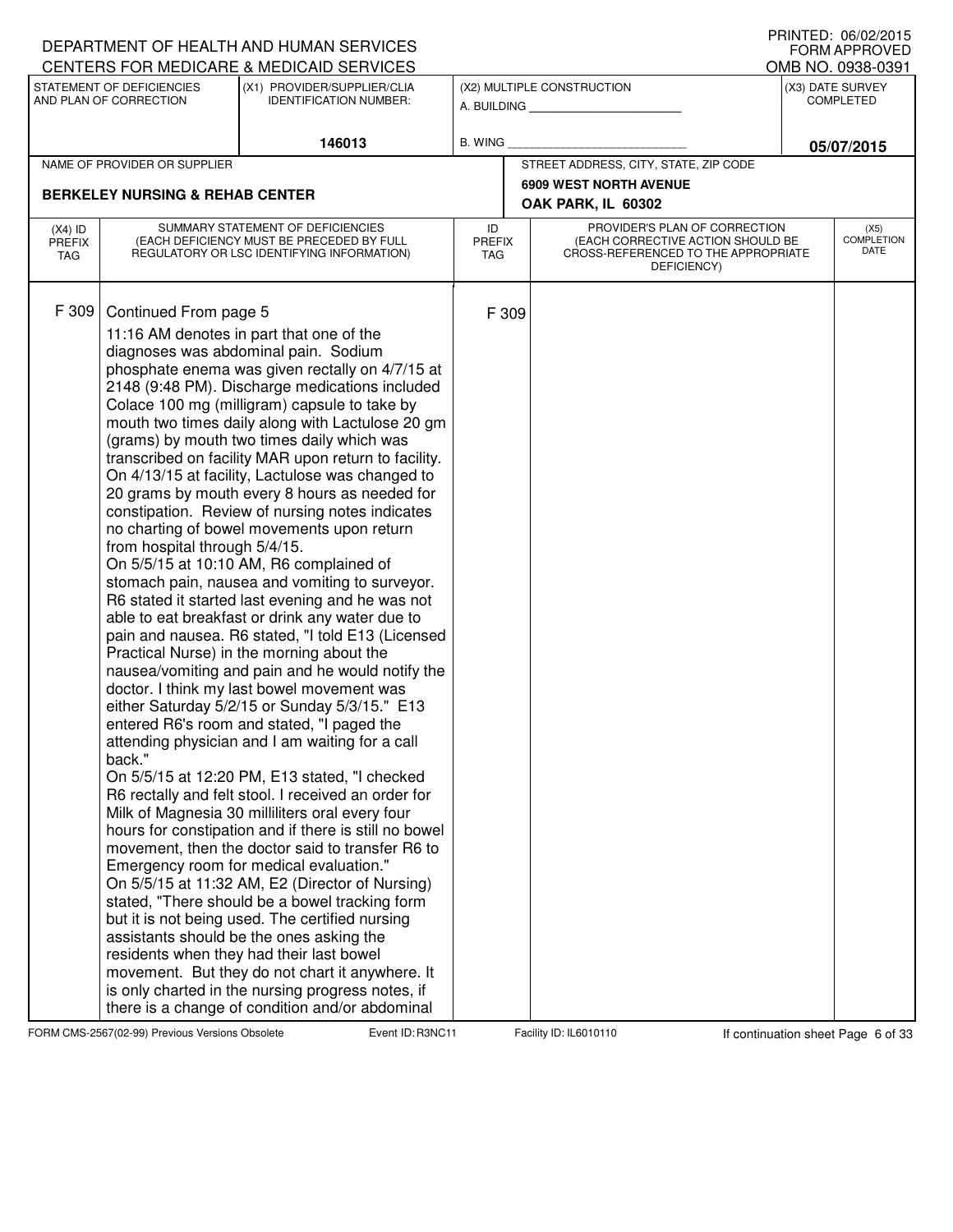|                                   |                                                                                                                                                           | DEPARTMENT OF HEALTH AND HUMAN SERVICES                                                                                                                                                                                                                                                                                                                                                                                                                                                                                                                                                                                                                                                                                                                                                                                                                                                                                                                                                                                                                                                                                                                                                                                                                                                                                                                                                                                                                                                                                                                                                                                             |                |               |                                                                                                                          |                                      | I INNILD. VOIVAAUIJ<br><b>FORM APPROVED</b> |
|-----------------------------------|-----------------------------------------------------------------------------------------------------------------------------------------------------------|-------------------------------------------------------------------------------------------------------------------------------------------------------------------------------------------------------------------------------------------------------------------------------------------------------------------------------------------------------------------------------------------------------------------------------------------------------------------------------------------------------------------------------------------------------------------------------------------------------------------------------------------------------------------------------------------------------------------------------------------------------------------------------------------------------------------------------------------------------------------------------------------------------------------------------------------------------------------------------------------------------------------------------------------------------------------------------------------------------------------------------------------------------------------------------------------------------------------------------------------------------------------------------------------------------------------------------------------------------------------------------------------------------------------------------------------------------------------------------------------------------------------------------------------------------------------------------------------------------------------------------------|----------------|---------------|--------------------------------------------------------------------------------------------------------------------------|--------------------------------------|---------------------------------------------|
|                                   |                                                                                                                                                           | CENTERS FOR MEDICARE & MEDICAID SERVICES                                                                                                                                                                                                                                                                                                                                                                                                                                                                                                                                                                                                                                                                                                                                                                                                                                                                                                                                                                                                                                                                                                                                                                                                                                                                                                                                                                                                                                                                                                                                                                                            |                |               |                                                                                                                          |                                      | OMB NO. 0938-0391                           |
|                                   | STATEMENT OF DEFICIENCIES<br>AND PLAN OF CORRECTION                                                                                                       | (X1) PROVIDER/SUPPLIER/CLIA<br><b>IDENTIFICATION NUMBER:</b>                                                                                                                                                                                                                                                                                                                                                                                                                                                                                                                                                                                                                                                                                                                                                                                                                                                                                                                                                                                                                                                                                                                                                                                                                                                                                                                                                                                                                                                                                                                                                                        |                |               | (X2) MULTIPLE CONSTRUCTION<br>A. BUILDING <b>A.</b> BUILDING                                                             | (X3) DATE SURVEY<br><b>COMPLETED</b> |                                             |
|                                   |                                                                                                                                                           | 146013                                                                                                                                                                                                                                                                                                                                                                                                                                                                                                                                                                                                                                                                                                                                                                                                                                                                                                                                                                                                                                                                                                                                                                                                                                                                                                                                                                                                                                                                                                                                                                                                                              | <b>B. WING</b> |               |                                                                                                                          | 05/07/2015                           |                                             |
|                                   | NAME OF PROVIDER OR SUPPLIER                                                                                                                              |                                                                                                                                                                                                                                                                                                                                                                                                                                                                                                                                                                                                                                                                                                                                                                                                                                                                                                                                                                                                                                                                                                                                                                                                                                                                                                                                                                                                                                                                                                                                                                                                                                     |                |               | STREET ADDRESS, CITY, STATE, ZIP CODE                                                                                    |                                      |                                             |
|                                   | <b>BERKELEY NURSING &amp; REHAB CENTER</b>                                                                                                                |                                                                                                                                                                                                                                                                                                                                                                                                                                                                                                                                                                                                                                                                                                                                                                                                                                                                                                                                                                                                                                                                                                                                                                                                                                                                                                                                                                                                                                                                                                                                                                                                                                     |                |               | <b>6909 WEST NORTH AVENUE</b><br>OAK PARK, IL 60302                                                                      |                                      |                                             |
| $(X4)$ ID<br><b>PREFIX</b><br>TAG | SUMMARY STATEMENT OF DEFICIENCIES<br>(EACH DEFICIENCY MUST BE PRECEDED BY FULL<br>REGULATORY OR LSC IDENTIFYING INFORMATION)                              |                                                                                                                                                                                                                                                                                                                                                                                                                                                                                                                                                                                                                                                                                                                                                                                                                                                                                                                                                                                                                                                                                                                                                                                                                                                                                                                                                                                                                                                                                                                                                                                                                                     |                | <b>PREFIX</b> | PROVIDER'S PLAN OF CORRECTION<br>(EACH CORRECTIVE ACTION SHOULD BE<br>CROSS-REFERENCED TO THE APPROPRIATE<br>DEFICIENCY) |                                      | (X5)<br><b>COMPLETION</b><br>DATE           |
| F 309<br>F 328<br>$SS = E$        | Continued From page 6<br>pain."<br>my stomach. I still feel nauseous."<br>written by emergency room doctor.<br>changed."<br>stated "Yes."<br><b>NEEDS</b> | On 5/5/15 at 4:00 PM, R6 stated, "I still have not<br>had a bowel movement yet and I still have pain in<br>E25's (Licensed Practical Nurse) nursing<br>progress note dated 5/6/15 at 00:15 reads:<br>"Resident alert and verbal in bed this shift,<br>complaints of nausea and vomiting. Resident<br>states last bowel movement was 5/3/15 but feels<br>like he needs to have a bowel movement. MD<br>notified. Received new order for Lactulose 30<br>milliliters oral now at 4 PM, no results noted at 8<br>PM, digital rectal exam performed. Soft brown<br>stool noted in anus. Medical doctor made aware<br>of findings. New order received to send resident<br>to hospital for evaluation and treatment."<br>Discharge Instructions from hospital dated 5/6/15<br>denotes abdominal pain and constipation as the<br>diagnoses for R6. Prescription for Magnesium<br>citrate Oral solution 300 milliliters bottle once was<br>On 5/6/15 at 8:48 AM, R6 stated, "I just got back<br>from hospital and I don't feel nauseated like<br>yesterday. My stomach feels better after I had a<br>bowel movement this morning." R6 was asked<br>by surveyor if staff asks him how often he has<br>bowel movements and R6 stated, "Sometimes,<br>but I really just let them know when I need to be<br>On 5/7/15 at 8:18 AM, during telephone interview,<br>Z3 (Attending physician) stated "R6's bowel<br>movements should be monitored." Surveyor<br>asked if R6's visit to the emergency room for<br>constipation/pain could be avoided if bowel<br>monitoring and tracking was in place and Z3<br>483.25(k) TREATMENT/CARE FOR SPECIAL | F 309<br>F 328 |               |                                                                                                                          |                                      |                                             |
|                                   |                                                                                                                                                           |                                                                                                                                                                                                                                                                                                                                                                                                                                                                                                                                                                                                                                                                                                                                                                                                                                                                                                                                                                                                                                                                                                                                                                                                                                                                                                                                                                                                                                                                                                                                                                                                                                     |                |               |                                                                                                                          |                                      |                                             |

FORM CMS-2567(02-99) Previous Versions Obsolete Event ID: R3NC11 Facility ID: IL6010110 If continuation sheet Page 7 of 33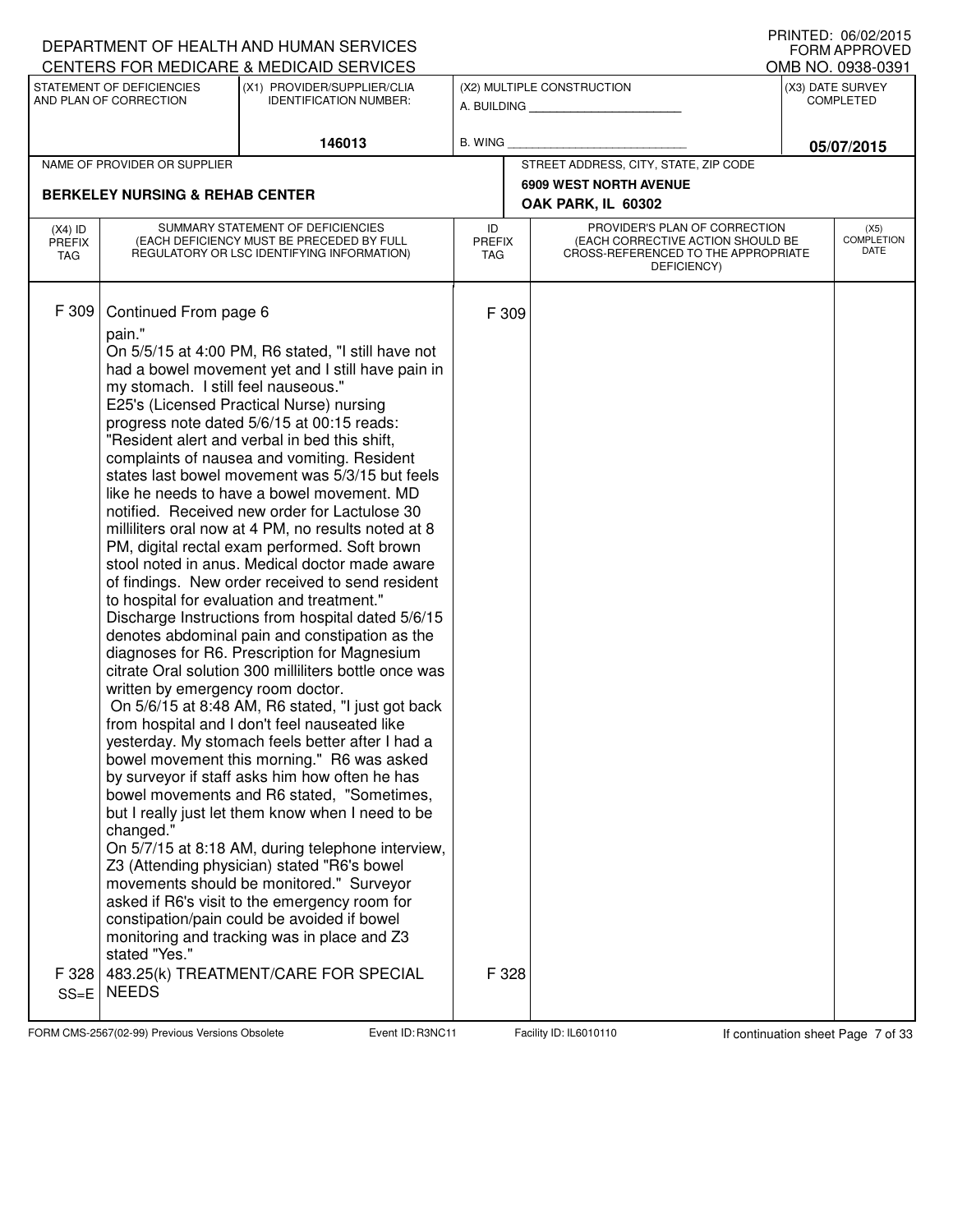|                                          |                                                                                                                     | DEPARTMENT OF HEALTH AND HUMAN SERVICES<br>CENTERS FOR MEDICARE & MEDICAID SERVICES                                                                                                                                                                                                                                                                                                                                                                                                                                                                     |                                   |                                                                                                                          |                                      | PRINIED: 00/02/2015<br><b>FORM APPROVED</b><br>OMB NO. 0938-0391 |
|------------------------------------------|---------------------------------------------------------------------------------------------------------------------|---------------------------------------------------------------------------------------------------------------------------------------------------------------------------------------------------------------------------------------------------------------------------------------------------------------------------------------------------------------------------------------------------------------------------------------------------------------------------------------------------------------------------------------------------------|-----------------------------------|--------------------------------------------------------------------------------------------------------------------------|--------------------------------------|------------------------------------------------------------------|
|                                          | STATEMENT OF DEFICIENCIES<br>(X1) PROVIDER/SUPPLIER/CLIA<br>AND PLAN OF CORRECTION<br><b>IDENTIFICATION NUMBER:</b> |                                                                                                                                                                                                                                                                                                                                                                                                                                                                                                                                                         |                                   | (X2) MULTIPLE CONSTRUCTION                                                                                               | (X3) DATE SURVEY<br><b>COMPLETED</b> |                                                                  |
|                                          |                                                                                                                     | 146013                                                                                                                                                                                                                                                                                                                                                                                                                                                                                                                                                  | <b>B. WING</b>                    |                                                                                                                          |                                      | 05/07/2015                                                       |
|                                          | NAME OF PROVIDER OR SUPPLIER                                                                                        |                                                                                                                                                                                                                                                                                                                                                                                                                                                                                                                                                         |                                   | STREET ADDRESS, CITY, STATE, ZIP CODE                                                                                    |                                      |                                                                  |
|                                          | <b>BERKELEY NURSING &amp; REHAB CENTER</b>                                                                          |                                                                                                                                                                                                                                                                                                                                                                                                                                                                                                                                                         |                                   | <b>6909 WEST NORTH AVENUE</b><br>OAK PARK, IL 60302                                                                      |                                      |                                                                  |
| $(X4)$ ID<br><b>PREFIX</b><br><b>TAG</b> |                                                                                                                     | SUMMARY STATEMENT OF DEFICIENCIES<br>(EACH DEFICIENCY MUST BE PRECEDED BY FULL<br>REGULATORY OR LSC IDENTIFYING INFORMATION)                                                                                                                                                                                                                                                                                                                                                                                                                            | ID<br><b>PREFIX</b><br><b>TAG</b> | PROVIDER'S PLAN OF CORRECTION<br>(EACH CORRECTIVE ACTION SHOULD BE<br>CROSS-REFERENCED TO THE APPROPRIATE<br>DEFICIENCY) |                                      | (X5)<br><b>COMPLETION</b><br>DATE                                |
| F 328                                    | Continued From page 7                                                                                               | The facility must ensure that residents receive                                                                                                                                                                                                                                                                                                                                                                                                                                                                                                         | F 328                             |                                                                                                                          |                                      |                                                                  |
|                                          | special services:<br>Injections;<br>Parenteral and enteral fluids;                                                  | proper treatment and care for the following                                                                                                                                                                                                                                                                                                                                                                                                                                                                                                             |                                   |                                                                                                                          |                                      |                                                                  |
|                                          | Tracheostomy care;<br>Tracheal suctioning;<br>Respiratory care;<br>Foot care; and<br>Prostheses.                    | Colostomy, ureterostomy, or ileostomy care;                                                                                                                                                                                                                                                                                                                                                                                                                                                                                                             |                                   |                                                                                                                          |                                      |                                                                  |
|                                          | by:<br>nebulizers observed.                                                                                         | This REQUIREMENT is not met as evidenced<br>Based on observation, interview and record<br>review, the facility failed 1) to provide proper care<br>for one of one resident (R7) with an implanted<br>port in the sample of 15; 2) failed to properly<br>assess one of one resident (R16) in the<br>supplemental sample observed during nebulizer<br>treatments; and 3) failed to properly store<br>nebulizer masks when not in use for one resident<br>(R6) in the sample and three residents (R16,<br>R17, R29) in the supplemental sample out of four |                                   |                                                                                                                          |                                      |                                                                  |
|                                          | Findings include:                                                                                                   |                                                                                                                                                                                                                                                                                                                                                                                                                                                                                                                                                         |                                   |                                                                                                                          |                                      |                                                                  |
|                                          | date of 9/17/14.                                                                                                    | 1) R7's Face Sheet documents an admission<br>A Physician Order Sheet (POS) dated 9/17/14<br>documents that R7 has an implanted port in the<br>right upper chest. R7's POS documents: Right<br>upper chest (implanted port) site dressing change<br>once a week. The POS also documents: When<br>not in use, flush with 5 ml (milliliters) normal<br>saline followed by 5 ml Heparin Lock flush.                                                                                                                                                         |                                   |                                                                                                                          |                                      |                                                                  |

FORM CMS-2567(02-99) Previous Versions Obsolete Event ID: R3NC11 Facility ID: IL6010110 If continuation sheet Page 8 of 33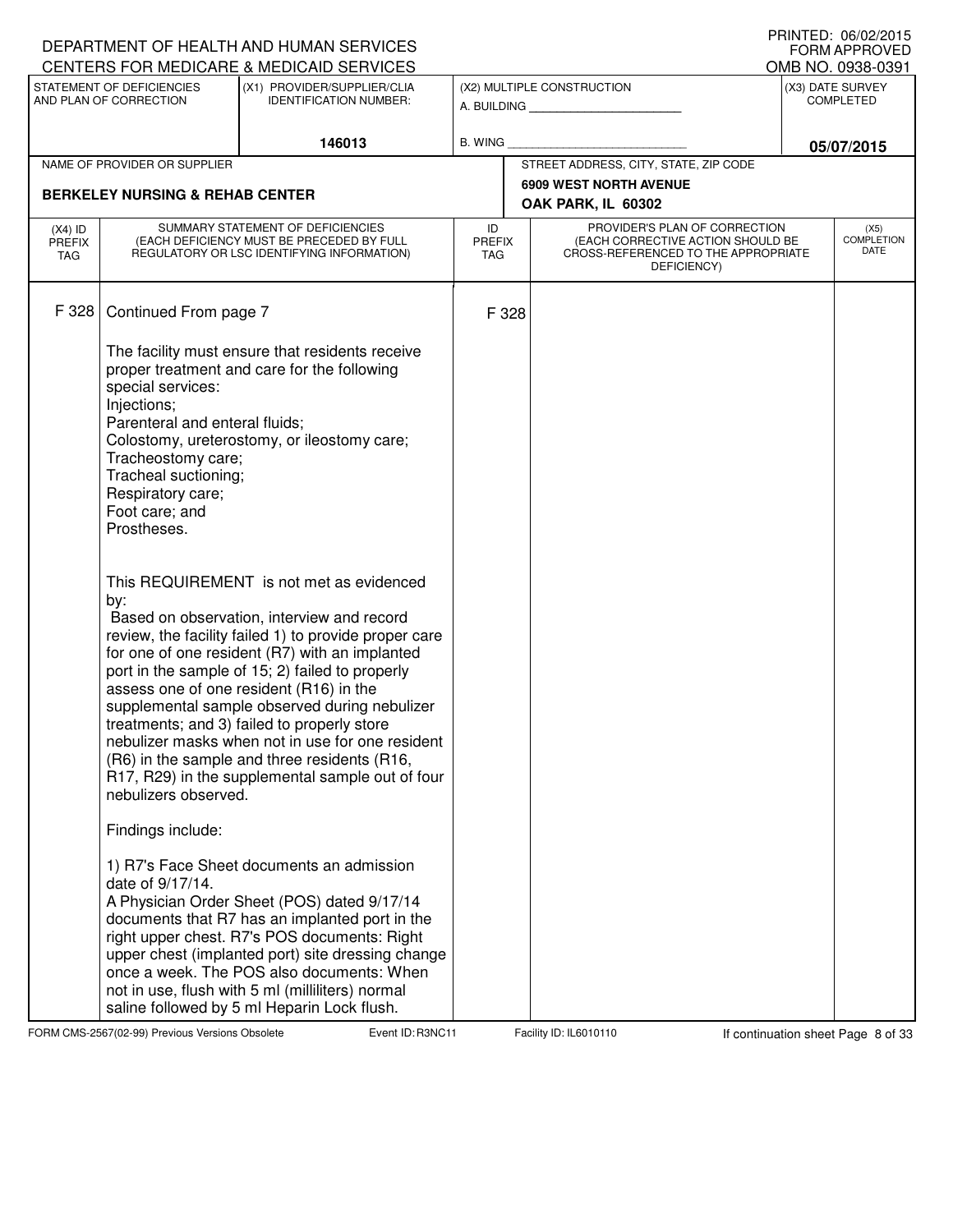|                                          |                                            | DEPARTMENT OF HEALTH AND HUMAN SERVICES<br>CENTERS FOR MEDICARE & MEDICAID SERVICES                                          |                                   |                               |                                                                                                                          |  | PRINIED: 00/02/2013<br><b>FORM APPROVED</b><br>OMB NO. 0938-0391 |
|------------------------------------------|--------------------------------------------|------------------------------------------------------------------------------------------------------------------------------|-----------------------------------|-------------------------------|--------------------------------------------------------------------------------------------------------------------------|--|------------------------------------------------------------------|
|                                          | STATEMENT OF DEFICIENCIES                  | (X1) PROVIDER/SUPPLIER/CLIA                                                                                                  |                                   |                               | (X2) MULTIPLE CONSTRUCTION                                                                                               |  | (X3) DATE SURVEY                                                 |
|                                          | AND PLAN OF CORRECTION                     | <b>IDENTIFICATION NUMBER:</b>                                                                                                |                                   |                               |                                                                                                                          |  | <b>COMPLETED</b>                                                 |
|                                          |                                            | 146013                                                                                                                       | B. WING                           |                               |                                                                                                                          |  | 05/07/2015                                                       |
|                                          | NAME OF PROVIDER OR SUPPLIER               |                                                                                                                              |                                   |                               | STREET ADDRESS, CITY, STATE, ZIP CODE                                                                                    |  |                                                                  |
|                                          | <b>BERKELEY NURSING &amp; REHAB CENTER</b> |                                                                                                                              |                                   | <b>6909 WEST NORTH AVENUE</b> |                                                                                                                          |  |                                                                  |
|                                          |                                            |                                                                                                                              |                                   |                               | OAK PARK, IL 60302                                                                                                       |  |                                                                  |
| $(X4)$ ID<br><b>PREFIX</b><br><b>TAG</b> |                                            | SUMMARY STATEMENT OF DEFICIENCIES<br>(EACH DEFICIENCY MUST BE PRECEDED BY FULL<br>REGULATORY OR LSC IDENTIFYING INFORMATION) | ID<br><b>PREFIX</b><br><b>TAG</b> |                               | PROVIDER'S PLAN OF CORRECTION<br>(EACH CORRECTIVE ACTION SHOULD BE<br>CROSS-REFERENCED TO THE APPROPRIATE<br>DEFICIENCY) |  | (X5)<br><b>COMPLETION</b><br>DATE                                |
| F 328                                    | Continued From page 8                      |                                                                                                                              | F 328                             |                               |                                                                                                                          |  |                                                                  |
|                                          |                                            | On 5/5/15 at 2:15 PM, R7 stated, "I still have my                                                                            |                                   |                               |                                                                                                                          |  |                                                                  |
|                                          |                                            | port. The last time the dressing was changed was<br>when I was admitted on September 17, 2014. It                            |                                   |                               |                                                                                                                          |  |                                                                  |
|                                          |                                            | was changed at (the hospital) before I came here.                                                                            |                                   |                               |                                                                                                                          |  |                                                                  |
|                                          |                                            | That was last time it was flushed too." R7 lifted up                                                                         |                                   |                               |                                                                                                                          |  |                                                                  |
|                                          |                                            | her shirt. The implanted port was noted in her<br>right upper chest. A dressing was not in place                             |                                   |                               |                                                                                                                          |  |                                                                  |
|                                          |                                            | over the site. The implanted port was accessed                                                                               |                                   |                               |                                                                                                                          |  |                                                                  |
|                                          |                                            | with a short tube hanging from it. R7 continued,<br>"They took it off yesterday and never put it back                        |                                   |                               |                                                                                                                          |  |                                                                  |
|                                          |                                            | on. The nurse said it had to breathe. They never                                                                             |                                   |                               |                                                                                                                          |  |                                                                  |
|                                          | on there since September 17, 2014."        | change the dressing or flush it. That dressing was                                                                           |                                   |                               |                                                                                                                          |  |                                                                  |
|                                          |                                            | On 5/6/15 at 11:10 AM, when asked about R7's                                                                                 |                                   |                               |                                                                                                                          |  |                                                                  |
|                                          |                                            | implanted port, E2 (DON-Director of Nursing)<br>stated, "It's accessed? There's a cord there?                                |                                   |                               |                                                                                                                          |  |                                                                  |
|                                          |                                            | Well, then it's accessed. In that case, it should be                                                                         |                                   |                               |                                                                                                                          |  |                                                                  |
|                                          | changed weekly."                           | flushed weekly and the dressing should be                                                                                    |                                   |                               |                                                                                                                          |  |                                                                  |
|                                          |                                            | On 5/6/15 at 11:15 AM, E12 (LPN-Licensed                                                                                     |                                   |                               |                                                                                                                          |  |                                                                  |
|                                          |                                            | Practical Nurse) stated, "Every month, it should                                                                             |                                   |                               |                                                                                                                          |  |                                                                  |
|                                          | DON said that we should do the             | be flushed and the dressing changed. The last                                                                                |                                   |                               |                                                                                                                          |  |                                                                  |
|                                          |                                            | flushing/changing monthly. I'm not sure if she got                                                                           |                                   |                               |                                                                                                                          |  |                                                                  |
|                                          |                                            | an order from the doctor to do it monthly."                                                                                  |                                   |                               |                                                                                                                          |  |                                                                  |
|                                          |                                            | On 5/6/15 at 11:18 AM, R7 lifted her shirt and<br>there still was no dressing over her right upper                           |                                   |                               |                                                                                                                          |  |                                                                  |
|                                          | place.                                     | chest implanted port. The short tubing was still in                                                                          |                                   |                               |                                                                                                                          |  |                                                                  |
|                                          |                                            | On 5/6/15 at 11:45 AM, Z2 (Physician) stated, "If                                                                            |                                   |                               |                                                                                                                          |  |                                                                  |
|                                          |                                            | the policy (for flushing and dressing changes) is                                                                            |                                   |                               |                                                                                                                          |  |                                                                  |
|                                          |                                            | weekly, that sounds reasonable. I'm not actually<br>managing her (implanted port). I would expect                            |                                   |                               |                                                                                                                          |  |                                                                  |
|                                          |                                            | that if the access remains that facility cares for it                                                                        |                                   |                               |                                                                                                                          |  |                                                                  |

FORM CMS-2567(02-99) Previous Versions Obsolete Event ID: R3NC11 Facility ID: IL6010110 If continuation sheet Page 9 of 33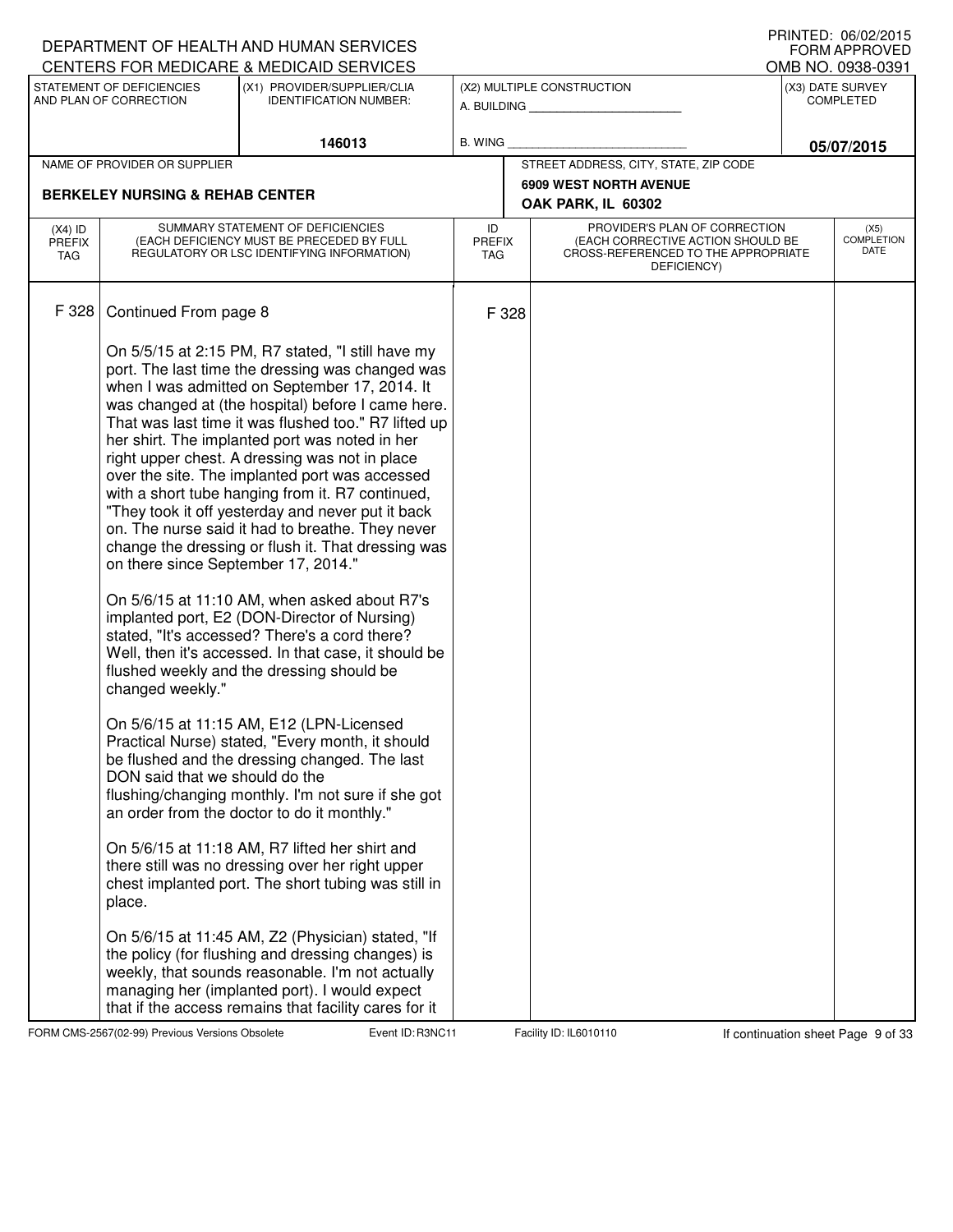|                                   |                                                                                                       | DEPARTMENT OF HEALTH AND HUMAN SERVICES                                                                                                                                                                                                                                                                                                                                                                                                                                                                                                                                                                                                                                                                                                                                                                                                                                                                                                                                                                                                                                                                                                                                                                                                                            |                                   |                               |                                                                                                                          | I INNILD. VOIVAAUIJ<br><b>FORM APPROVED</b> |
|-----------------------------------|-------------------------------------------------------------------------------------------------------|--------------------------------------------------------------------------------------------------------------------------------------------------------------------------------------------------------------------------------------------------------------------------------------------------------------------------------------------------------------------------------------------------------------------------------------------------------------------------------------------------------------------------------------------------------------------------------------------------------------------------------------------------------------------------------------------------------------------------------------------------------------------------------------------------------------------------------------------------------------------------------------------------------------------------------------------------------------------------------------------------------------------------------------------------------------------------------------------------------------------------------------------------------------------------------------------------------------------------------------------------------------------|-----------------------------------|-------------------------------|--------------------------------------------------------------------------------------------------------------------------|---------------------------------------------|
|                                   | STATEMENT OF DEFICIENCIES                                                                             | CENTERS FOR MEDICARE & MEDICAID SERVICES<br>(X1) PROVIDER/SUPPLIER/CLIA                                                                                                                                                                                                                                                                                                                                                                                                                                                                                                                                                                                                                                                                                                                                                                                                                                                                                                                                                                                                                                                                                                                                                                                            |                                   |                               |                                                                                                                          | OMB NO. 0938-0391                           |
|                                   | AND PLAN OF CORRECTION                                                                                | <b>IDENTIFICATION NUMBER:</b>                                                                                                                                                                                                                                                                                                                                                                                                                                                                                                                                                                                                                                                                                                                                                                                                                                                                                                                                                                                                                                                                                                                                                                                                                                      |                                   |                               | (X2) MULTIPLE CONSTRUCTION<br>A. BUILDING                                                                                | (X3) DATE SURVEY<br><b>COMPLETED</b>        |
|                                   |                                                                                                       | 146013                                                                                                                                                                                                                                                                                                                                                                                                                                                                                                                                                                                                                                                                                                                                                                                                                                                                                                                                                                                                                                                                                                                                                                                                                                                             | <b>B. WING</b>                    |                               |                                                                                                                          | 05/07/2015                                  |
|                                   | NAME OF PROVIDER OR SUPPLIER                                                                          |                                                                                                                                                                                                                                                                                                                                                                                                                                                                                                                                                                                                                                                                                                                                                                                                                                                                                                                                                                                                                                                                                                                                                                                                                                                                    |                                   |                               | STREET ADDRESS, CITY, STATE, ZIP CODE                                                                                    |                                             |
|                                   | <b>BERKELEY NURSING &amp; REHAB CENTER</b>                                                            |                                                                                                                                                                                                                                                                                                                                                                                                                                                                                                                                                                                                                                                                                                                                                                                                                                                                                                                                                                                                                                                                                                                                                                                                                                                                    |                                   | <b>6909 WEST NORTH AVENUE</b> |                                                                                                                          |                                             |
|                                   |                                                                                                       |                                                                                                                                                                                                                                                                                                                                                                                                                                                                                                                                                                                                                                                                                                                                                                                                                                                                                                                                                                                                                                                                                                                                                                                                                                                                    |                                   |                               | OAK PARK, IL 60302                                                                                                       |                                             |
| $(X4)$ ID<br><b>PREFIX</b><br>TAG |                                                                                                       | SUMMARY STATEMENT OF DEFICIENCIES<br>(EACH DEFICIENCY MUST BE PRECEDED BY FULL<br>REGULATORY OR LSC IDENTIFYING INFORMATION)                                                                                                                                                                                                                                                                                                                                                                                                                                                                                                                                                                                                                                                                                                                                                                                                                                                                                                                                                                                                                                                                                                                                       | ID<br><b>PREFIX</b><br><b>TAG</b> |                               | PROVIDER'S PLAN OF CORRECTION<br>(EACH CORRECTIVE ACTION SHOULD BE<br>CROSS-REFERENCED TO THE APPROPRIATE<br>DEFICIENCY) | (X5)<br><b>COMPLETION</b><br>DATE           |
| F 328                             | Continued From page 9<br>we're not using it."<br>once a week. Date initiated: 9/25/2014<br>following: | accordingly. I haven't given any orders to the<br>facility regarding her (implanted port) because I<br>am not managing it. I did not tell them to do the<br>flushing or dressing changes monthly. I just gave<br>an order to the facility to discontinue the access if<br>R7's Medication Record dated 3/1/15 through<br>3/31/15 has a handwritten section that reads:<br>Flush port monthly on right side of chest on the<br>1st of the month. The POS also reads: Change<br>dressing monthly on port on 1st of the month.<br>R7's POS from 1/1/15 through 3/31/15 were<br>reviewed. There was no physician order that<br>indicated that the implanted port should be<br>flushed monthly and dressing changes done<br>monthly. The last order was obtained on 9/17/14<br>indicating that the implanted port was to be<br>flushed weekly and the dressing changed weekly.<br>R7's Care Plan documents: INTERVENTIONS:<br>Change (implanted port) site dressing change<br>The Treatment Records for R7's dressing<br>changes to her implanted port site indicate the<br>February, 2015: R7's dressing was not changed.<br>March, 2015: R7's dressing was changed once.<br>April, 2015: R7's dressing was changed once.<br>On 5/6/15 at 2:00 PM, E2 (DON-Director of |                                   | F 328                         |                                                                                                                          |                                             |
|                                   |                                                                                                       | Nursing) was asked to provide a copy of R7's<br>Treatment Records for September, 2014 through<br>January, 2015. E2 was asked at 3:00 PM and<br>again at 4:00 PM to provide R7's Treatment<br>Records. At 4:45 PM, E2 still had not provided the<br>requested documents. Copies of R7's Treatment<br>Record for September 2014 and December 2014                                                                                                                                                                                                                                                                                                                                                                                                                                                                                                                                                                                                                                                                                                                                                                                                                                                                                                                    |                                   |                               |                                                                                                                          |                                             |

FORM CMS-2567(02-99) Previous Versions Obsolete Event ID: R3NC11 Facility ID: IL6010110 If continuation sheet Page 10 of 33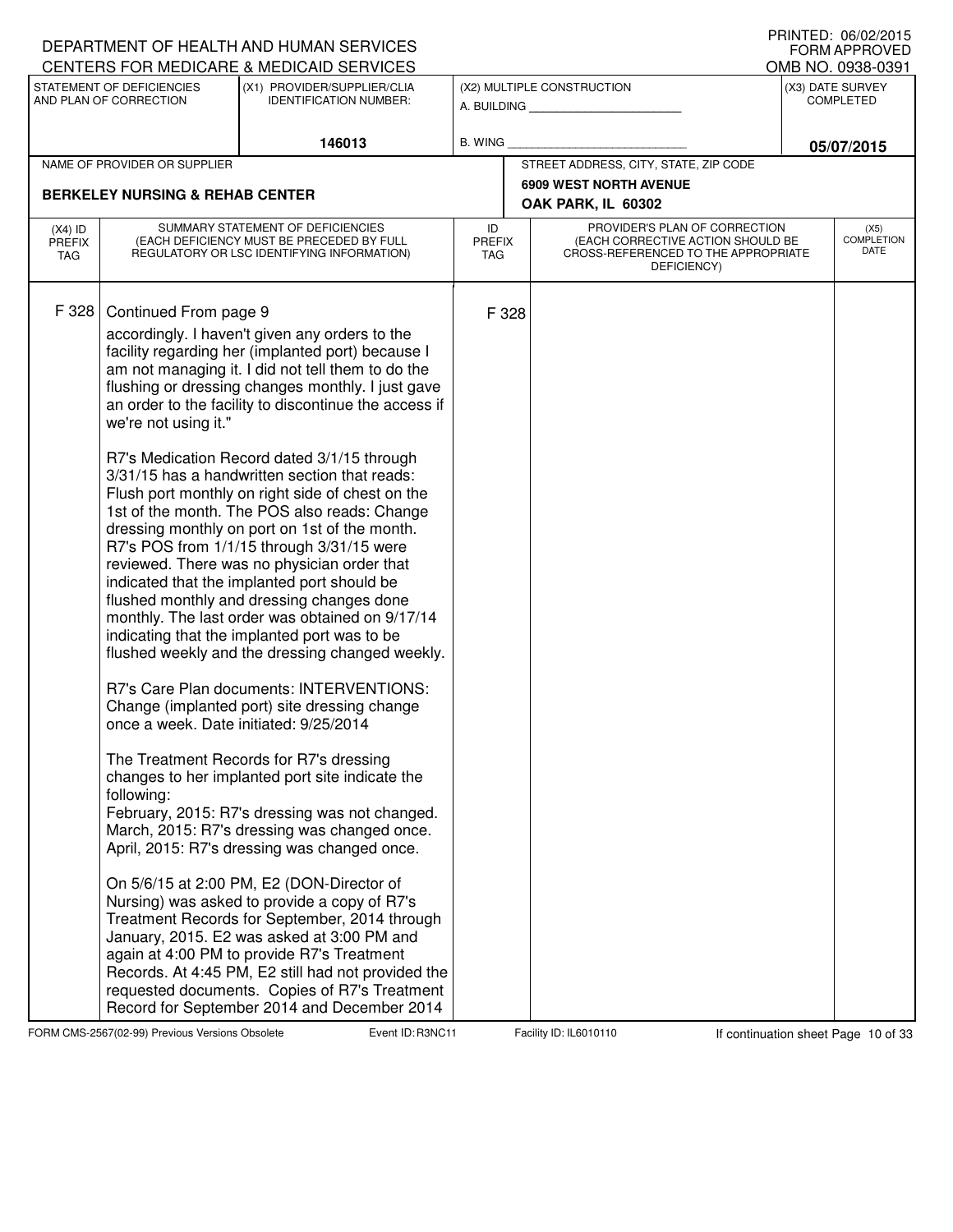|                                          |                                                                                                                     | DEPARTMENT OF HEALTH AND HUMAN SERVICES                                                                                                                                                                                                                                                                                                                                                                                                                                                                                                                                                                                                                                                                                                                                                                                                                                                                                                                                                                                                                                                                                                                                                                                                                                                  |                                   |                                                                                                                          | I IUINILLI. VUIVLILUIJ<br><b>FORM APPROVED</b> |
|------------------------------------------|---------------------------------------------------------------------------------------------------------------------|------------------------------------------------------------------------------------------------------------------------------------------------------------------------------------------------------------------------------------------------------------------------------------------------------------------------------------------------------------------------------------------------------------------------------------------------------------------------------------------------------------------------------------------------------------------------------------------------------------------------------------------------------------------------------------------------------------------------------------------------------------------------------------------------------------------------------------------------------------------------------------------------------------------------------------------------------------------------------------------------------------------------------------------------------------------------------------------------------------------------------------------------------------------------------------------------------------------------------------------------------------------------------------------|-----------------------------------|--------------------------------------------------------------------------------------------------------------------------|------------------------------------------------|
|                                          | STATEMENT OF DEFICIENCIES                                                                                           | CENTERS FOR MEDICARE & MEDICAID SERVICES<br>(X1) PROVIDER/SUPPLIER/CLIA                                                                                                                                                                                                                                                                                                                                                                                                                                                                                                                                                                                                                                                                                                                                                                                                                                                                                                                                                                                                                                                                                                                                                                                                                  |                                   | (X2) MULTIPLE CONSTRUCTION                                                                                               | OMB NO. 0938-0391<br>(X3) DATE SURVEY          |
|                                          | AND PLAN OF CORRECTION                                                                                              | <b>IDENTIFICATION NUMBER:</b>                                                                                                                                                                                                                                                                                                                                                                                                                                                                                                                                                                                                                                                                                                                                                                                                                                                                                                                                                                                                                                                                                                                                                                                                                                                            |                                   | A. BUILDING                                                                                                              | <b>COMPLETED</b>                               |
|                                          |                                                                                                                     |                                                                                                                                                                                                                                                                                                                                                                                                                                                                                                                                                                                                                                                                                                                                                                                                                                                                                                                                                                                                                                                                                                                                                                                                                                                                                          |                                   |                                                                                                                          |                                                |
|                                          |                                                                                                                     | 146013                                                                                                                                                                                                                                                                                                                                                                                                                                                                                                                                                                                                                                                                                                                                                                                                                                                                                                                                                                                                                                                                                                                                                                                                                                                                                   | B. WING                           |                                                                                                                          | 05/07/2015                                     |
|                                          | NAME OF PROVIDER OR SUPPLIER                                                                                        |                                                                                                                                                                                                                                                                                                                                                                                                                                                                                                                                                                                                                                                                                                                                                                                                                                                                                                                                                                                                                                                                                                                                                                                                                                                                                          |                                   | STREET ADDRESS, CITY, STATE, ZIP CODE<br><b>6909 WEST NORTH AVENUE</b>                                                   |                                                |
|                                          | <b>BERKELEY NURSING &amp; REHAB CENTER</b>                                                                          |                                                                                                                                                                                                                                                                                                                                                                                                                                                                                                                                                                                                                                                                                                                                                                                                                                                                                                                                                                                                                                                                                                                                                                                                                                                                                          |                                   | OAK PARK, IL 60302                                                                                                       |                                                |
| $(X4)$ ID<br><b>PREFIX</b><br><b>TAG</b> |                                                                                                                     | SUMMARY STATEMENT OF DEFICIENCIES<br>(EACH DEFICIENCY MUST BE PRECEDED BY FULL<br>REGULATORY OR LSC IDENTIFYING INFORMATION)                                                                                                                                                                                                                                                                                                                                                                                                                                                                                                                                                                                                                                                                                                                                                                                                                                                                                                                                                                                                                                                                                                                                                             | ID<br><b>PREFIX</b><br><b>TAG</b> | PROVIDER'S PLAN OF CORRECTION<br>(EACH CORRECTIVE ACTION SHOULD BE<br>CROSS-REFERENCED TO THE APPROPRIATE<br>DEFICIENCY) | (X5)<br><b>COMPLETION</b><br>DATE              |
| F 328                                    | Continued From page 10<br>as done for those months.<br>change).<br>of incompatible medications/solutions.<br>table. | were provided late afternoon on 5/7/15. No<br>imported port site dressing changes were charted<br>A facility policy with a revision date of June 2012<br>and titled, "Dressing Change, Implanted Venous<br>Port" documents: KNOWLEDGE BASE The<br>implanted venous port access site is a potential<br>entry site for bacteria that may cause a catheter<br>related infection. PROCESS: Dressing changes<br>are only necessary when the implanted venous<br>port will remain accessed for infusion therapy.<br>Dressing changes using transparent dressings<br>are performed: 1. Upon admission 2. Every seven<br>(7) days thereafter (with routine access needle<br>A facility policy with a revision date of June 2012<br>and titled, "Flushing an Implanted Venous Port"<br>documents: Flushing is performed to ensure and<br>maintain catheter patency and to prevent mixing<br>2) On 5/4/15 at 9:42 AM, during the Initial Tour<br>with E10 (Restorative Nurse), R17's nebulizer<br>mask was not in use and and not stored properly.<br>The nebulizer mask was laying on a bedside<br>On 5/4/15 at 9:45 AM, it was noted that R16's<br>nebulizer mask was not in use and not stored<br>properly. R16's nebulizer mask was connected to<br>the machine and laying on a bedside table. | F 328                             |                                                                                                                          |                                                |
|                                          |                                                                                                                     | On 5/4/15 at 10:14 AM, during initial tour, R29's<br>nebulizer apparatus which includes the chamber,                                                                                                                                                                                                                                                                                                                                                                                                                                                                                                                                                                                                                                                                                                                                                                                                                                                                                                                                                                                                                                                                                                                                                                                     |                                   |                                                                                                                          |                                                |

FORM CMS-2567(02-99) Previous Versions Obsolete Event ID: R3NC11 Facility ID: IL6010110 If continuation sheet Page 11 of 33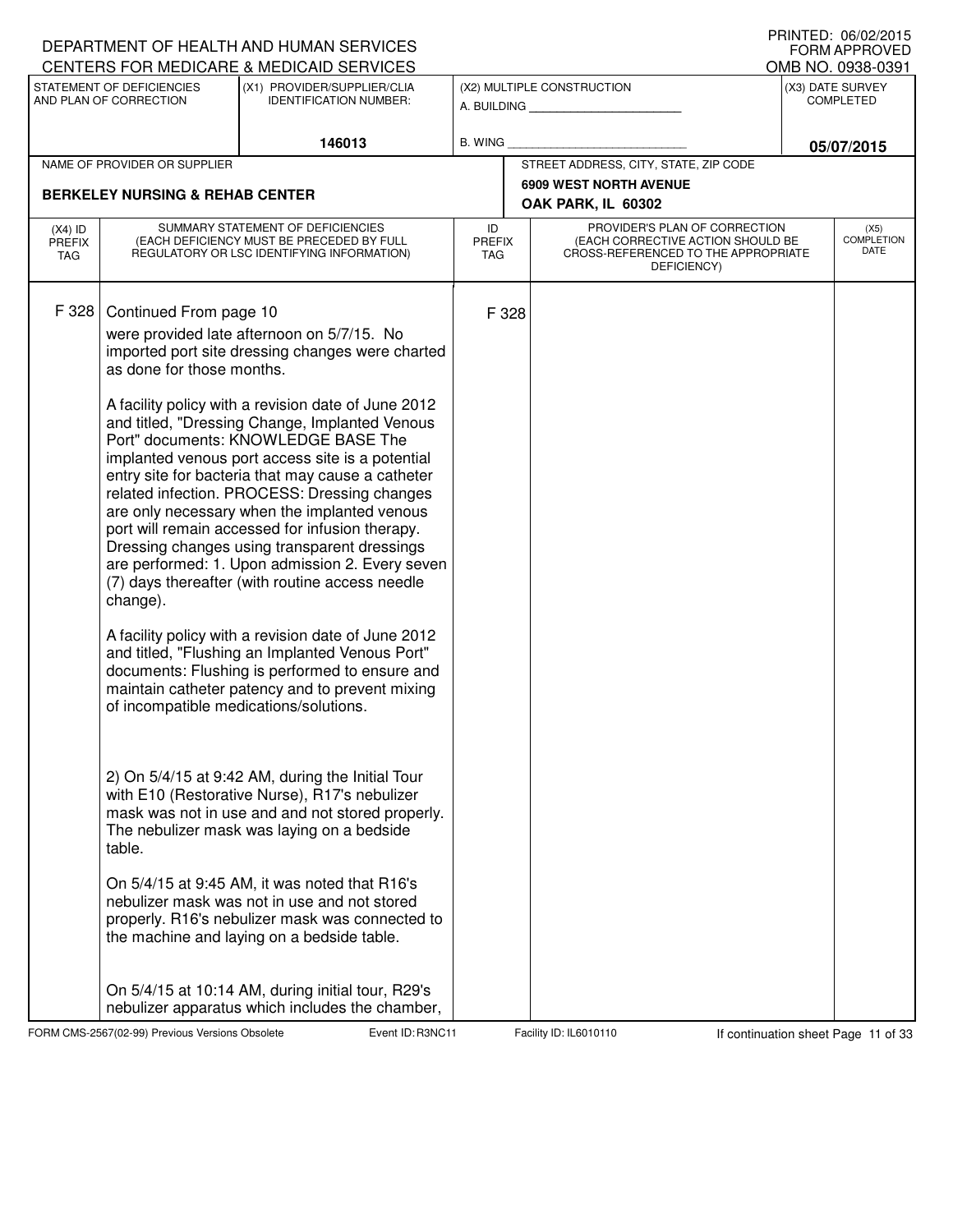|                                   |                                                                                                                                                                                                                                          | DEPARTMENT OF HEALTH AND HUMAN SERVICES                                                                                                                                                                                                                                                                                                                                                                                                                                                                                                                                                                                                                                                                                                                                                                                                                                                                                                                                                                                                                                                                                                                                                                                                                                                                                                                                                                                                                                                                                                                                                                                                      |                                   |                                                                                                                          | <b>U INTILL</b> . UU/UZ/ZUTJ<br><b>FORM APPROVED</b> |
|-----------------------------------|------------------------------------------------------------------------------------------------------------------------------------------------------------------------------------------------------------------------------------------|----------------------------------------------------------------------------------------------------------------------------------------------------------------------------------------------------------------------------------------------------------------------------------------------------------------------------------------------------------------------------------------------------------------------------------------------------------------------------------------------------------------------------------------------------------------------------------------------------------------------------------------------------------------------------------------------------------------------------------------------------------------------------------------------------------------------------------------------------------------------------------------------------------------------------------------------------------------------------------------------------------------------------------------------------------------------------------------------------------------------------------------------------------------------------------------------------------------------------------------------------------------------------------------------------------------------------------------------------------------------------------------------------------------------------------------------------------------------------------------------------------------------------------------------------------------------------------------------------------------------------------------------|-----------------------------------|--------------------------------------------------------------------------------------------------------------------------|------------------------------------------------------|
|                                   |                                                                                                                                                                                                                                          | CENTERS FOR MEDICARE & MEDICAID SERVICES                                                                                                                                                                                                                                                                                                                                                                                                                                                                                                                                                                                                                                                                                                                                                                                                                                                                                                                                                                                                                                                                                                                                                                                                                                                                                                                                                                                                                                                                                                                                                                                                     |                                   |                                                                                                                          | OMB NO. 0938-0391                                    |
|                                   | STATEMENT OF DEFICIENCIES<br>AND PLAN OF CORRECTION                                                                                                                                                                                      | (X1) PROVIDER/SUPPLIER/CLIA<br><b>IDENTIFICATION NUMBER:</b>                                                                                                                                                                                                                                                                                                                                                                                                                                                                                                                                                                                                                                                                                                                                                                                                                                                                                                                                                                                                                                                                                                                                                                                                                                                                                                                                                                                                                                                                                                                                                                                 |                                   | (X2) MULTIPLE CONSTRUCTION<br>A. BUILDING                                                                                | (X3) DATE SURVEY<br><b>COMPLETED</b>                 |
|                                   |                                                                                                                                                                                                                                          | 146013                                                                                                                                                                                                                                                                                                                                                                                                                                                                                                                                                                                                                                                                                                                                                                                                                                                                                                                                                                                                                                                                                                                                                                                                                                                                                                                                                                                                                                                                                                                                                                                                                                       | <b>B. WING</b>                    |                                                                                                                          | 05/07/2015                                           |
|                                   | NAME OF PROVIDER OR SUPPLIER                                                                                                                                                                                                             |                                                                                                                                                                                                                                                                                                                                                                                                                                                                                                                                                                                                                                                                                                                                                                                                                                                                                                                                                                                                                                                                                                                                                                                                                                                                                                                                                                                                                                                                                                                                                                                                                                              |                                   | STREET ADDRESS, CITY, STATE, ZIP CODE                                                                                    |                                                      |
|                                   |                                                                                                                                                                                                                                          |                                                                                                                                                                                                                                                                                                                                                                                                                                                                                                                                                                                                                                                                                                                                                                                                                                                                                                                                                                                                                                                                                                                                                                                                                                                                                                                                                                                                                                                                                                                                                                                                                                              |                                   | <b>6909 WEST NORTH AVENUE</b>                                                                                            |                                                      |
|                                   | <b>BERKELEY NURSING &amp; REHAB CENTER</b>                                                                                                                                                                                               |                                                                                                                                                                                                                                                                                                                                                                                                                                                                                                                                                                                                                                                                                                                                                                                                                                                                                                                                                                                                                                                                                                                                                                                                                                                                                                                                                                                                                                                                                                                                                                                                                                              |                                   | OAK PARK, IL 60302                                                                                                       |                                                      |
| $(X4)$ ID<br><b>PREFIX</b><br>TAG |                                                                                                                                                                                                                                          | SUMMARY STATEMENT OF DEFICIENCIES<br>(EACH DEFICIENCY MUST BE PRECEDED BY FULL<br>REGULATORY OR LSC IDENTIFYING INFORMATION)                                                                                                                                                                                                                                                                                                                                                                                                                                                                                                                                                                                                                                                                                                                                                                                                                                                                                                                                                                                                                                                                                                                                                                                                                                                                                                                                                                                                                                                                                                                 | ID<br><b>PREFIX</b><br><b>TAG</b> | PROVIDER'S PLAN OF CORRECTION<br>(EACH CORRECTIVE ACTION SHOULD BE<br>CROSS-REFERENCED TO THE APPROPRIATE<br>DEFICIENCY) | (X5)<br><b>COMPLETION</b><br>DATE                    |
| F 328                             | Continued From page 11<br>uncovered and not dated.<br>dated.<br>put in a drawer."<br>,1 PM, 5 PM, 9 PM). R16 has Chronic<br>4. Rhonchi 5. Diminished."<br>before or after nebulizer treatment.<br>covered in a plastic bag when stored." | mask and tubing were laying in a wicker basket<br>On 5/4/15 at 10:20 AM, R6's nebulizer apparatus<br>was laying on top of television uncovered and not<br>At 2:05 PM, E13 (Licensed Practical Nurse)<br>picked up R16's uncovered and undated<br>nebulizer mask from the bedside table. E13<br>stated, "The night shift people change the mask<br>and tubing and put a date on it. I think it is<br>changed every 15 days, but I am not sure. No<br>special bag is used to store mask and it can be<br>3) E13 did not do a respiratory assessment on<br>R16 before or after administering nebulizer<br>treatment. R16's physician order sheet denotes<br>in part the following: "Ipratropium/Albuteral: Use<br>1 vial by way of nebulizer four times daily (9 AM<br>Obstructive Pulmonary Disorder. Check lung<br>sounds and record before and after treatment: 1.<br>Clear/Within Normal Limits 2. Wheezes 3. Rales<br>On 5/6/15 at 10:12 AM, E12 (Licensed Practical<br>Nurse) administered nebulizer treatment to R16<br>without assessing and recording lung sounds<br>On 5/5/15 at 1:30 PM, E2 (Director of Nursing)<br>stated, "The nurse has to follow physician orders,<br>you must assess lung sounds before and after<br>nebulizer treatment to find the baseline."<br>On 5/7/15 at 2:55 PM, E1 (Administrator) stated<br>"Nebulizer masks and tubing should be dated and<br>changed weekly by the third shift nurses on<br>Sunday nights. The masks absolutely need to be<br>Facility's policy titled Infection Control, Oxygen<br>and Nebulization Therapy denotes in part: 3.<br>Disposable equipment and supplies as mentioned | F 328                             |                                                                                                                          |                                                      |

FORM CMS-2567(02-99) Previous Versions Obsolete Event ID: R3NC11 Facility ID: IL6010110 If continuation sheet Page 12 of 33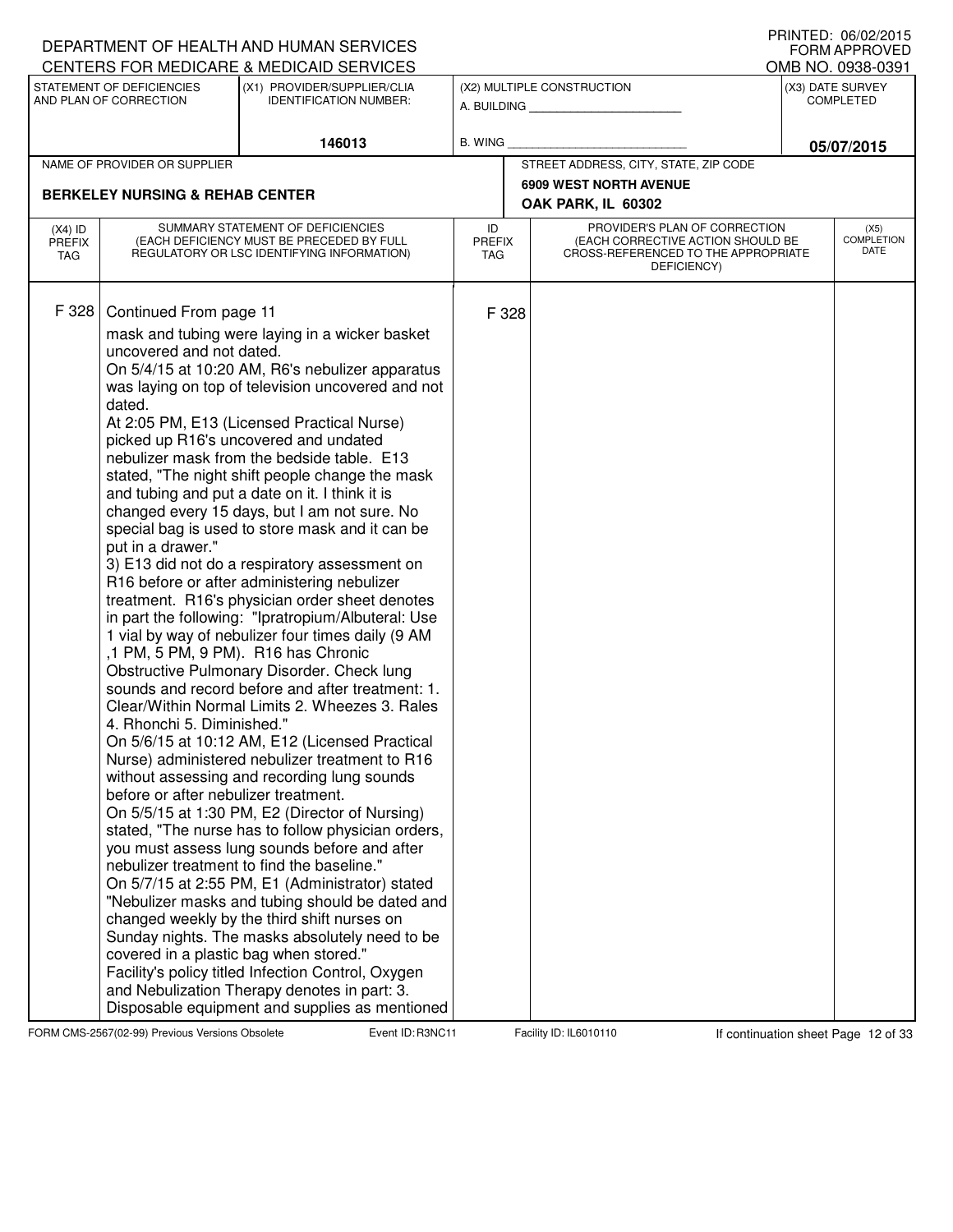|                                   |                                                                                                                                            | DEPARTMENT OF HEALTH AND HUMAN SERVICES<br>CENTERS FOR MEDICARE & MEDICAID SERVICES                                                                                                                                                                                                                                                                                                                                                                                                                                                                                                                                                                                                                                                                                                                                                                                                                                                                                                                                    |                                   |                                                                                                                          |            | <b>U INTILL</b> , UU/UZ/ZUTJ<br>FORM APPROVED<br>OMB NO. 0938-0391 |  |
|-----------------------------------|--------------------------------------------------------------------------------------------------------------------------------------------|------------------------------------------------------------------------------------------------------------------------------------------------------------------------------------------------------------------------------------------------------------------------------------------------------------------------------------------------------------------------------------------------------------------------------------------------------------------------------------------------------------------------------------------------------------------------------------------------------------------------------------------------------------------------------------------------------------------------------------------------------------------------------------------------------------------------------------------------------------------------------------------------------------------------------------------------------------------------------------------------------------------------|-----------------------------------|--------------------------------------------------------------------------------------------------------------------------|------------|--------------------------------------------------------------------|--|
|                                   | STATEMENT OF DEFICIENCIES<br>AND PLAN OF CORRECTION                                                                                        | (X1) PROVIDER/SUPPLIER/CLIA<br><b>IDENTIFICATION NUMBER:</b>                                                                                                                                                                                                                                                                                                                                                                                                                                                                                                                                                                                                                                                                                                                                                                                                                                                                                                                                                           |                                   | (X2) MULTIPLE CONSTRUCTION<br>A. BUILDING                                                                                |            | (X3) DATE SURVEY<br><b>COMPLETED</b>                               |  |
|                                   |                                                                                                                                            | 146013                                                                                                                                                                                                                                                                                                                                                                                                                                                                                                                                                                                                                                                                                                                                                                                                                                                                                                                                                                                                                 | B. WING                           |                                                                                                                          | 05/07/2015 |                                                                    |  |
|                                   | NAME OF PROVIDER OR SUPPLIER                                                                                                               |                                                                                                                                                                                                                                                                                                                                                                                                                                                                                                                                                                                                                                                                                                                                                                                                                                                                                                                                                                                                                        |                                   | STREET ADDRESS, CITY, STATE, ZIP CODE                                                                                    |            |                                                                    |  |
|                                   | <b>BERKELEY NURSING &amp; REHAB CENTER</b>                                                                                                 |                                                                                                                                                                                                                                                                                                                                                                                                                                                                                                                                                                                                                                                                                                                                                                                                                                                                                                                                                                                                                        |                                   | <b>6909 WEST NORTH AVENUE</b>                                                                                            |            |                                                                    |  |
|                                   |                                                                                                                                            |                                                                                                                                                                                                                                                                                                                                                                                                                                                                                                                                                                                                                                                                                                                                                                                                                                                                                                                                                                                                                        |                                   | OAK PARK, IL 60302                                                                                                       |            |                                                                    |  |
| $(X4)$ ID<br><b>PREFIX</b><br>TAG |                                                                                                                                            | SUMMARY STATEMENT OF DEFICIENCIES<br>(EACH DEFICIENCY MUST BE PRECEDED BY FULL<br>REGULATORY OR LSC IDENTIFYING INFORMATION)                                                                                                                                                                                                                                                                                                                                                                                                                                                                                                                                                                                                                                                                                                                                                                                                                                                                                           | ID<br><b>PREFIX</b><br><b>TAG</b> | PROVIDER'S PLAN OF CORRECTION<br>(EACH CORRECTIVE ACTION SHOULD BE<br>CROSS-REFERENCED TO THE APPROPRIATE<br>DEFICIENCY) |            | (X5)<br><b>COMPLETION</b><br><b>DATE</b>                           |  |
| F 328                             | Continued From page 12                                                                                                                     |                                                                                                                                                                                                                                                                                                                                                                                                                                                                                                                                                                                                                                                                                                                                                                                                                                                                                                                                                                                                                        | F 328                             |                                                                                                                          |            |                                                                    |  |
|                                   |                                                                                                                                            | above should be changed at least every week or                                                                                                                                                                                                                                                                                                                                                                                                                                                                                                                                                                                                                                                                                                                                                                                                                                                                                                                                                                         |                                   |                                                                                                                          |            |                                                                    |  |
|                                   |                                                                                                                                            | as needed, when the equipment is in use. 5.<br>Anytime the equipment is not used, all disposable                                                                                                                                                                                                                                                                                                                                                                                                                                                                                                                                                                                                                                                                                                                                                                                                                                                                                                                       |                                   |                                                                                                                          |            |                                                                    |  |
|                                   |                                                                                                                                            | supplies should be disposed and equipment                                                                                                                                                                                                                                                                                                                                                                                                                                                                                                                                                                                                                                                                                                                                                                                                                                                                                                                                                                              |                                   |                                                                                                                          |            |                                                                    |  |
| F 332                             |                                                                                                                                            | should be clean and stored accordingly.<br>483.25(m)(1) FREE OF MEDICATION ERROR                                                                                                                                                                                                                                                                                                                                                                                                                                                                                                                                                                                                                                                                                                                                                                                                                                                                                                                                       | F 332                             |                                                                                                                          |            |                                                                    |  |
| $SS=D$                            | <b>RATES OF 5% OR MORE</b>                                                                                                                 |                                                                                                                                                                                                                                                                                                                                                                                                                                                                                                                                                                                                                                                                                                                                                                                                                                                                                                                                                                                                                        |                                   |                                                                                                                          |            |                                                                    |  |
|                                   |                                                                                                                                            | The facility must ensure that it is free of                                                                                                                                                                                                                                                                                                                                                                                                                                                                                                                                                                                                                                                                                                                                                                                                                                                                                                                                                                            |                                   |                                                                                                                          |            |                                                                    |  |
|                                   |                                                                                                                                            | medication error rates of five percent or greater.                                                                                                                                                                                                                                                                                                                                                                                                                                                                                                                                                                                                                                                                                                                                                                                                                                                                                                                                                                     |                                   |                                                                                                                          |            |                                                                    |  |
|                                   | by:<br>review, the facility failed to administer<br>Findings include:<br>administered one vial of Ipratropium<br>treatment is 15 minutes." | This REQUIREMENT is not met as evidenced<br>Based on observation, interview and record<br>medications as ordered. There were 30<br>opportunities with three errors resulting in a 10%<br>error rate. This applies to three of nine residents<br>(R7, R16, R19) observed in the medication pass.<br>On 5/4/15 at 2:00 PM during medication pass<br>observation, E13 (Licensed Practical Nurse)<br>Bromide/Albuteral 0.5 mg/3 mg per 5 milliliters<br>through a nebulizer treatment to R16. At 2:15 PM,<br>E13 stated that he was finished administering<br>R16's nebulizer treatment. Upon inspection of<br>medication chamber, there was still medication<br>left over. R16 did not get the entire medication. At<br>2:24 PM E13 stated "I know there is medication<br>still in there but the maximum time for the<br>On 5/5/15 at 9:08 AM, E12 (Licensed Practical<br>Nurse) did not administer R7's Trolamine 10%<br>cream to lower extremities. R7's physicians order<br>sheet denotes in part the following order: |                                   |                                                                                                                          |            |                                                                    |  |

FORM CMS-2567(02-99) Previous Versions Obsolete **Rangeler Event ID: R3NC11** Facility ID: IL6010110 If continuation sheet Page 13 of 33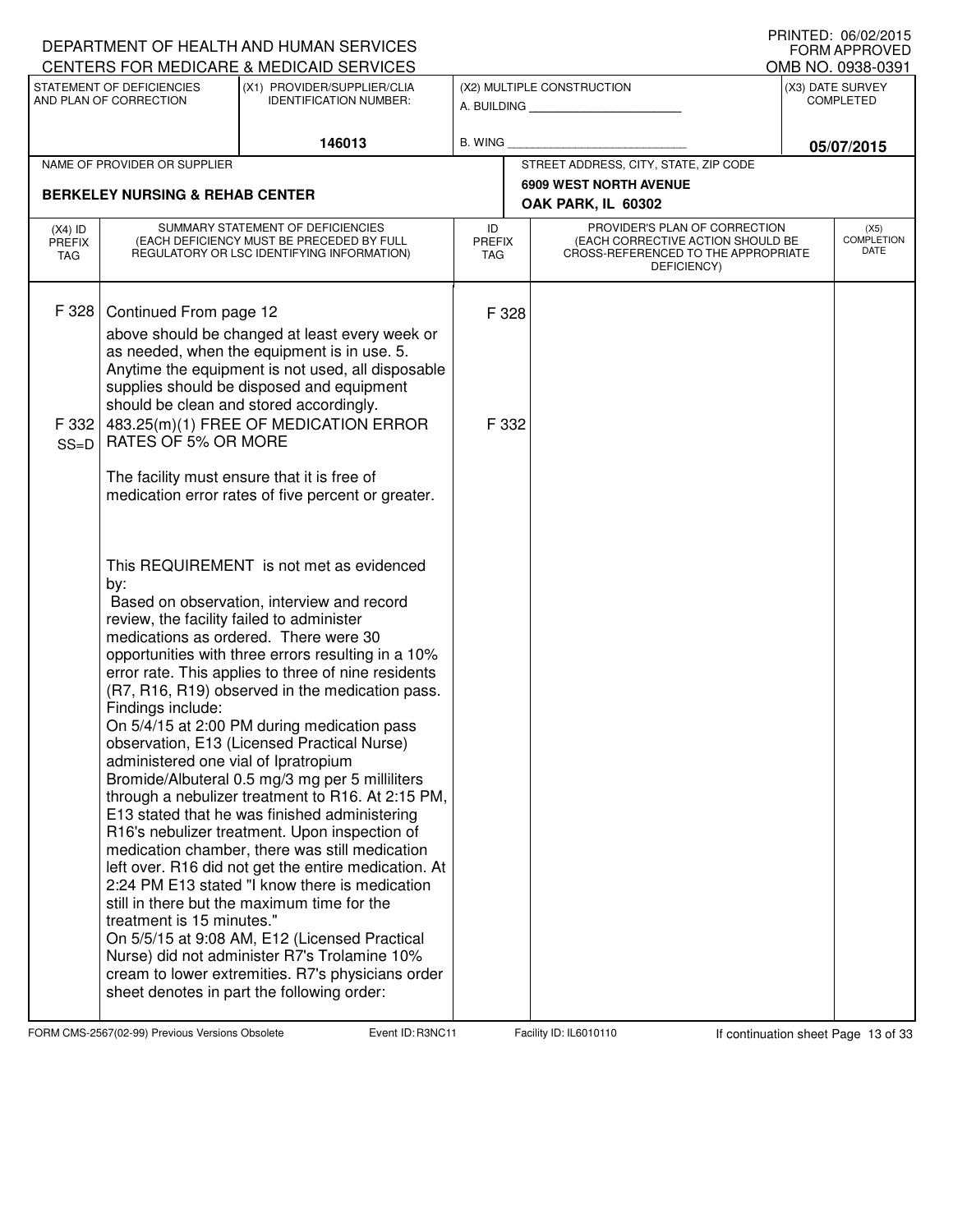|                                   |                                                                                                                                     | DEPARTMENT OF HEALTH AND HUMAN SERVICES                                                                                                                                                                                                                                                                                                                                                                                                                                                                                                                                                                                                                                                                                                                                                                                                                                                                                                                                                                                                                                                                                                                                                                                                                                                                                                                                                                                                                                                                                                                                                                                                                                                                                                                                                                                  |                |                             |                                                                                                                          |                                      | I INNILD. VOIVAAUIJ<br><b>FORM APPROVED</b> |  |
|-----------------------------------|-------------------------------------------------------------------------------------------------------------------------------------|--------------------------------------------------------------------------------------------------------------------------------------------------------------------------------------------------------------------------------------------------------------------------------------------------------------------------------------------------------------------------------------------------------------------------------------------------------------------------------------------------------------------------------------------------------------------------------------------------------------------------------------------------------------------------------------------------------------------------------------------------------------------------------------------------------------------------------------------------------------------------------------------------------------------------------------------------------------------------------------------------------------------------------------------------------------------------------------------------------------------------------------------------------------------------------------------------------------------------------------------------------------------------------------------------------------------------------------------------------------------------------------------------------------------------------------------------------------------------------------------------------------------------------------------------------------------------------------------------------------------------------------------------------------------------------------------------------------------------------------------------------------------------------------------------------------------------|----------------|-----------------------------|--------------------------------------------------------------------------------------------------------------------------|--------------------------------------|---------------------------------------------|--|
|                                   |                                                                                                                                     | CENTERS FOR MEDICARE & MEDICAID SERVICES                                                                                                                                                                                                                                                                                                                                                                                                                                                                                                                                                                                                                                                                                                                                                                                                                                                                                                                                                                                                                                                                                                                                                                                                                                                                                                                                                                                                                                                                                                                                                                                                                                                                                                                                                                                 |                |                             |                                                                                                                          |                                      | OMB NO. 0938-0391                           |  |
|                                   | STATEMENT OF DEFICIENCIES<br>(X1) PROVIDER/SUPPLIER/CLIA<br>AND PLAN OF CORRECTION<br><b>IDENTIFICATION NUMBER:</b>                 |                                                                                                                                                                                                                                                                                                                                                                                                                                                                                                                                                                                                                                                                                                                                                                                                                                                                                                                                                                                                                                                                                                                                                                                                                                                                                                                                                                                                                                                                                                                                                                                                                                                                                                                                                                                                                          |                |                             | (X2) MULTIPLE CONSTRUCTION<br>A. BUILDING                                                                                | (X3) DATE SURVEY<br><b>COMPLETED</b> |                                             |  |
|                                   |                                                                                                                                     | 146013                                                                                                                                                                                                                                                                                                                                                                                                                                                                                                                                                                                                                                                                                                                                                                                                                                                                                                                                                                                                                                                                                                                                                                                                                                                                                                                                                                                                                                                                                                                                                                                                                                                                                                                                                                                                                   | <b>B. WING</b> |                             |                                                                                                                          |                                      | 05/07/2015                                  |  |
|                                   | NAME OF PROVIDER OR SUPPLIER                                                                                                        |                                                                                                                                                                                                                                                                                                                                                                                                                                                                                                                                                                                                                                                                                                                                                                                                                                                                                                                                                                                                                                                                                                                                                                                                                                                                                                                                                                                                                                                                                                                                                                                                                                                                                                                                                                                                                          |                |                             | STREET ADDRESS, CITY, STATE, ZIP CODE                                                                                    |                                      |                                             |  |
|                                   | <b>BERKELEY NURSING &amp; REHAB CENTER</b>                                                                                          |                                                                                                                                                                                                                                                                                                                                                                                                                                                                                                                                                                                                                                                                                                                                                                                                                                                                                                                                                                                                                                                                                                                                                                                                                                                                                                                                                                                                                                                                                                                                                                                                                                                                                                                                                                                                                          |                |                             | <b>6909 WEST NORTH AVENUE</b><br>OAK PARK, IL 60302                                                                      |                                      |                                             |  |
| $(X4)$ ID<br><b>PREFIX</b><br>TAG | SUMMARY STATEMENT OF DEFICIENCIES<br>(EACH DEFICIENCY MUST BE PRECEDED BY FULL<br>REGULATORY OR LSC IDENTIFYING INFORMATION)        |                                                                                                                                                                                                                                                                                                                                                                                                                                                                                                                                                                                                                                                                                                                                                                                                                                                                                                                                                                                                                                                                                                                                                                                                                                                                                                                                                                                                                                                                                                                                                                                                                                                                                                                                                                                                                          |                | <b>PREFIX</b><br><b>TAG</b> | PROVIDER'S PLAN OF CORRECTION<br>(EACH CORRECTIVE ACTION SHOULD BE<br>CROSS-REFERENCED TO THE APPROPRIATE<br>DEFICIENCY) |                                      | (X5)<br><b>COMPLETION</b><br>DATE           |  |
| F 332<br>F 364                    | Continued From page 13<br>by pharmacy and (R7) received it." E1<br>given by the nurses."<br>Facility's policy titled 6.5: Eye Drops | "Trolamine 10% cream: apply topically to legs<br>four times a daily: 9 AM, 1 PM, 5 PM, 9PM." E12<br>stated, " (R7) keeps the cream in her room and<br>applies it herself. "R7's MAR (Medication<br>Administration Record) indicates that E12 signed<br>off on the Trolamine without watching R7 apply it.<br>At 9:10 AM, surveyor brought R7 to her room. R7<br>was asked to show surveyor where the Trolamine<br>cream was located. R7 replied "What cream? I<br>haven't had that cream in a while. We're in May<br>and I haven't had that cream since January. I<br>don't put it on myself; it's always in the nurses'<br>station." On 5/6/15 at 10:30 AM, during facility<br>presentation, E2 (Director of Nursing) stated,<br>"The Trolamine cream was delivered this morning<br>(Administrator) stated, "(R7) is not assessed to<br>self-administer medications in her room. The<br>medication should be in the medication cart and<br>R19's physician order sheet denotes in part:<br>"Liquitears solution: instill one drop in both eyes<br>three times daily: 8 AM, 2 PM, and 8 PM." On<br>5/5/15 at 2:00 PM, E13 (Licensed Practical<br>Nurse) administered one drop of the Liquitears<br>solution in left eye correctly. When administering<br>the Liquitears in the right eye, it was observed the<br>Liquitears did not go inside the conjunctival sac.<br>The Liquitears solution dropped on R19's right<br>cheek. No further eye drop to the right eye was<br>attempted by E13 at that medication encounter.<br>Administration Procedure denotes in part:<br>"Procedure: 7. Place hand against resident's<br>forehead to steady and instill one drop inside<br>lower eyelid close to outer corner of eye<br>(conjunctival sac.) Instruct resident to look up."<br>483.35(d)(1)-(2) NUTRITIVE VALUE/APPEAR, |                | F 332<br>F 364              |                                                                                                                          |                                      |                                             |  |
|                                   |                                                                                                                                     |                                                                                                                                                                                                                                                                                                                                                                                                                                                                                                                                                                                                                                                                                                                                                                                                                                                                                                                                                                                                                                                                                                                                                                                                                                                                                                                                                                                                                                                                                                                                                                                                                                                                                                                                                                                                                          |                |                             |                                                                                                                          |                                      |                                             |  |

FORM CMS-2567(02-99) Previous Versions Obsolete Event ID: R3NC11 Facility ID: IL6010110 If continuation sheet Page 14 of 33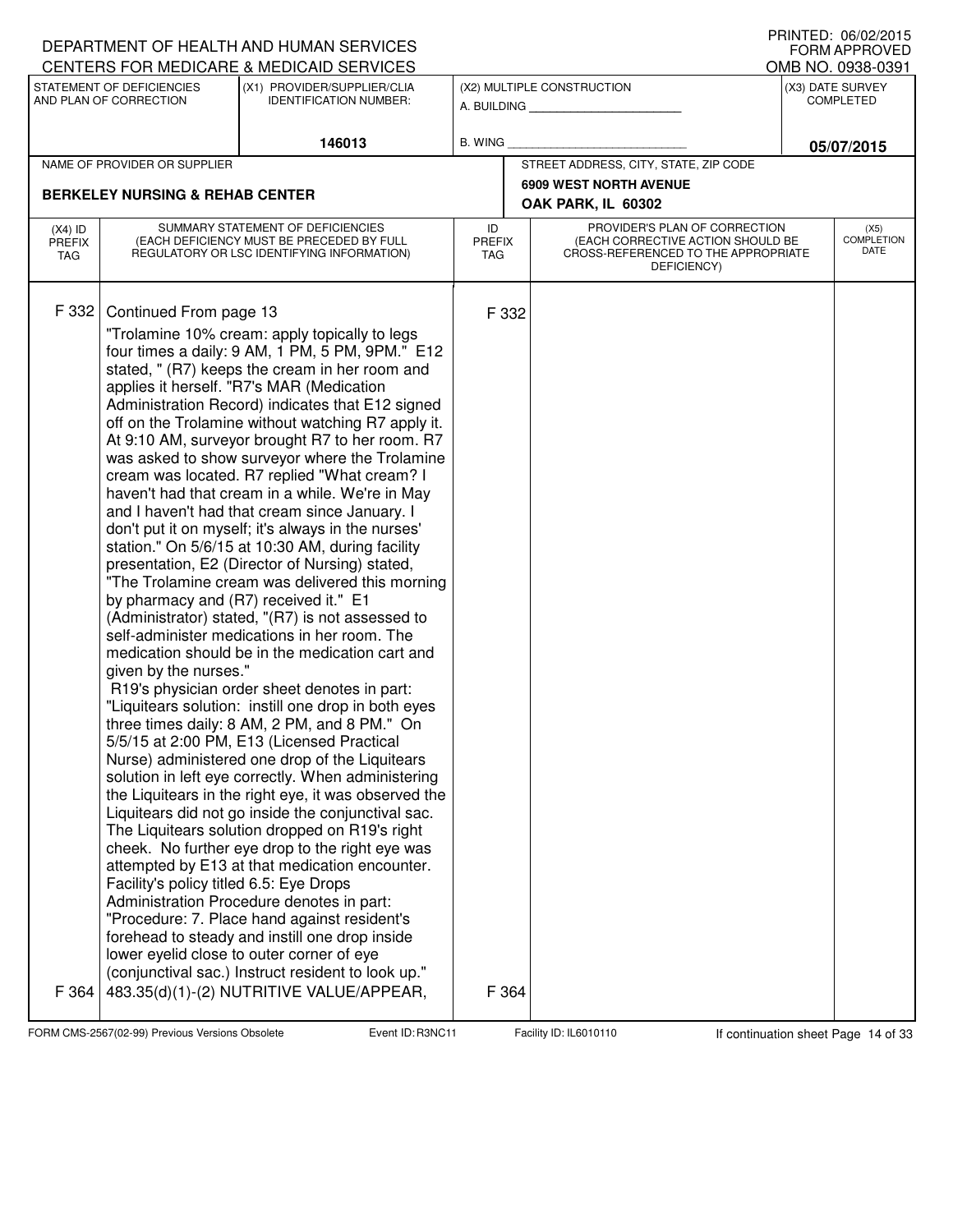|                                   |                                                                      | DEPARTMENT OF HEALTH AND HUMAN SERVICES<br>CENTERS FOR MEDICARE & MEDICAID SERVICES                                                                                                                                                                                                                                                                                                                                                                                                                                                                                                                                                                                       |                            |       |                                                                                                                          |            | FRINTED. 00/02/2013<br><b>FORM APPROVED</b><br>OMB NO. 0938-0391 |
|-----------------------------------|----------------------------------------------------------------------|---------------------------------------------------------------------------------------------------------------------------------------------------------------------------------------------------------------------------------------------------------------------------------------------------------------------------------------------------------------------------------------------------------------------------------------------------------------------------------------------------------------------------------------------------------------------------------------------------------------------------------------------------------------------------|----------------------------|-------|--------------------------------------------------------------------------------------------------------------------------|------------|------------------------------------------------------------------|
|                                   | STATEMENT OF DEFICIENCIES<br>AND PLAN OF CORRECTION                  | (X1) PROVIDER/SUPPLIER/CLIA<br><b>IDENTIFICATION NUMBER:</b>                                                                                                                                                                                                                                                                                                                                                                                                                                                                                                                                                                                                              |                            |       | (X2) MULTIPLE CONSTRUCTION<br>A. BUILDING                                                                                |            | (X3) DATE SURVEY<br><b>COMPLETED</b>                             |
|                                   |                                                                      | 146013                                                                                                                                                                                                                                                                                                                                                                                                                                                                                                                                                                                                                                                                    | <b>B. WING</b>             |       |                                                                                                                          | 05/07/2015 |                                                                  |
|                                   | NAME OF PROVIDER OR SUPPLIER                                         |                                                                                                                                                                                                                                                                                                                                                                                                                                                                                                                                                                                                                                                                           |                            |       | STREET ADDRESS, CITY, STATE, ZIP CODE                                                                                    |            |                                                                  |
|                                   | <b>BERKELEY NURSING &amp; REHAB CENTER</b>                           |                                                                                                                                                                                                                                                                                                                                                                                                                                                                                                                                                                                                                                                                           |                            |       | <b>6909 WEST NORTH AVENUE</b>                                                                                            |            |                                                                  |
|                                   |                                                                      |                                                                                                                                                                                                                                                                                                                                                                                                                                                                                                                                                                                                                                                                           |                            |       | OAK PARK, IL 60302                                                                                                       |            |                                                                  |
| $(X4)$ ID<br><b>PREFIX</b><br>TAG |                                                                      | SUMMARY STATEMENT OF DEFICIENCIES<br>(EACH DEFICIENCY MUST BE PRECEDED BY FULL<br>REGULATORY OR LSC IDENTIFYING INFORMATION)                                                                                                                                                                                                                                                                                                                                                                                                                                                                                                                                              | ID<br><b>PREFIX</b><br>TAG |       | PROVIDER'S PLAN OF CORRECTION<br>(EACH CORRECTIVE ACTION SHOULD BE<br>CROSS-REFERENCED TO THE APPROPRIATE<br>DEFICIENCY) |            | (X5)<br><b>COMPLETION</b><br>DATE                                |
| F 364<br>$SS = E$                 | Continued From page 14<br>PALATABLE/PREFER TEMP                      | Each resident receives and the facility provides<br>food prepared by methods that conserve nutritive<br>value, flavor, and appearance; and food that is                                                                                                                                                                                                                                                                                                                                                                                                                                                                                                                   |                            | F 364 |                                                                                                                          |            |                                                                  |
|                                   | palatable, attractive, and at the proper<br>temperature.             | This REQUIREMENT is not met as evidenced                                                                                                                                                                                                                                                                                                                                                                                                                                                                                                                                                                                                                                  |                            |       |                                                                                                                          |            |                                                                  |
|                                   | by:<br>residents (R25, R26, R27, R28) in the<br>supplemental sample. | Based on observation, interview and record<br>review, the facility failed to follow the standardized<br>recipes while preparing pureed food items for two<br>residents (R1, R8) in the sample of 15 and four<br>supplemental sample. In addition, the facility<br>failed to serve the main entrée food items<br>according to the standardized menu, affecting 11<br>residents (R2, R3, R4, R5, R6, R7, R9, R10, R11,<br>R12, R13) in the sample of 15 and 35 residents<br>(R16, R17, R18, R19, R22, R23, R24, R29, R30,<br>R31, R32, R33, R34, R35, R36, R37, R38, R39,<br>R40, R41, R42, R43, R44, R45, R46, R47, R48,<br>R49, R50, R51, R52, R53, R54, R55, R56) in the |                            |       |                                                                                                                          |            |                                                                  |
|                                   | Findings include:                                                    | The facility's resident diet list dated 5/7/15<br>indicates that there are six residents that have<br>current diet orders with pureed consistency (R1,<br>R8, R25, R26, R27, R28), and 50 residents that<br>have current diet orders without pureed<br>consistency (R2, R3, R4, R5, R6, R7, R9, R10,<br>R11, R12, R13, R16, R17, R18, R19, R22, R23,<br>R24, R29, R30, R31, R32, R33, R34, R35, R36,<br>R37, R38, R39, R40, R41, R42, R43, R44, R45,<br>R46, R47, R48, R49, R50, R51, R52, R53, R54,                                                                                                                                                                      |                            |       |                                                                                                                          |            |                                                                  |

FORM CMS-2567(02-99) Previous Versions Obsolete **Right Event ID: R3NC11** Facility ID: IL6010110 If continuation sheet Page 15 of 33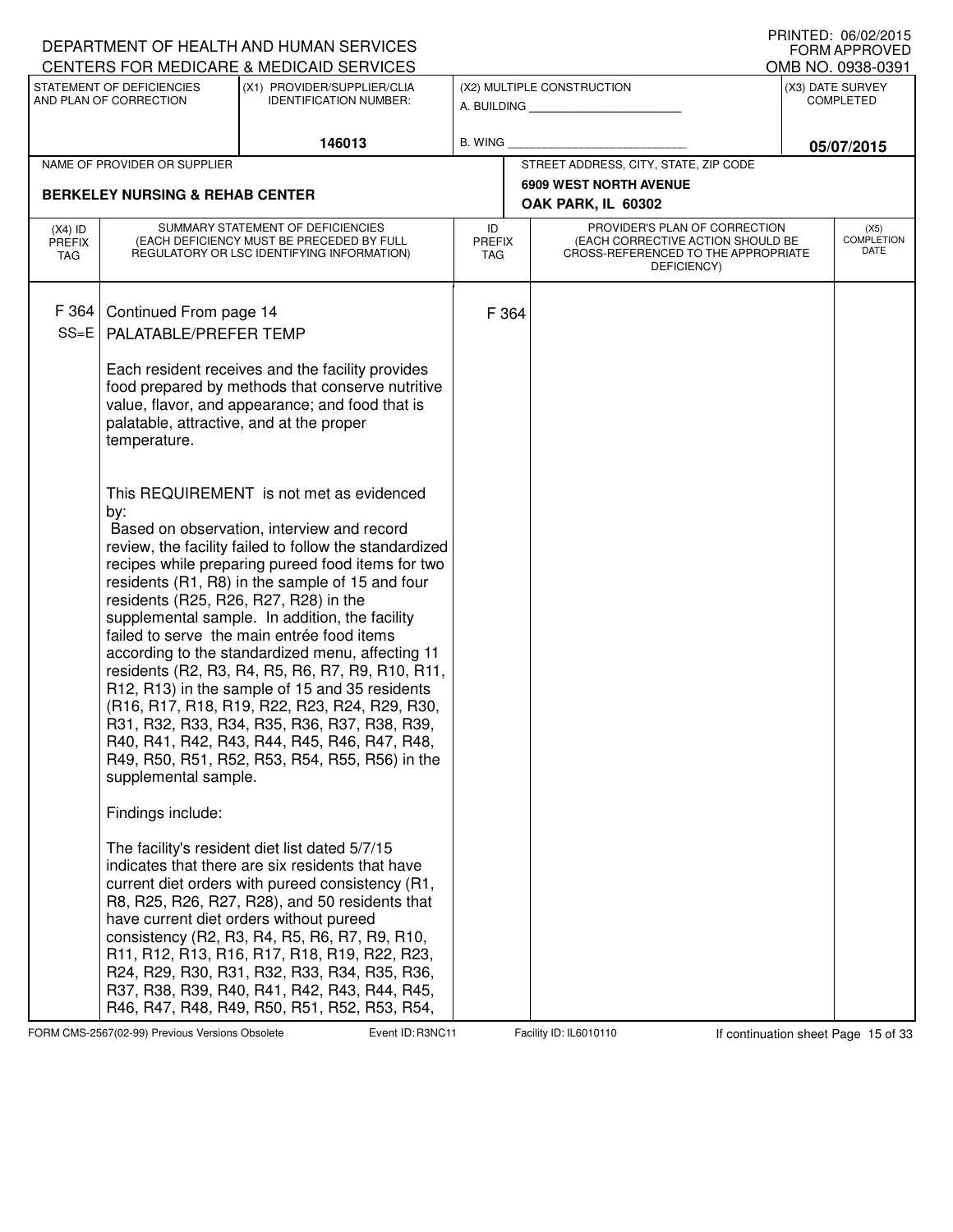|                                   |                                                                                                                                                     | DEPARTMENT OF HEALTH AND HUMAN SERVICES<br>CENTERS FOR MEDICARE & MEDICAID SERVICES                                                                                                                                                                                                                                                                                                                                                                                                                                                                                                                                                                                                                                                                                                                                                                                                                                                                                                                                                                                                                                                                                                                                                                                                                                                                                                                                                                                                                                                                                                                       |                                   |                                                                                                                          |            | I IUINILLU. VUIVLILUIJ<br><b>FORM APPROVED</b><br>OMB NO. 0938-0391 |
|-----------------------------------|-----------------------------------------------------------------------------------------------------------------------------------------------------|-----------------------------------------------------------------------------------------------------------------------------------------------------------------------------------------------------------------------------------------------------------------------------------------------------------------------------------------------------------------------------------------------------------------------------------------------------------------------------------------------------------------------------------------------------------------------------------------------------------------------------------------------------------------------------------------------------------------------------------------------------------------------------------------------------------------------------------------------------------------------------------------------------------------------------------------------------------------------------------------------------------------------------------------------------------------------------------------------------------------------------------------------------------------------------------------------------------------------------------------------------------------------------------------------------------------------------------------------------------------------------------------------------------------------------------------------------------------------------------------------------------------------------------------------------------------------------------------------------------|-----------------------------------|--------------------------------------------------------------------------------------------------------------------------|------------|---------------------------------------------------------------------|
|                                   | STATEMENT OF DEFICIENCIES<br>AND PLAN OF CORRECTION                                                                                                 | (X1) PROVIDER/SUPPLIER/CLIA<br><b>IDENTIFICATION NUMBER:</b>                                                                                                                                                                                                                                                                                                                                                                                                                                                                                                                                                                                                                                                                                                                                                                                                                                                                                                                                                                                                                                                                                                                                                                                                                                                                                                                                                                                                                                                                                                                                              |                                   | (X2) MULTIPLE CONSTRUCTION<br>A. BUILDING                                                                                |            | (X3) DATE SURVEY<br><b>COMPLETED</b>                                |
|                                   |                                                                                                                                                     | 146013                                                                                                                                                                                                                                                                                                                                                                                                                                                                                                                                                                                                                                                                                                                                                                                                                                                                                                                                                                                                                                                                                                                                                                                                                                                                                                                                                                                                                                                                                                                                                                                                    | B. WING                           |                                                                                                                          | 05/07/2015 |                                                                     |
|                                   | NAME OF PROVIDER OR SUPPLIER                                                                                                                        |                                                                                                                                                                                                                                                                                                                                                                                                                                                                                                                                                                                                                                                                                                                                                                                                                                                                                                                                                                                                                                                                                                                                                                                                                                                                                                                                                                                                                                                                                                                                                                                                           |                                   | STREET ADDRESS, CITY, STATE, ZIP CODE                                                                                    |            |                                                                     |
|                                   |                                                                                                                                                     |                                                                                                                                                                                                                                                                                                                                                                                                                                                                                                                                                                                                                                                                                                                                                                                                                                                                                                                                                                                                                                                                                                                                                                                                                                                                                                                                                                                                                                                                                                                                                                                                           |                                   | <b>6909 WEST NORTH AVENUE</b>                                                                                            |            |                                                                     |
|                                   | <b>BERKELEY NURSING &amp; REHAB CENTER</b>                                                                                                          |                                                                                                                                                                                                                                                                                                                                                                                                                                                                                                                                                                                                                                                                                                                                                                                                                                                                                                                                                                                                                                                                                                                                                                                                                                                                                                                                                                                                                                                                                                                                                                                                           |                                   | OAK PARK, IL 60302                                                                                                       |            |                                                                     |
| $(X4)$ ID<br><b>PREFIX</b><br>TAG |                                                                                                                                                     | SUMMARY STATEMENT OF DEFICIENCIES<br>(EACH DEFICIENCY MUST BE PRECEDED BY FULL<br>REGULATORY OR LSC IDENTIFYING INFORMATION)                                                                                                                                                                                                                                                                                                                                                                                                                                                                                                                                                                                                                                                                                                                                                                                                                                                                                                                                                                                                                                                                                                                                                                                                                                                                                                                                                                                                                                                                              | ID<br><b>PREFIX</b><br><b>TAG</b> | PROVIDER'S PLAN OF CORRECTION<br>(EACH CORRECTIVE ACTION SHOULD BE<br>CROSS-REFERENCED TO THE APPROPRIATE<br>DEFICIENCY) |            | (X5)<br><b>COMPLETION</b><br>DATE                                   |
| F 364                             | Continued From page 15<br>R55, R56).<br>for lunch.<br>rice and water again.<br>rice and one ounce of beef broth.<br>meat during the pureed process. | On 5/5/15 at 2:24 PM, E3 stated during interview<br>that the lunch menu for 5/5/15 changed because<br>of the Mexican holiday. Week Three - Thursday's<br>dinner menu food items were served on 5/5/15<br>On 5/5/15 at 10:47 AM, E21 (Cook) stated in part<br>that the facility has seven residents with pureed<br>diet orders and that she was preparing the<br>pureed food items. At 10:49 AM, E21 put on<br>gloves and then put an unspecified amount of<br>Spanish rice in the blender, then poured eight<br>ounces of water in the blender, and mixed the<br>rice and water. When asked, E21 could not state<br>how many servings of pureed rice that she was<br>preparing. At 10:51 AM, E21 added an additional,<br>unspecified amount of rice and an additional eight<br>ounces of water to the blender, and mixed the<br>The Pureed Spanish rice recipe documents in<br>part that the ingredients for each serving of<br>pureed Spanish rice are: one 1/2 cup of Spanish<br>On 5/5/15 at 10:59 AM, E21 put on gloves and<br>then put an unspecified amount of beef taco meat<br>in the blender and mixed the meat in the blender.<br>When asked, E21 could not state how many<br>servings of pureed beef taco meat that she was<br>preparing. At 10:59 AM, E21 stated in part that<br>the beef taco meat makes its own juice so E21<br>did not need to add anything to the beef taco<br>The Pureed beef taco filling recipe documents<br>that the ingredients for each serving of pureed<br>beef taco filling are: one #12 scoop (two ounces)<br>of beef taco filling and one ounce of beef broth. | F 364                             |                                                                                                                          |            |                                                                     |
|                                   |                                                                                                                                                     | On 5/5/15 at 11:04 AM, E21 put on gloves and<br>then put an unspecified amount of soft tortilla                                                                                                                                                                                                                                                                                                                                                                                                                                                                                                                                                                                                                                                                                                                                                                                                                                                                                                                                                                                                                                                                                                                                                                                                                                                                                                                                                                                                                                                                                                           |                                   |                                                                                                                          |            |                                                                     |

FORM CMS-2567(02-99) Previous Versions Obsolete **Right Event ID: R3NC11** Facility ID: IL6010110 If continuation sheet Page 16 of 33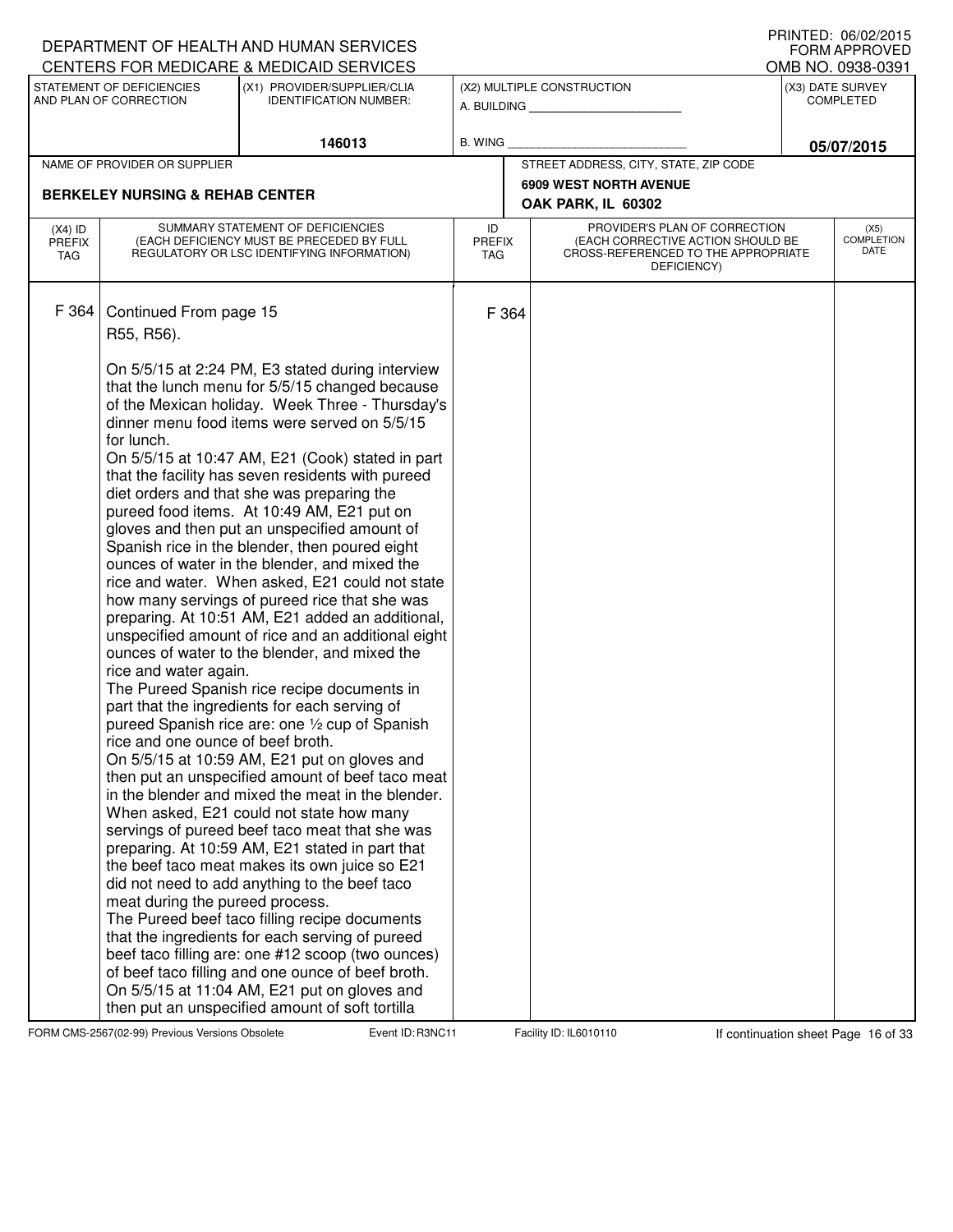|                                          |                                                                                                                                                                                                  | DEPARTMENT OF HEALTH AND HUMAN SERVICES<br>CENTERS FOR MEDICARE & MEDICAID SERVICES                                                                                                                                                                                                                                                                                                                                                                                                                                                                                                                                                                                                                                                                                                                                                                                                                                                                                                                                                                                                                                                                                                                                                                                                                                                                                                                                                                                                                                                                                                                       |                            |       |                                                                                                                          | FRINTED. VO/VZ/ZVT3<br><b>FORM APPROVED</b><br>OMB NO. 0938-0391 |
|------------------------------------------|--------------------------------------------------------------------------------------------------------------------------------------------------------------------------------------------------|-----------------------------------------------------------------------------------------------------------------------------------------------------------------------------------------------------------------------------------------------------------------------------------------------------------------------------------------------------------------------------------------------------------------------------------------------------------------------------------------------------------------------------------------------------------------------------------------------------------------------------------------------------------------------------------------------------------------------------------------------------------------------------------------------------------------------------------------------------------------------------------------------------------------------------------------------------------------------------------------------------------------------------------------------------------------------------------------------------------------------------------------------------------------------------------------------------------------------------------------------------------------------------------------------------------------------------------------------------------------------------------------------------------------------------------------------------------------------------------------------------------------------------------------------------------------------------------------------------------|----------------------------|-------|--------------------------------------------------------------------------------------------------------------------------|------------------------------------------------------------------|
|                                          | STATEMENT OF DEFICIENCIES<br>AND PLAN OF CORRECTION                                                                                                                                              | (X1) PROVIDER/SUPPLIER/CLIA<br><b>IDENTIFICATION NUMBER:</b>                                                                                                                                                                                                                                                                                                                                                                                                                                                                                                                                                                                                                                                                                                                                                                                                                                                                                                                                                                                                                                                                                                                                                                                                                                                                                                                                                                                                                                                                                                                                              |                            |       | (X2) MULTIPLE CONSTRUCTION<br>A. BUILDING                                                                                | (X3) DATE SURVEY<br><b>COMPLETED</b>                             |
|                                          |                                                                                                                                                                                                  | 146013                                                                                                                                                                                                                                                                                                                                                                                                                                                                                                                                                                                                                                                                                                                                                                                                                                                                                                                                                                                                                                                                                                                                                                                                                                                                                                                                                                                                                                                                                                                                                                                                    | <b>B. WING</b>             |       |                                                                                                                          | 05/07/2015                                                       |
|                                          | NAME OF PROVIDER OR SUPPLIER                                                                                                                                                                     |                                                                                                                                                                                                                                                                                                                                                                                                                                                                                                                                                                                                                                                                                                                                                                                                                                                                                                                                                                                                                                                                                                                                                                                                                                                                                                                                                                                                                                                                                                                                                                                                           |                            |       | STREET ADDRESS, CITY, STATE, ZIP CODE                                                                                    |                                                                  |
|                                          | <b>BERKELEY NURSING &amp; REHAB CENTER</b>                                                                                                                                                       |                                                                                                                                                                                                                                                                                                                                                                                                                                                                                                                                                                                                                                                                                                                                                                                                                                                                                                                                                                                                                                                                                                                                                                                                                                                                                                                                                                                                                                                                                                                                                                                                           |                            |       | <b>6909 WEST NORTH AVENUE</b><br>OAK PARK, IL 60302                                                                      |                                                                  |
| $(X4)$ ID<br><b>PREFIX</b><br><b>TAG</b> |                                                                                                                                                                                                  | SUMMARY STATEMENT OF DEFICIENCIES<br>(EACH DEFICIENCY MUST BE PRECEDED BY FULL<br>REGULATORY OR LSC IDENTIFYING INFORMATION)                                                                                                                                                                                                                                                                                                                                                                                                                                                                                                                                                                                                                                                                                                                                                                                                                                                                                                                                                                                                                                                                                                                                                                                                                                                                                                                                                                                                                                                                              | ID<br><b>PREFIX</b><br>TAG |       | PROVIDER'S PLAN OF CORRECTION<br>(EACH CORRECTIVE ACTION SHOULD BE<br>CROSS-REFERENCED TO THE APPROPRIATE<br>DEFICIENCY) | (X5)<br><b>COMPLETION</b><br>DATE                                |
| F 364                                    | Continued From page 16<br>tortilla shells that she was preparing.<br>salad oil.<br>recipes in the book.<br>tortilla shells.<br>serving.<br>residents' tortilla shells.<br>them up.<br>residents. | shells in the blender, then poured two 8 ounce<br>cups of whole milk in the blender. E21 then<br>mixed the tortilla shells and milk. When asked,<br>E21 could not state how many servings of pureed<br>The Pureed bread recipe documents that the<br>ingredients for 14 servings of pureed bread, are<br>two cups of pureed bread, biscuit and roll mix, 14<br>ounces of water, and one 1/4 cup of vegetable<br>On 5/5/15 at 11:22 AM, E21 stated that when E21<br>makes pureed food items, E21 follows the<br>On 5/5/15 at 2:28 PM, E3 (Dietary Manager)<br>stated that the kitchen staff should follow the<br>recipes when making pureed food items and the<br>staff used the pureed bread recipe for the pureed<br>When using unspecified, non-measured amounts<br>of food ingredients, while preparing the pureed<br>food items, there is no process to measure the<br>nutritional content of the pureed food items per<br>On 5/5/15, during the lunch tray line observation<br>that started at 11:37 AM, E21 used an eight<br>ounce utensil to serve the beef taco meat. After<br>each tortilla shell was filled with beef taco meat,<br>there was some beef taco meat left on the<br>utensil. When asked, E21 could not state exactly<br>how much beef taco meat that E21 put on the<br>On 5/5/15, at 11:47 AM, E21 stated that E21 put<br>enough beef taco meat in the tortilla shells to fill<br>On 5/5/15, during the lunch tray line observation,<br>E21 served the residents lettuce and tomato<br>salad using tongs. When asked, E21 could not<br>state exactly how much salad E21 served the |                            | F 364 |                                                                                                                          |                                                                  |

FORM CMS-2567(02-99) Previous Versions Obsolete Event ID: R3NC11 Facility ID: IL6010110 If continuation sheet Page 17 of 33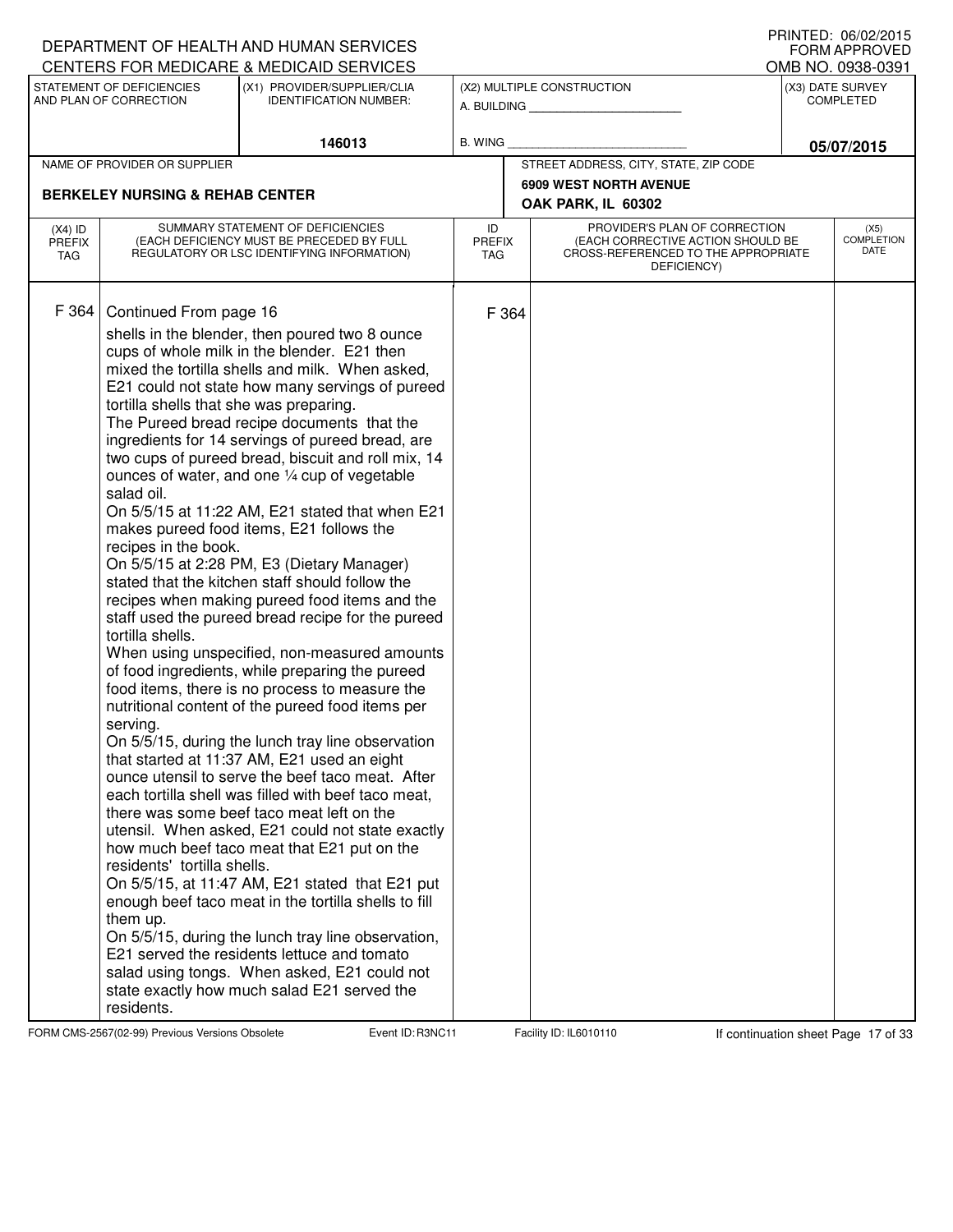|                                   |                                                                                                                                                                                                                                       | DEPARTMENT OF HEALTH AND HUMAN SERVICES                                                                                                                                                                                                                                                                                                                                                                                                                                                                                                                                                                                                                                                                                                                                                                                                                                                                                                                                                                                                                                    |                                   |  |                                                                                                                          |                  | I IUINILLU. VUIVLILUIJ<br><b>FORM APPROVED</b> |
|-----------------------------------|---------------------------------------------------------------------------------------------------------------------------------------------------------------------------------------------------------------------------------------|----------------------------------------------------------------------------------------------------------------------------------------------------------------------------------------------------------------------------------------------------------------------------------------------------------------------------------------------------------------------------------------------------------------------------------------------------------------------------------------------------------------------------------------------------------------------------------------------------------------------------------------------------------------------------------------------------------------------------------------------------------------------------------------------------------------------------------------------------------------------------------------------------------------------------------------------------------------------------------------------------------------------------------------------------------------------------|-----------------------------------|--|--------------------------------------------------------------------------------------------------------------------------|------------------|------------------------------------------------|
|                                   | STATEMENT OF DEFICIENCIES                                                                                                                                                                                                             | CENTERS FOR MEDICARE & MEDICAID SERVICES<br>(X1) PROVIDER/SUPPLIER/CLIA                                                                                                                                                                                                                                                                                                                                                                                                                                                                                                                                                                                                                                                                                                                                                                                                                                                                                                                                                                                                    |                                   |  | (X2) MULTIPLE CONSTRUCTION                                                                                               |                  | OMB NO. 0938-0391<br>(X3) DATE SURVEY          |
|                                   | AND PLAN OF CORRECTION<br><b>IDENTIFICATION NUMBER:</b>                                                                                                                                                                               |                                                                                                                                                                                                                                                                                                                                                                                                                                                                                                                                                                                                                                                                                                                                                                                                                                                                                                                                                                                                                                                                            |                                   |  | A. BUILDING                                                                                                              | <b>COMPLETED</b> |                                                |
|                                   |                                                                                                                                                                                                                                       | 146013                                                                                                                                                                                                                                                                                                                                                                                                                                                                                                                                                                                                                                                                                                                                                                                                                                                                                                                                                                                                                                                                     | <b>B. WING</b>                    |  |                                                                                                                          | 05/07/2015       |                                                |
|                                   | NAME OF PROVIDER OR SUPPLIER                                                                                                                                                                                                          |                                                                                                                                                                                                                                                                                                                                                                                                                                                                                                                                                                                                                                                                                                                                                                                                                                                                                                                                                                                                                                                                            |                                   |  | STREET ADDRESS, CITY, STATE, ZIP CODE                                                                                    |                  |                                                |
|                                   | <b>BERKELEY NURSING &amp; REHAB CENTER</b>                                                                                                                                                                                            |                                                                                                                                                                                                                                                                                                                                                                                                                                                                                                                                                                                                                                                                                                                                                                                                                                                                                                                                                                                                                                                                            |                                   |  | <b>6909 WEST NORTH AVENUE</b>                                                                                            |                  |                                                |
|                                   |                                                                                                                                                                                                                                       |                                                                                                                                                                                                                                                                                                                                                                                                                                                                                                                                                                                                                                                                                                                                                                                                                                                                                                                                                                                                                                                                            |                                   |  | OAK PARK, IL 60302                                                                                                       |                  |                                                |
| $(X4)$ ID<br><b>PREFIX</b><br>TAG | SUMMARY STATEMENT OF DEFICIENCIES<br>(EACH DEFICIENCY MUST BE PRECEDED BY FULL<br>REGULATORY OR LSC IDENTIFYING INFORMATION)                                                                                                          |                                                                                                                                                                                                                                                                                                                                                                                                                                                                                                                                                                                                                                                                                                                                                                                                                                                                                                                                                                                                                                                                            | ID<br><b>PREFIX</b><br><b>TAG</b> |  | PROVIDER'S PLAN OF CORRECTION<br>(EACH CORRECTIVE ACTION SHOULD BE<br>CROSS-REFERENCED TO THE APPROPRIATE<br>DEFICIENCY) |                  | (X5)<br><b>COMPLETION</b><br>DATE              |
| F 364<br>F 371<br>$SS=E$          | Continued From page 17<br>approved menus.<br>menus.<br>following:<br>ounces of protein<br>Lettuce, tomato portion - one cup<br>483.35(i) FOOD PROCURE,<br>The facility must -<br>authorities; and<br>under sanitary conditions<br>by: | On 5/5/15 at 2:28 PM, E3 stated that the staff<br>should serve the food items according to the<br>When serving unspecified, non-measured<br>amounts of food items, there is no process to<br>measure the nutritional content of the food items<br>per serving and ensure that the residents receive<br>the appropriate amount of protein per serving.<br>On 5/7/15 at 4:10 PM, E3 stated that the facility<br>does not have any policies regarding the staff<br>following recipes when preparing pureed food<br>items and for serving food items according to the<br>The facility's calorie count sheet dated 5/5/15,<br>lunch, for general diets, documents in part the<br>Beef tacos portion - #12 scoop $(1/3 \text{ cup}) =$ two<br>STORE/PREPARE/SERVE - SANITARY<br>(1) Procure food from sources approved or<br>considered satisfactory by Federal, State or local<br>(2) Store, prepare, distribute and serve food<br>This REQUIREMENT is not met as evidenced<br>Based on observation, interview and record<br>review, the facility failed to ensure that kitchen | F 364<br>F 371                    |  |                                                                                                                          |                  |                                                |
|                                   |                                                                                                                                                                                                                                       | staff utilized proper hand hygiene while preparing                                                                                                                                                                                                                                                                                                                                                                                                                                                                                                                                                                                                                                                                                                                                                                                                                                                                                                                                                                                                                         |                                   |  |                                                                                                                          |                  |                                                |

FORM CMS-2567(02-99) Previous Versions Obsolete Event ID: R3NC11 Facility ID: IL6010110 If continuation sheet Page 18 of 33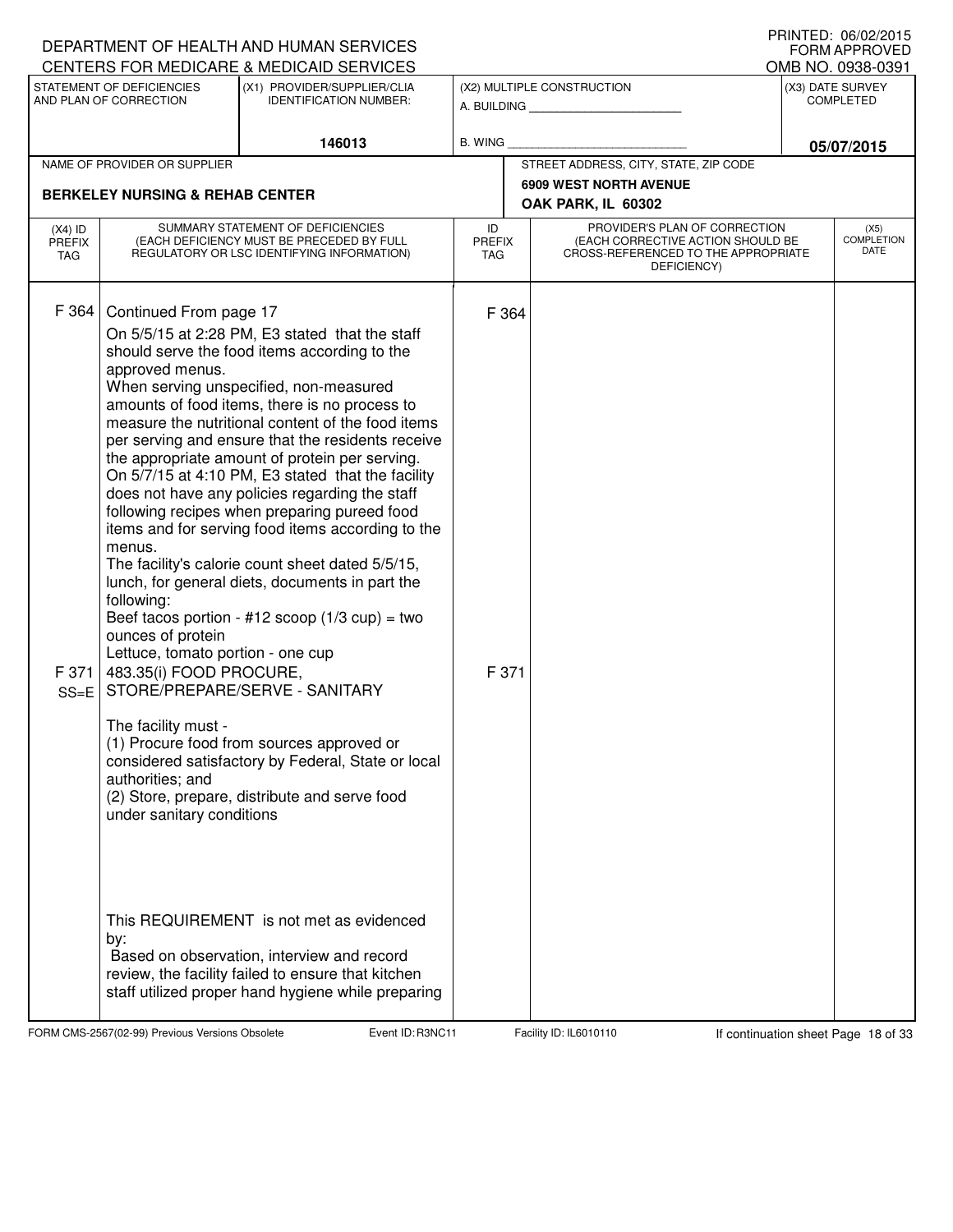|                            |                                            | DEPARTMENT OF HEALTH AND HUMAN SERVICES<br>CENTERS FOR MEDICARE & MEDICAID SERVICES                  |                     |                                                                    | I INNILD. VOIVAAUIJ<br><b>FORM APPROVED</b> |
|----------------------------|--------------------------------------------|------------------------------------------------------------------------------------------------------|---------------------|--------------------------------------------------------------------|---------------------------------------------|
|                            | STATEMENT OF DEFICIENCIES                  | (X1) PROVIDER/SUPPLIER/CLIA                                                                          |                     | (X2) MULTIPLE CONSTRUCTION                                         | OMB NO. 0938-0391<br>(X3) DATE SURVEY       |
|                            | AND PLAN OF CORRECTION                     | <b>IDENTIFICATION NUMBER:</b>                                                                        |                     | A. BUILDING                                                        | <b>COMPLETED</b>                            |
|                            |                                            | 146013                                                                                               | B. WING             |                                                                    |                                             |
|                            | NAME OF PROVIDER OR SUPPLIER               |                                                                                                      |                     | STREET ADDRESS, CITY, STATE, ZIP CODE                              | 05/07/2015                                  |
|                            |                                            |                                                                                                      |                     | <b>6909 WEST NORTH AVENUE</b>                                      |                                             |
|                            | <b>BERKELEY NURSING &amp; REHAB CENTER</b> |                                                                                                      |                     | OAK PARK, IL 60302                                                 |                                             |
| $(X4)$ ID<br><b>PREFIX</b> |                                            | SUMMARY STATEMENT OF DEFICIENCIES<br>(EACH DEFICIENCY MUST BE PRECEDED BY FULL                       | ID<br><b>PREFIX</b> | PROVIDER'S PLAN OF CORRECTION<br>(EACH CORRECTIVE ACTION SHOULD BE | (X5)<br><b>COMPLETION</b>                   |
| TAG                        |                                            | REGULATORY OR LSC IDENTIFYING INFORMATION)                                                           | <b>TAG</b>          | CROSS-REFERENCED TO THE APPROPRIATE<br>DEFICIENCY)                 | DATE                                        |
| F 371                      | Continued From page 18                     |                                                                                                      | F 371               |                                                                    |                                             |
|                            |                                            | pureed food items. This failure has the potential                                                    |                     |                                                                    |                                             |
|                            |                                            | to affect two residents (R1 and R8) in the sample                                                    |                     |                                                                    |                                             |
|                            |                                            | of 15 and four residents (R25, R26, R27, and                                                         |                     |                                                                    |                                             |
|                            |                                            | R28) in the supplemental sample that have                                                            |                     |                                                                    |                                             |
|                            | Findings include:                          | current diet orders with pureed consistency.                                                         |                     |                                                                    |                                             |
|                            |                                            | The facility's resident diet list dated 5/7/15                                                       |                     |                                                                    |                                             |
|                            |                                            | indicates that six residents (R1, R8, R25, R26,                                                      |                     |                                                                    |                                             |
|                            |                                            | R27, R28) have current diet orders with pureed                                                       |                     |                                                                    |                                             |
|                            | consistency.                               | On 5/5/15 at 10:47 AM, while preparing the                                                           |                     |                                                                    |                                             |
|                            |                                            | pureed food items, E21 (Cook) washed her                                                             |                     |                                                                    |                                             |
|                            |                                            | hands for five seconds. On 5/5/15 at 10:55 AM,                                                       |                     |                                                                    |                                             |
|                            |                                            | after preparing the pureed Spanish rice, E21                                                         |                     |                                                                    |                                             |
|                            |                                            | touched and lifted the garbage can lid with one of                                                   |                     |                                                                    |                                             |
|                            |                                            | her gloved hands, threw some of the Spanish rice<br>in the garbage can, and then washed, rinsed, and |                     |                                                                    |                                             |
|                            |                                            | sanitized the blender, that E21 used to prepare                                                      |                     |                                                                    |                                             |
|                            | the pureed Spanish rice, in the            |                                                                                                      |                     |                                                                    |                                             |
|                            |                                            | three-compartment sink, without removing her                                                         |                     |                                                                    |                                             |
|                            |                                            | gloves and washing her hands. At 10:58 AM,                                                           |                     |                                                                    |                                             |
|                            |                                            | E21 washed her hands for three seconds. At                                                           |                     |                                                                    |                                             |
|                            |                                            | 11:00 AM, after preparing the pureed beef taco<br>meat, E21 washed her hands for five seconds.       |                     |                                                                    |                                             |
|                            |                                            | On 5/5/15 at 1:33 PM, E3 (Dietary Manager)                                                           |                     |                                                                    |                                             |
|                            |                                            | stated during interview that staff should wash                                                       |                     |                                                                    |                                             |
|                            | their hands for 30 seconds, when           |                                                                                                      |                     |                                                                    |                                             |
|                            |                                            | preparing/handling food, and before and after                                                        |                     |                                                                    |                                             |
|                            | preparing/handling food.                   | On 5/5/15 at 2:35 PM, E3 stated that staff should                                                    |                     |                                                                    |                                             |
|                            |                                            | change gloves and wash their hands after                                                             |                     |                                                                    |                                             |
|                            |                                            | touching the garbage can or garbage can lid.                                                         |                     |                                                                    |                                             |
|                            |                                            | The facility's Dietary Department Sanitation &                                                       |                     |                                                                    |                                             |
|                            |                                            | Safety Operation Handwashing policy dated                                                            |                     |                                                                    |                                             |
|                            | 2010, documents in part the following:     |                                                                                                      |                     |                                                                    |                                             |
|                            |                                            | Policy: Dietary employees will practice safe food<br>handling to prevent food-borne illness. Dietary |                     |                                                                    |                                             |
|                            |                                            | employees will thoroughly wash their hands and                                                       |                     |                                                                    |                                             |
|                            |                                            | exposed areas of their arms with soap and water                                                      |                     |                                                                    |                                             |

FORM CMS-2567(02-99) Previous Versions Obsolete Event ID: R3NC11 Facility ID: IL6010110 If continuation sheet Page 19 of 33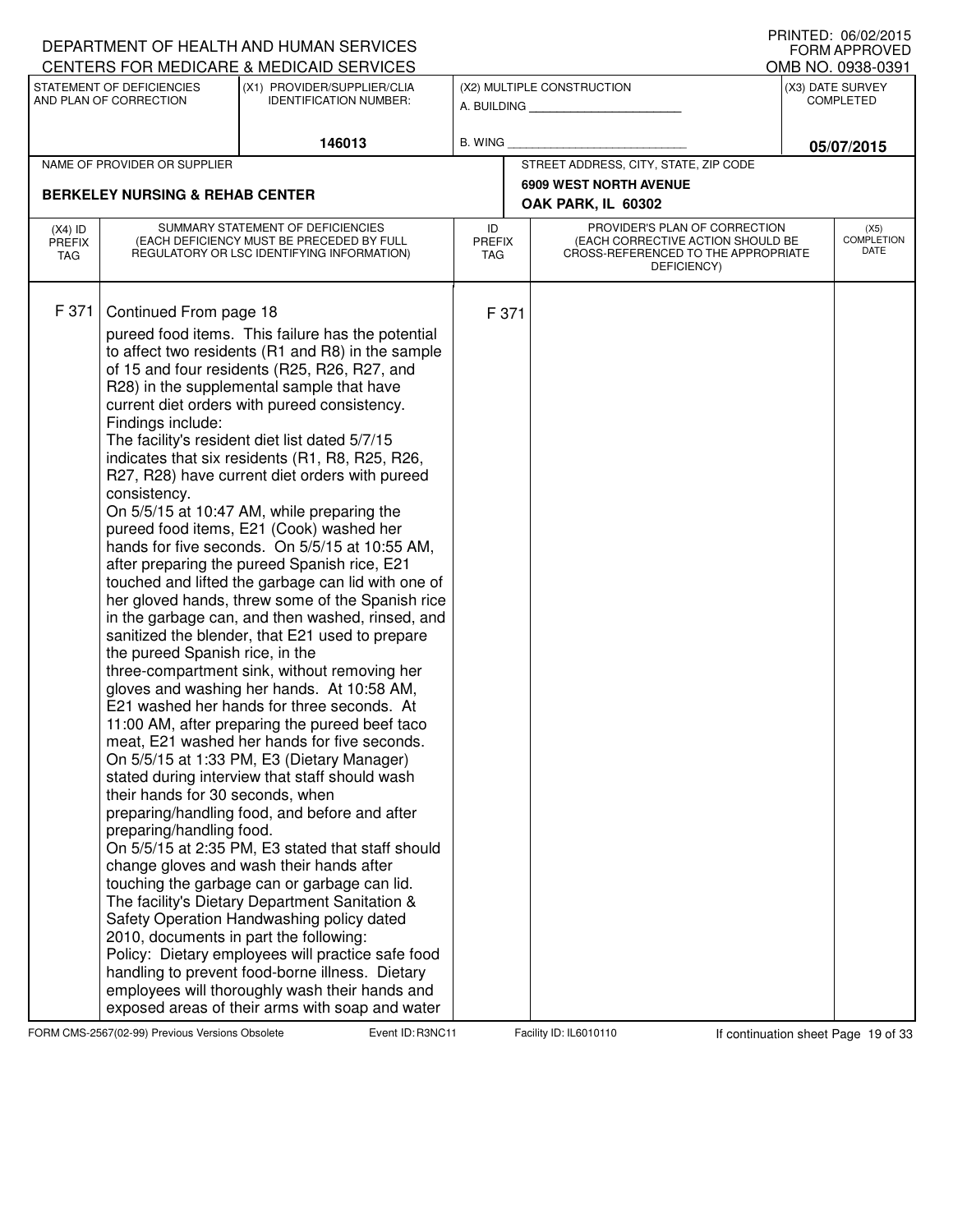|                                   |                                                                                                                                                                   | DEPARTMENT OF HEALTH AND HUMAN SERVICES<br>CENTERS FOR MEDICARE & MEDICAID SERVICES                                                                                                                                                                                                                                                                                                                                                                                                                                                                                                                                                                        |                                   |                                                                                                                          | IIIIIIILD. VV/V∠/∠VIJ<br><b>FORM APPROVED</b><br>OMB NO. 0938-0391 |
|-----------------------------------|-------------------------------------------------------------------------------------------------------------------------------------------------------------------|------------------------------------------------------------------------------------------------------------------------------------------------------------------------------------------------------------------------------------------------------------------------------------------------------------------------------------------------------------------------------------------------------------------------------------------------------------------------------------------------------------------------------------------------------------------------------------------------------------------------------------------------------------|-----------------------------------|--------------------------------------------------------------------------------------------------------------------------|--------------------------------------------------------------------|
|                                   | STATEMENT OF DEFICIENCIES<br>AND PLAN OF CORRECTION                                                                                                               | (X1) PROVIDER/SUPPLIER/CLIA<br><b>IDENTIFICATION NUMBER:</b>                                                                                                                                                                                                                                                                                                                                                                                                                                                                                                                                                                                               |                                   | (X2) MULTIPLE CONSTRUCTION<br>A. BUILDING                                                                                | (X3) DATE SURVEY<br><b>COMPLETED</b>                               |
|                                   |                                                                                                                                                                   | 146013                                                                                                                                                                                                                                                                                                                                                                                                                                                                                                                                                                                                                                                     | <b>B. WING</b>                    |                                                                                                                          | 05/07/2015                                                         |
|                                   | NAME OF PROVIDER OR SUPPLIER                                                                                                                                      |                                                                                                                                                                                                                                                                                                                                                                                                                                                                                                                                                                                                                                                            |                                   | STREET ADDRESS, CITY, STATE, ZIP CODE                                                                                    |                                                                    |
|                                   | <b>BERKELEY NURSING &amp; REHAB CENTER</b>                                                                                                                        |                                                                                                                                                                                                                                                                                                                                                                                                                                                                                                                                                                                                                                                            |                                   | <b>6909 WEST NORTH AVENUE</b><br>OAK PARK, IL 60302                                                                      |                                                                    |
| $(X4)$ ID<br><b>PREFIX</b><br>TAG |                                                                                                                                                                   | SUMMARY STATEMENT OF DEFICIENCIES<br>(EACH DEFICIENCY MUST BE PRECEDED BY FULL<br>REGULATORY OR LSC IDENTIFYING INFORMATION)                                                                                                                                                                                                                                                                                                                                                                                                                                                                                                                               | ID<br><b>PREFIX</b><br><b>TAG</b> | PROVIDER'S PLAN OF CORRECTION<br>(EACH CORRECTIVE ACTION SHOULD BE<br>CROSS-REFERENCED TO THE APPROPRIATE<br>DEFICIENCY) | (X5)<br><b>COMPLETION</b><br><b>DATE</b>                           |
| F 371                             | Continued From page 19<br>at the following times:<br>dirty dishes)<br>seconds                                                                                     | 2. Before engaging in food preparation<br>3. After touching anything unsanitary (garbage,<br>9. Between removing gloves or aprons and<br>before putting on new gloves or aprons<br>Procedure: Wash well under running water for 30                                                                                                                                                                                                                                                                                                                                                                                                                         | F 371                             |                                                                                                                          |                                                                    |
| F 425<br>$SS = F$                 | ACCURATE PROCEDURES, RPH<br>supervision of a licensed nurse.<br>acquiring, receiving, dispensing, and<br>the needs of each resident.<br>services in the facility. | 483.60(a),(b) PHARMACEUTICAL SVC -<br>The facility must provide routine and emergency<br>drugs and biologicals to its residents, or obtain<br>them under an agreement described in<br>§483.75(h) of this part. The facility may permit<br>unlicensed personnel to administer drugs if State<br>law permits, but only under the general<br>A facility must provide pharmaceutical services<br>(including procedures that assure the accurate<br>administering of all drugs and biologicals) to meet<br>The facility must employ or obtain the services of<br>a licensed pharmacist who provides consultation<br>on all aspects of the provision of pharmacy | F 425                             |                                                                                                                          |                                                                    |
|                                   | by:                                                                                                                                                               | This REQUIREMENT is not met as evidenced<br>Based on observation, interview and record<br>review, the facility failed to remove expired<br>medical supplies from one of one medication                                                                                                                                                                                                                                                                                                                                                                                                                                                                     |                                   |                                                                                                                          |                                                                    |

FORM CMS-2567(02-99) Previous Versions Obsolete Event ID: R3NC11 Facility ID: IL6010110 If continuation sheet Page 20 of 33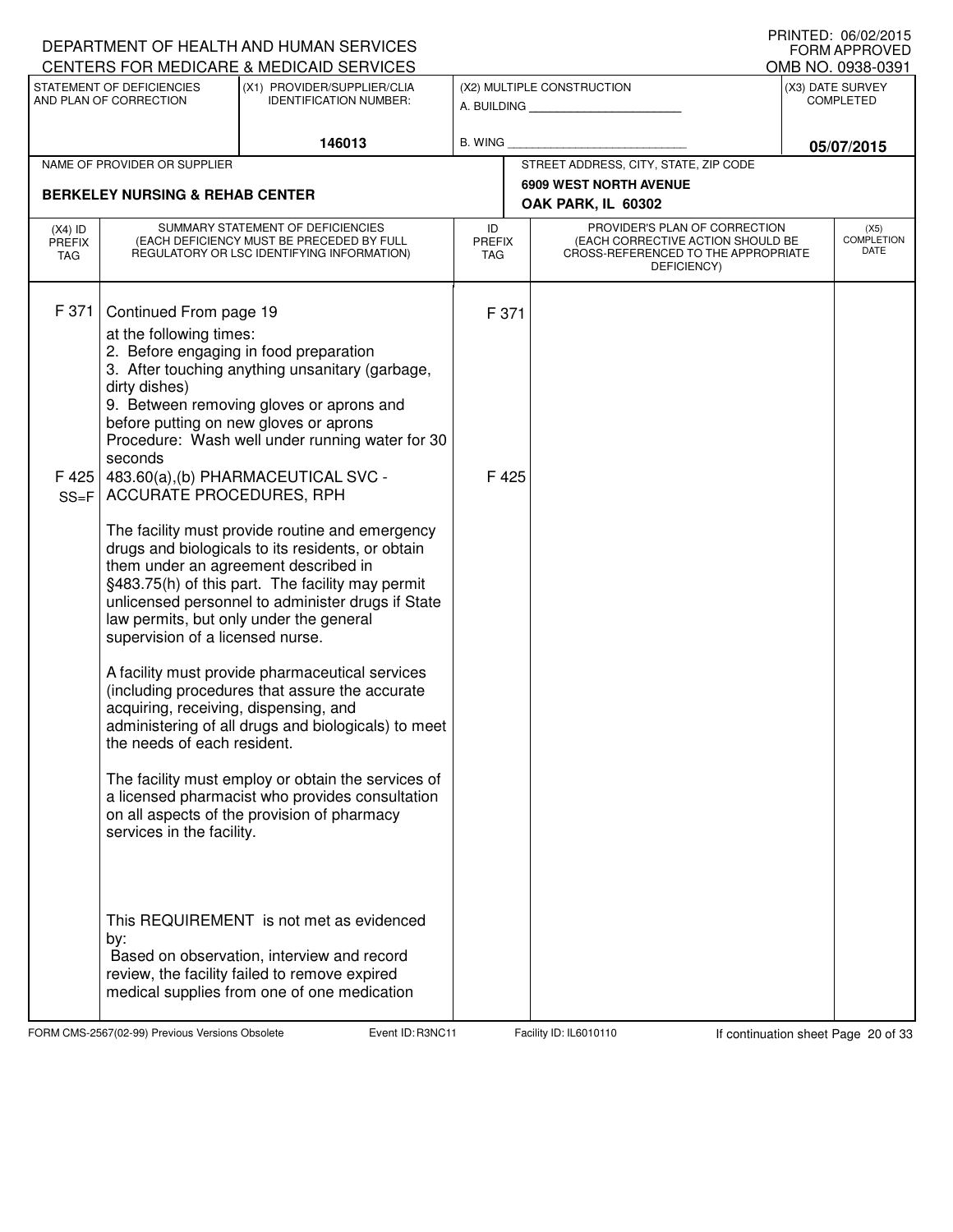|                                          |                                                                                                                                                                                                                                                                                                                                                   | DEPARTMENT OF HEALTH AND HUMAN SERVICES<br>CENTERS FOR MEDICARE & MEDICAID SERVICES                                                                                                                                                                                                                                                                                                                                                                                                                                                                                                                                                                                                                                                                                                                                                                                                                                                                                                                                                                                                                                                                                                    |                                   |       |                                                                                                                          | I INNILD. VOIVAAUIJ<br><b>FORM APPROVED</b><br>OMB NO. 0938-0391 |
|------------------------------------------|---------------------------------------------------------------------------------------------------------------------------------------------------------------------------------------------------------------------------------------------------------------------------------------------------------------------------------------------------|----------------------------------------------------------------------------------------------------------------------------------------------------------------------------------------------------------------------------------------------------------------------------------------------------------------------------------------------------------------------------------------------------------------------------------------------------------------------------------------------------------------------------------------------------------------------------------------------------------------------------------------------------------------------------------------------------------------------------------------------------------------------------------------------------------------------------------------------------------------------------------------------------------------------------------------------------------------------------------------------------------------------------------------------------------------------------------------------------------------------------------------------------------------------------------------|-----------------------------------|-------|--------------------------------------------------------------------------------------------------------------------------|------------------------------------------------------------------|
|                                          | STATEMENT OF DEFICIENCIES<br>AND PLAN OF CORRECTION                                                                                                                                                                                                                                                                                               | (X1) PROVIDER/SUPPLIER/CLIA<br><b>IDENTIFICATION NUMBER:</b>                                                                                                                                                                                                                                                                                                                                                                                                                                                                                                                                                                                                                                                                                                                                                                                                                                                                                                                                                                                                                                                                                                                           |                                   |       | (X2) MULTIPLE CONSTRUCTION<br>A. BUILDING                                                                                | (X3) DATE SURVEY<br><b>COMPLETED</b>                             |
|                                          |                                                                                                                                                                                                                                                                                                                                                   | 146013                                                                                                                                                                                                                                                                                                                                                                                                                                                                                                                                                                                                                                                                                                                                                                                                                                                                                                                                                                                                                                                                                                                                                                                 | <b>B. WING</b>                    |       |                                                                                                                          | 05/07/2015                                                       |
|                                          | NAME OF PROVIDER OR SUPPLIER                                                                                                                                                                                                                                                                                                                      |                                                                                                                                                                                                                                                                                                                                                                                                                                                                                                                                                                                                                                                                                                                                                                                                                                                                                                                                                                                                                                                                                                                                                                                        |                                   |       | STREET ADDRESS, CITY, STATE, ZIP CODE                                                                                    |                                                                  |
|                                          | <b>BERKELEY NURSING &amp; REHAB CENTER</b>                                                                                                                                                                                                                                                                                                        |                                                                                                                                                                                                                                                                                                                                                                                                                                                                                                                                                                                                                                                                                                                                                                                                                                                                                                                                                                                                                                                                                                                                                                                        |                                   |       | <b>6909 WEST NORTH AVENUE</b><br>OAK PARK, IL 60302                                                                      |                                                                  |
| $(X4)$ ID<br><b>PREFIX</b><br><b>TAG</b> |                                                                                                                                                                                                                                                                                                                                                   | SUMMARY STATEMENT OF DEFICIENCIES<br>(EACH DEFICIENCY MUST BE PRECEDED BY FULL<br>REGULATORY OR LSC IDENTIFYING INFORMATION)                                                                                                                                                                                                                                                                                                                                                                                                                                                                                                                                                                                                                                                                                                                                                                                                                                                                                                                                                                                                                                                           | ID<br><b>PREFIX</b><br><b>TAG</b> |       | PROVIDER'S PLAN OF CORRECTION<br>(EACH CORRECTIVE ACTION SHOULD BE<br>CROSS-REFERENCED TO THE APPROPRIATE<br>DEFICIENCY) | (X5)<br><b>COMPLETION</b><br>DATE                                |
| F 425                                    | Continued From page 20<br>affect all 57 residents in the facility.<br>Findings include:<br>expired:<br>syringes expired 2/2015<br>syringes expired 1/2015<br>syringes expired 3/2015<br>fluid ounces) expired 12/03/2014<br>expired 5/2014<br>expired on 7/2014<br>expired on 11/2014<br>On 5/6/15 at 10:45 AM, during facility<br>creating one." | rooms in the facility. This has the potential to<br>On 5/4/15 at 3:19 PM, the facility's only<br>medication room on the first floor was inspected<br>with E12 (Licensed Practical Nurse). The<br>following medical supplies were noted to be<br>Two boxes of 30 Normal Saline (10 milliliter)<br>One box of 28 Normal Saline (10 milliliter)<br>Two boxes of 30 Normal Saline (10 milliliter)<br>Four bottles of Liquid therapeutic nutrition (30<br>Six packages of urine culture preservative sets<br>Six packages of urine culture preservative sets<br>Two packages of urine culture preservative sets<br>One Urine collection kit expired 4/2010<br>presentation, E1 (Administrator) stated "the nurse<br>working midnight shift on Sunday is responsible<br>for checking medical supplies/medications for<br>expiration. I thought this was being done,<br>obviously not. I also thought there was an audit<br>sheet being filled out. I guess not, so I will be<br>Facility's policy titled, Expired Medication and<br>Medical Supplies denotes in part the following:<br>"Procedure: Designated nursing staff will audit at<br>the end of each month. Expired medical supplies |                                   | F425  |                                                                                                                          |                                                                  |
| F 431                                    | 483.60(b), (d), (e) DRUG RECORDS,                                                                                                                                                                                                                                                                                                                 | will be disposed of in the proper receptacle. "                                                                                                                                                                                                                                                                                                                                                                                                                                                                                                                                                                                                                                                                                                                                                                                                                                                                                                                                                                                                                                                                                                                                        |                                   | F 431 |                                                                                                                          |                                                                  |

FORM CMS-2567(02-99) Previous Versions Obsolete Event ID: R3NC11 Facility ID: IL6010110 If continuation sheet Page 21 of 33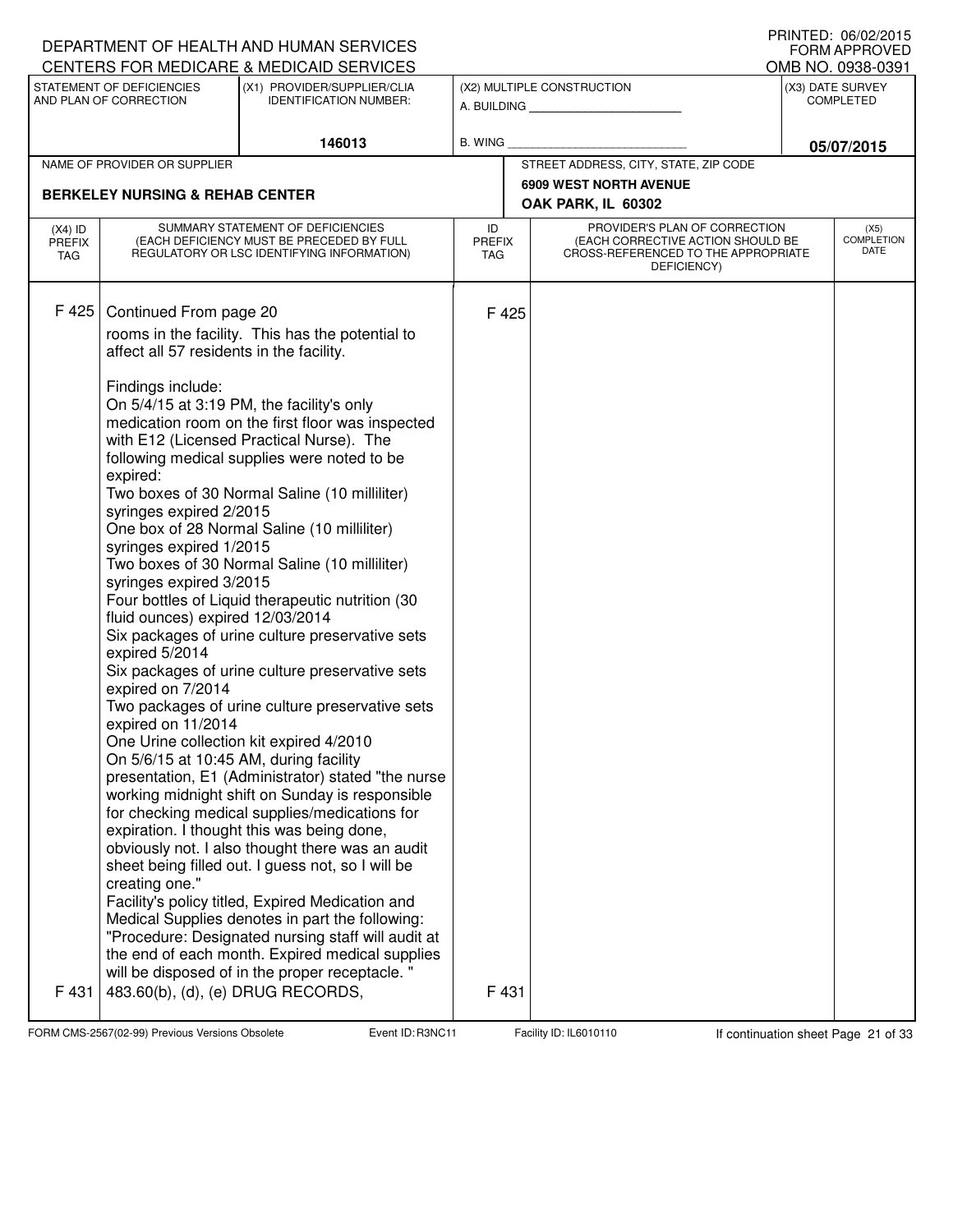|                                   |                                                                                                                                                  | DEPARTMENT OF HEALTH AND HUMAN SERVICES<br>CENTERS FOR MEDICARE & MEDICAID SERVICES                                                                                                                                                                                                                                                                                                                                                                                                                                                                                                                                                                                                                                                                                                                                                                                                                                                                                                                                                                                                                                                                                                                                              |                                   |       |                                                                                                                          | <b>U INTILL</b> , UU/UZ/ZUTJ<br>FORM APPROVED<br>OMB NO. 0938-0391 |
|-----------------------------------|--------------------------------------------------------------------------------------------------------------------------------------------------|----------------------------------------------------------------------------------------------------------------------------------------------------------------------------------------------------------------------------------------------------------------------------------------------------------------------------------------------------------------------------------------------------------------------------------------------------------------------------------------------------------------------------------------------------------------------------------------------------------------------------------------------------------------------------------------------------------------------------------------------------------------------------------------------------------------------------------------------------------------------------------------------------------------------------------------------------------------------------------------------------------------------------------------------------------------------------------------------------------------------------------------------------------------------------------------------------------------------------------|-----------------------------------|-------|--------------------------------------------------------------------------------------------------------------------------|--------------------------------------------------------------------|
|                                   | STATEMENT OF DEFICIENCIES                                                                                                                        | (X1) PROVIDER/SUPPLIER/CLIA                                                                                                                                                                                                                                                                                                                                                                                                                                                                                                                                                                                                                                                                                                                                                                                                                                                                                                                                                                                                                                                                                                                                                                                                      |                                   |       | (X2) MULTIPLE CONSTRUCTION                                                                                               | (X3) DATE SURVEY                                                   |
|                                   | AND PLAN OF CORRECTION                                                                                                                           | <b>IDENTIFICATION NUMBER:</b>                                                                                                                                                                                                                                                                                                                                                                                                                                                                                                                                                                                                                                                                                                                                                                                                                                                                                                                                                                                                                                                                                                                                                                                                    |                                   |       | A. BUILDING                                                                                                              | <b>COMPLETED</b>                                                   |
|                                   |                                                                                                                                                  | 146013                                                                                                                                                                                                                                                                                                                                                                                                                                                                                                                                                                                                                                                                                                                                                                                                                                                                                                                                                                                                                                                                                                                                                                                                                           | B. WING                           |       |                                                                                                                          | 05/07/2015                                                         |
|                                   | NAME OF PROVIDER OR SUPPLIER                                                                                                                     |                                                                                                                                                                                                                                                                                                                                                                                                                                                                                                                                                                                                                                                                                                                                                                                                                                                                                                                                                                                                                                                                                                                                                                                                                                  |                                   |       | STREET ADDRESS, CITY, STATE, ZIP CODE                                                                                    |                                                                    |
|                                   | <b>BERKELEY NURSING &amp; REHAB CENTER</b>                                                                                                       |                                                                                                                                                                                                                                                                                                                                                                                                                                                                                                                                                                                                                                                                                                                                                                                                                                                                                                                                                                                                                                                                                                                                                                                                                                  |                                   |       | 6909 WEST NORTH AVENUE<br>OAK PARK, IL 60302                                                                             |                                                                    |
| $(X4)$ ID<br>PREFIX<br><b>TAG</b> |                                                                                                                                                  | SUMMARY STATEMENT OF DEFICIENCIES<br>(EACH DEFICIENCY MUST BE PRECEDED BY FULL<br>REGULATORY OR LSC IDENTIFYING INFORMATION)                                                                                                                                                                                                                                                                                                                                                                                                                                                                                                                                                                                                                                                                                                                                                                                                                                                                                                                                                                                                                                                                                                     | ID<br><b>PREFIX</b><br><b>TAG</b> |       | PROVIDER'S PLAN OF CORRECTION<br>(EACH CORRECTIVE ACTION SHOULD BE<br>CROSS-REFERENCED TO THE APPROPRIATE<br>DEFICIENCY) | (X5)<br><b>COMPLETION</b><br>DATE                                  |
| F431<br>$SS = F$                  | Continued From page 21<br>reconciled.<br>appropriate accessory and cautionary<br>applicable.<br>have access to the keys.<br>be readily detected. | LABEL/STORE DRUGS & BIOLOGICALS<br>The facility must employ or obtain the services of<br>a licensed pharmacist who establishes a system<br>of records of receipt and disposition of all<br>controlled drugs in sufficient detail to enable an<br>accurate reconciliation; and determines that drug<br>records are in order and that an account of all<br>controlled drugs is maintained and periodically<br>Drugs and biologicals used in the facility must be<br>labeled in accordance with currently accepted<br>professional principles, and include the<br>instructions, and the expiration date when<br>In accordance with State and Federal laws, the<br>facility must store all drugs and biologicals in<br>locked compartments under proper temperature<br>controls, and permit only authorized personnel to<br>The facility must provide separately locked,<br>permanently affixed compartments for storage of<br>controlled drugs listed in Schedule II of the<br>Comprehensive Drug Abuse Prevention and<br>Control Act of 1976 and other drugs subject to<br>abuse, except when the facility uses single unit<br>package drug distribution systems in which the<br>quantity stored is minimal and a missing dose can |                                   | F 431 |                                                                                                                          |                                                                    |
|                                   | by:                                                                                                                                              | This REQUIREMENT is not met as evidenced<br>Based on observation, interview and record                                                                                                                                                                                                                                                                                                                                                                                                                                                                                                                                                                                                                                                                                                                                                                                                                                                                                                                                                                                                                                                                                                                                           |                                   |       |                                                                                                                          |                                                                    |

FORM CMS-2567(02-99) Previous Versions Obsolete Event ID: R3NC11 Facility ID: IL6010110 If continuation sheet Page 22 of 33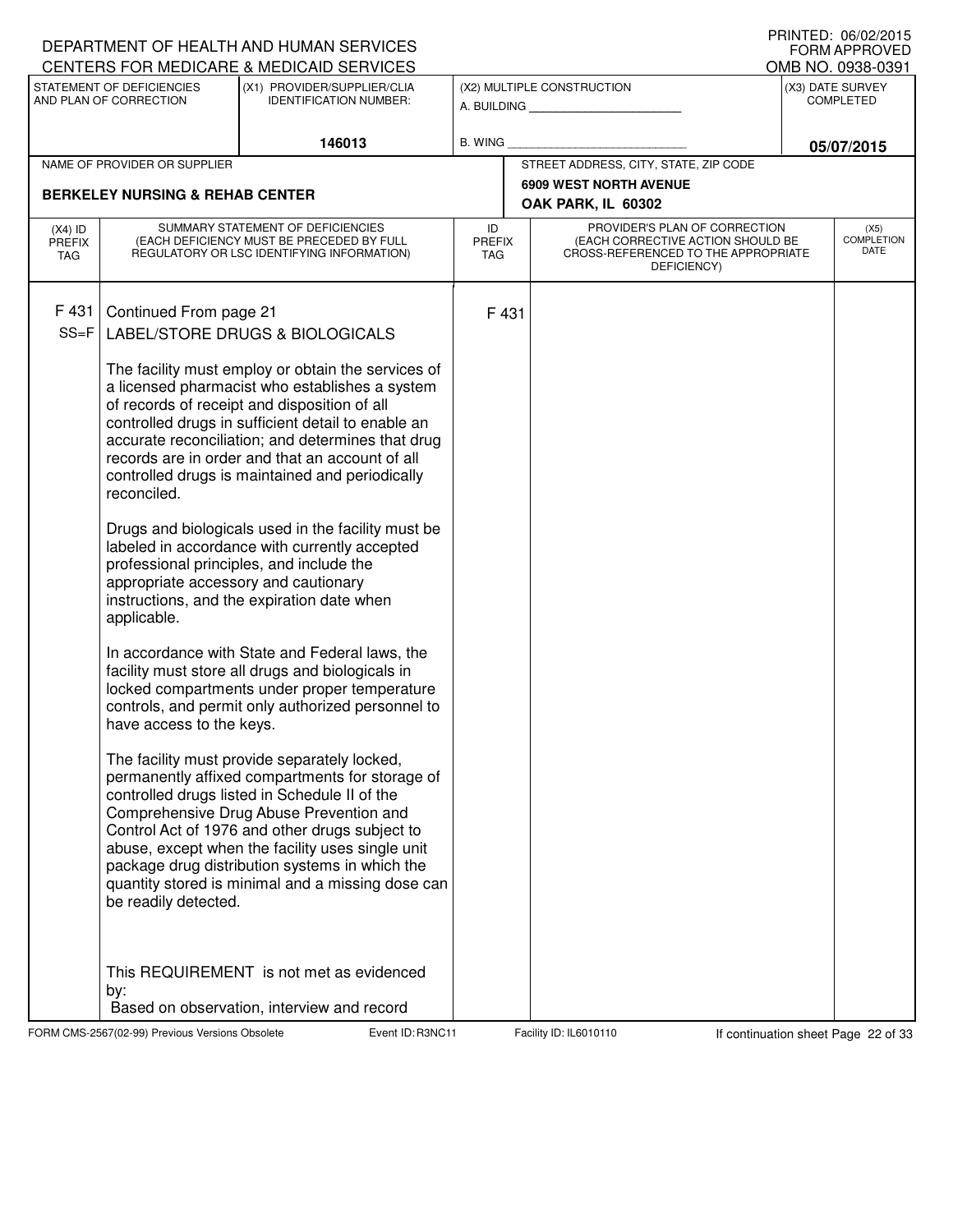|                                   |                                                                                                                           | DEPARTMENT OF HEALTH AND HUMAN SERVICES<br>CENTERS FOR MEDICARE & MEDICAID SERVICES                                                                                                                                                                                                                                                                                                                                                                                                                                                                                                                                                                                                                                                                                                                                                                                                                                                                                                                                                                                                                                                                                                                                                                                                                                                                                                                                                                                                                                                                                                       |                            |       |                                                                                                                          | FRIIVIEU. VOIVZIZUIJ<br><b>FORM APPROVED</b><br>OMB NO. 0938-0391 |
|-----------------------------------|---------------------------------------------------------------------------------------------------------------------------|-------------------------------------------------------------------------------------------------------------------------------------------------------------------------------------------------------------------------------------------------------------------------------------------------------------------------------------------------------------------------------------------------------------------------------------------------------------------------------------------------------------------------------------------------------------------------------------------------------------------------------------------------------------------------------------------------------------------------------------------------------------------------------------------------------------------------------------------------------------------------------------------------------------------------------------------------------------------------------------------------------------------------------------------------------------------------------------------------------------------------------------------------------------------------------------------------------------------------------------------------------------------------------------------------------------------------------------------------------------------------------------------------------------------------------------------------------------------------------------------------------------------------------------------------------------------------------------------|----------------------------|-------|--------------------------------------------------------------------------------------------------------------------------|-------------------------------------------------------------------|
|                                   | STATEMENT OF DEFICIENCIES<br>AND PLAN OF CORRECTION                                                                       | (X1) PROVIDER/SUPPLIER/CLIA<br><b>IDENTIFICATION NUMBER:</b>                                                                                                                                                                                                                                                                                                                                                                                                                                                                                                                                                                                                                                                                                                                                                                                                                                                                                                                                                                                                                                                                                                                                                                                                                                                                                                                                                                                                                                                                                                                              |                            |       | (X2) MULTIPLE CONSTRUCTION<br>A. BUILDING                                                                                | (X3) DATE SURVEY<br><b>COMPLETED</b>                              |
|                                   |                                                                                                                           | 146013                                                                                                                                                                                                                                                                                                                                                                                                                                                                                                                                                                                                                                                                                                                                                                                                                                                                                                                                                                                                                                                                                                                                                                                                                                                                                                                                                                                                                                                                                                                                                                                    | <b>B. WING</b>             |       |                                                                                                                          | 05/07/2015                                                        |
|                                   | NAME OF PROVIDER OR SUPPLIER                                                                                              |                                                                                                                                                                                                                                                                                                                                                                                                                                                                                                                                                                                                                                                                                                                                                                                                                                                                                                                                                                                                                                                                                                                                                                                                                                                                                                                                                                                                                                                                                                                                                                                           |                            |       | STREET ADDRESS, CITY, STATE, ZIP CODE                                                                                    |                                                                   |
|                                   | <b>BERKELEY NURSING &amp; REHAB CENTER</b>                                                                                |                                                                                                                                                                                                                                                                                                                                                                                                                                                                                                                                                                                                                                                                                                                                                                                                                                                                                                                                                                                                                                                                                                                                                                                                                                                                                                                                                                                                                                                                                                                                                                                           |                            |       | <b>6909 WEST NORTH AVENUE</b>                                                                                            |                                                                   |
|                                   |                                                                                                                           |                                                                                                                                                                                                                                                                                                                                                                                                                                                                                                                                                                                                                                                                                                                                                                                                                                                                                                                                                                                                                                                                                                                                                                                                                                                                                                                                                                                                                                                                                                                                                                                           |                            |       | OAK PARK, IL 60302                                                                                                       |                                                                   |
| $(X4)$ ID<br><b>PREFIX</b><br>TAG |                                                                                                                           | SUMMARY STATEMENT OF DEFICIENCIES<br>(EACH DEFICIENCY MUST BE PRECEDED BY FULL<br>REGULATORY OR LSC IDENTIFYING INFORMATION)                                                                                                                                                                                                                                                                                                                                                                                                                                                                                                                                                                                                                                                                                                                                                                                                                                                                                                                                                                                                                                                                                                                                                                                                                                                                                                                                                                                                                                                              | ID<br><b>PREFIX</b><br>TAG |       | PROVIDER'S PLAN OF CORRECTION<br>(EACH CORRECTIVE ACTION SHOULD BE<br>CROSS-REFERENCED TO THE APPROPRIATE<br>DEFICIENCY) | (X5)<br><b>COMPLETION</b><br>DATE                                 |
| F431                              | Continued From page 22<br>facility.<br>Findings include:<br>census of 57 residents.<br>Haloperidol was easily accessible. | review, the facility failed to properly date an open<br>vial of insulin for one resident (R18) in the<br>supplemental sample. In addition, the facility<br>failed to ensure that multi-dose vials for house<br>stock were dated when opened, failed to discard<br>opened multi-dose vials according to facility policy<br>and failed to ensure that the medication room<br>was properly secured and accessible only to<br>licensed nurses. These deficient practices had<br>the potential to affect all 57 residents in the<br>On 5/4/15, the facility submitted a Resident<br>Census and Condition Sheet that indicated a<br>During the Environmental Tour, on 5/5/15 at 11:40<br>AM, E9 (Maintenance Director) removed a set of<br>keys from his pocket and accessed the<br>Medication Room. At 11:40 AM, there were no<br>nurses available at the adjacent nurses station or<br>in the medication room. At 11:43 AM, E12<br>(LPN-Licensed Practical Nurse) saw E9 in the<br>medication room with the State surveyor and<br>promptly left. There were medications in plastic<br>bins that belonged to multiple residents that were<br>easily accessible on an open shelf. The<br>medication refrigerator was unlocked and a vial of<br>At 11:50 AM, E5 (LPN) and E12 indicated that the<br>following personnel should have access to the<br>medication room: DON (Director of Nursing),<br>treatment nurse and nurses. E12 stated, "(E9)<br>has a key in case anyone needs anything from<br>that room." When E12 was asked about the<br>multiple medication bins she stated, "Those are |                            | F 431 |                                                                                                                          |                                                                   |

FORM CMS-2567(02-99) Previous Versions Obsolete Event ID: R3NC11 Facility ID: IL6010110 If continuation sheet Page 23 of 33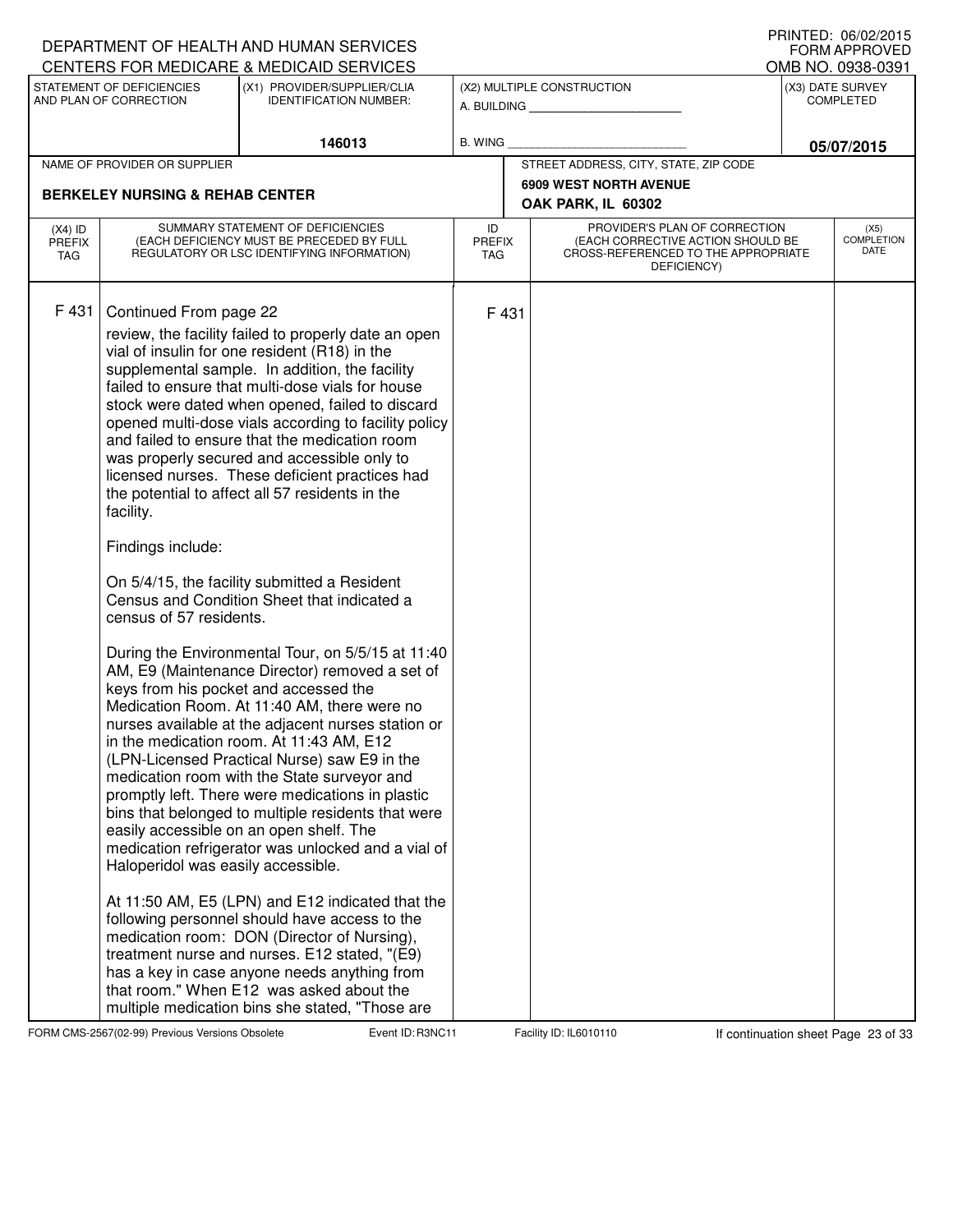| CENTERS FOR MEDICARE & MEDICAID SERVICES                                                                                                                                                                                                                                                                                                                                                                                                                                                                                                                                                                                                                                                                                                                                                                                                                                                                                                                                                                                                                                                                                                                                                                                                                                                                                                                                                                                                                             |                                                              |                                   |                                                                                                                          | <b>FORM APPROVED</b><br>OMB NO. 0938-0391 |
|----------------------------------------------------------------------------------------------------------------------------------------------------------------------------------------------------------------------------------------------------------------------------------------------------------------------------------------------------------------------------------------------------------------------------------------------------------------------------------------------------------------------------------------------------------------------------------------------------------------------------------------------------------------------------------------------------------------------------------------------------------------------------------------------------------------------------------------------------------------------------------------------------------------------------------------------------------------------------------------------------------------------------------------------------------------------------------------------------------------------------------------------------------------------------------------------------------------------------------------------------------------------------------------------------------------------------------------------------------------------------------------------------------------------------------------------------------------------|--------------------------------------------------------------|-----------------------------------|--------------------------------------------------------------------------------------------------------------------------|-------------------------------------------|
| STATEMENT OF DEFICIENCIES<br>AND PLAN OF CORRECTION                                                                                                                                                                                                                                                                                                                                                                                                                                                                                                                                                                                                                                                                                                                                                                                                                                                                                                                                                                                                                                                                                                                                                                                                                                                                                                                                                                                                                  | (X1) PROVIDER/SUPPLIER/CLIA<br><b>IDENTIFICATION NUMBER:</b> |                                   | (X2) MULTIPLE CONSTRUCTION                                                                                               | (X3) DATE SURVEY<br><b>COMPLETED</b>      |
|                                                                                                                                                                                                                                                                                                                                                                                                                                                                                                                                                                                                                                                                                                                                                                                                                                                                                                                                                                                                                                                                                                                                                                                                                                                                                                                                                                                                                                                                      | 146013                                                       | <b>B. WING</b>                    |                                                                                                                          | 05/07/2015                                |
| NAME OF PROVIDER OR SUPPLIER                                                                                                                                                                                                                                                                                                                                                                                                                                                                                                                                                                                                                                                                                                                                                                                                                                                                                                                                                                                                                                                                                                                                                                                                                                                                                                                                                                                                                                         |                                                              |                                   | STREET ADDRESS, CITY, STATE, ZIP CODE                                                                                    |                                           |
|                                                                                                                                                                                                                                                                                                                                                                                                                                                                                                                                                                                                                                                                                                                                                                                                                                                                                                                                                                                                                                                                                                                                                                                                                                                                                                                                                                                                                                                                      |                                                              |                                   | <b>6909 WEST NORTH AVENUE</b>                                                                                            |                                           |
| <b>BERKELEY NURSING &amp; REHAB CENTER</b>                                                                                                                                                                                                                                                                                                                                                                                                                                                                                                                                                                                                                                                                                                                                                                                                                                                                                                                                                                                                                                                                                                                                                                                                                                                                                                                                                                                                                           |                                                              |                                   | OAK PARK, IL 60302                                                                                                       |                                           |
| SUMMARY STATEMENT OF DEFICIENCIES<br>$(X4)$ ID<br>(EACH DEFICIENCY MUST BE PRECEDED BY FULL<br><b>PREFIX</b><br>REGULATORY OR LSC IDENTIFYING INFORMATION)<br>TAG.                                                                                                                                                                                                                                                                                                                                                                                                                                                                                                                                                                                                                                                                                                                                                                                                                                                                                                                                                                                                                                                                                                                                                                                                                                                                                                   |                                                              | ID<br><b>PREFIX</b><br><b>TAG</b> | PROVIDER'S PLAN OF CORRECTION<br>(EACH CORRECTIVE ACTION SHOULD BE<br>CROSS-REFERENCED TO THE APPROPRIATE<br>DEFICIENCY) | (X5)<br><b>COMPLETION</b><br>DATE         |
| F431<br>Continued From page 23<br>extra medications for the residents. Each resident<br>has a bin."<br>At 11:52 AM, E1 (Administrator) instructed E9 to<br>immediately give his Medication Room key to E2<br>(DON).<br>On 5/5/15 at 2:35 PM, E2 stated, "The<br>expectation is that only the nurses should have a<br>key to the Medication Room." E2 indicated that<br>the facility does not have a policy.<br>During the Environmental Tour, on 5/5/15 at 11:40<br>AM, the following was noted in the Medication<br>Room:<br>-R18's Lantus multi-dose insulin vial was opened.<br>There was no opened date written on the vial. E2<br>(DON) stated, "There should be an opened date."<br>-One Tuberculin Purified Protein Derivative<br>multi-dose vial with an opened date of 2/23/15.<br>-One opened Tuberculin Purified Protein<br>Derivative multi-dose vial without an opened date<br>written on the vial. Both Tuberculin vials had the<br>words "House Stock" on the plastic bag. E2<br>indicated that it was used for newly admitted<br>residents.<br>On 5/5/15 at 12:00 PM, E2 was asked about<br>multi-dose vials and stated, "Usually good for 30<br>days then it should be discarded."<br>A facility policy with a revision date of April 2011<br>and titled, "Utilizing a Multi-Dose Vial" documents:<br>PROCESS: Vials will be labeled, after opening<br>with: 1. Resident's name 2. Date and time 3.<br>Nurse's initials. Multi-dose vials are to be |                                                              | F 431                             |                                                                                                                          |                                           |

FORM CMS-2567(02-99) Previous Versions Obsolete **Range R3NC Event ID: R3NC11** Facility ID: IL6010110 If continuation sheet Page 24 of 33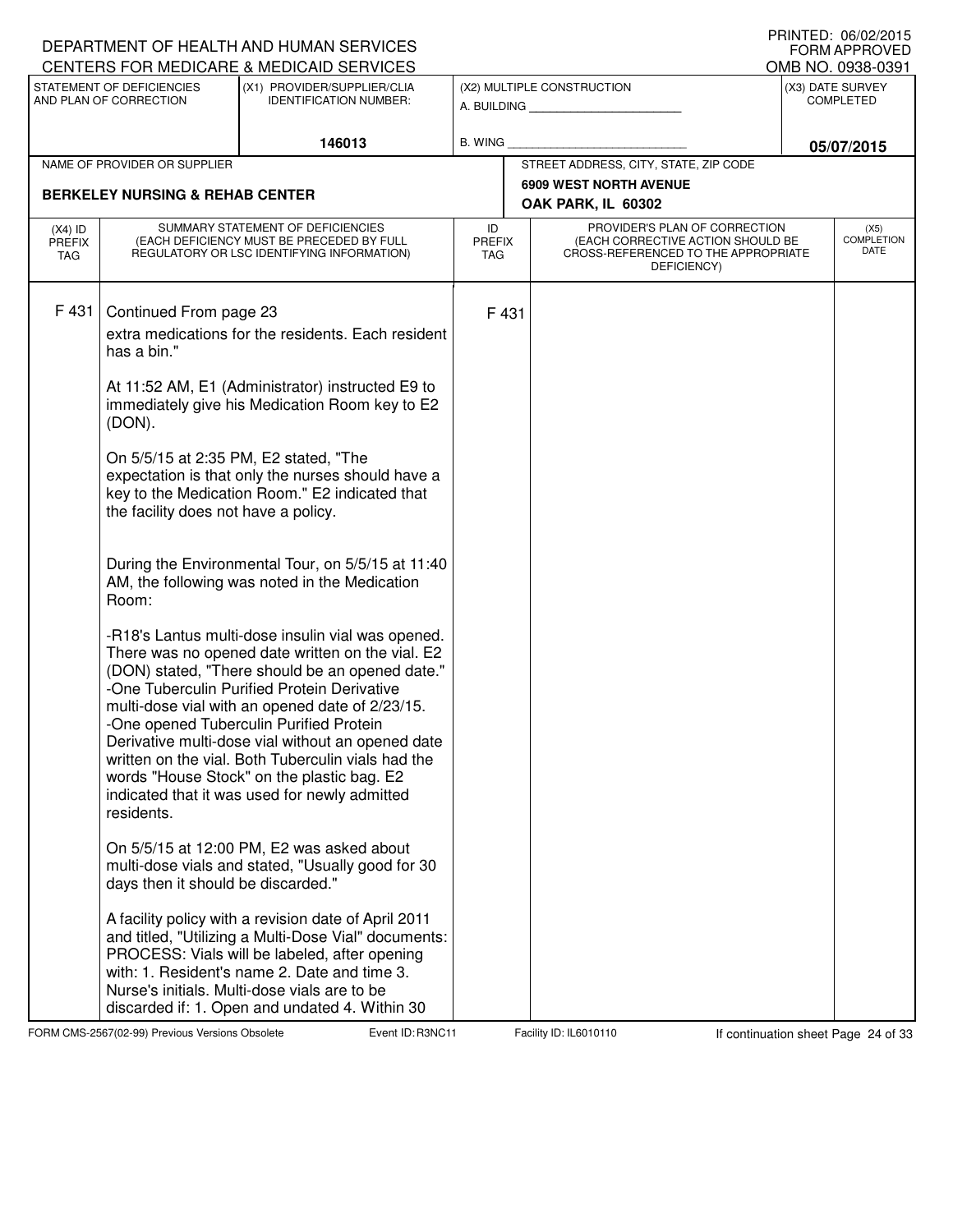|                                                                                                                     |                                                                                                                                                          | DEPARTMENT OF HEALTH AND HUMAN SERVICES<br>CENTERS FOR MEDICARE & MEDICAID SERVICES                                                                                                                                                                                                                                                                                                                                                                                                                                                                                                                                                                                                                                                                                                                                                                                                                                                                                                                                                                                                                                                                                                                                                                                                                                                                                                                                                                                                                                                                                                             |                                                              |                                                                                                                          |            | PRINIED: 00/02/2015<br><b>FORM APPROVED</b><br>OMB NO. 0938-0391 |
|---------------------------------------------------------------------------------------------------------------------|----------------------------------------------------------------------------------------------------------------------------------------------------------|-------------------------------------------------------------------------------------------------------------------------------------------------------------------------------------------------------------------------------------------------------------------------------------------------------------------------------------------------------------------------------------------------------------------------------------------------------------------------------------------------------------------------------------------------------------------------------------------------------------------------------------------------------------------------------------------------------------------------------------------------------------------------------------------------------------------------------------------------------------------------------------------------------------------------------------------------------------------------------------------------------------------------------------------------------------------------------------------------------------------------------------------------------------------------------------------------------------------------------------------------------------------------------------------------------------------------------------------------------------------------------------------------------------------------------------------------------------------------------------------------------------------------------------------------------------------------------------------------|--------------------------------------------------------------|--------------------------------------------------------------------------------------------------------------------------|------------|------------------------------------------------------------------|
| STATEMENT OF DEFICIENCIES<br>(X1) PROVIDER/SUPPLIER/CLIA<br>AND PLAN OF CORRECTION<br><b>IDENTIFICATION NUMBER:</b> |                                                                                                                                                          |                                                                                                                                                                                                                                                                                                                                                                                                                                                                                                                                                                                                                                                                                                                                                                                                                                                                                                                                                                                                                                                                                                                                                                                                                                                                                                                                                                                                                                                                                                                                                                                                 | (X2) MULTIPLE CONSTRUCTION<br>A. BUILDING __________________ | (X3) DATE SURVEY<br><b>COMPLETED</b>                                                                                     |            |                                                                  |
|                                                                                                                     |                                                                                                                                                          | 146013                                                                                                                                                                                                                                                                                                                                                                                                                                                                                                                                                                                                                                                                                                                                                                                                                                                                                                                                                                                                                                                                                                                                                                                                                                                                                                                                                                                                                                                                                                                                                                                          | B. WING                                                      |                                                                                                                          | 05/07/2015 |                                                                  |
|                                                                                                                     | NAME OF PROVIDER OR SUPPLIER                                                                                                                             |                                                                                                                                                                                                                                                                                                                                                                                                                                                                                                                                                                                                                                                                                                                                                                                                                                                                                                                                                                                                                                                                                                                                                                                                                                                                                                                                                                                                                                                                                                                                                                                                 |                                                              | STREET ADDRESS, CITY, STATE, ZIP CODE                                                                                    |            |                                                                  |
|                                                                                                                     | <b>BERKELEY NURSING &amp; REHAB CENTER</b>                                                                                                               |                                                                                                                                                                                                                                                                                                                                                                                                                                                                                                                                                                                                                                                                                                                                                                                                                                                                                                                                                                                                                                                                                                                                                                                                                                                                                                                                                                                                                                                                                                                                                                                                 |                                                              | <b>6909 WEST NORTH AVENUE</b><br>OAK PARK, IL 60302                                                                      |            |                                                                  |
| $(X4)$ ID<br><b>PREFIX</b><br><b>TAG</b>                                                                            |                                                                                                                                                          | SUMMARY STATEMENT OF DEFICIENCIES<br>(EACH DEFICIENCY MUST BE PRECEDED BY FULL<br>REGULATORY OR LSC IDENTIFYING INFORMATION)                                                                                                                                                                                                                                                                                                                                                                                                                                                                                                                                                                                                                                                                                                                                                                                                                                                                                                                                                                                                                                                                                                                                                                                                                                                                                                                                                                                                                                                                    | ID<br><b>PREFIX</b><br><b>TAG</b>                            | PROVIDER'S PLAN OF CORRECTION<br>(EACH CORRECTIVE ACTION SHOULD BE<br>CROSS-REFERENCED TO THE APPROPRIATE<br>DEFICIENCY) |            | (X5)<br><b>COMPLETION</b><br>DATE                                |
| F431<br>F 441<br>$SS=E$                                                                                             | Continued From page 24<br>days of opening.<br>Findings include:<br>room.<br>hinge so that door shuts."<br>drugs e. Consultant Nurses."<br>SPREAD, LINENS | On 5/5/15 at 9:44 AM, E12 (Licensed Practical<br>Nurse) went into the medication room in the<br>facility on the first floor to obtain medications for a<br>resident. At 9:46 AM, E12 left the medication<br>room to get scissors down the hall, leaving the<br>medication room door open. At 9:51 AM, E12<br>walked past the medication room, glanced toward<br>the open medication room door, but kept walking<br>down the hall. At 9:52 AM, E12 went back to the<br>medication room and closed the door. Between<br>9:46 AM-9:52 AM, surveyor was standing outside<br>of medication room and did not observe any<br>nurses within visual proximity of the medication<br>On 5/5/15 at 1:35 PM, E2 (Director of Nursing)<br>stated "the medication room is always under the<br>supervision of the nurses and should remain<br>closed and locked when they are not present in<br>the room." On 5/6/15 at 10:20 AM, during facility<br>presentation, E1 (Administrator) stated "I am<br>going to have the maintenance director adjust the<br>Facility's Policy titled Medication Storage in the<br>Facility denotes in part the following: "Procedures:<br>3. Medication rooms, carts, and medication<br>supplies are locked or attended by person with<br>authorized access: a. Licensed Nurses b.<br>Consultant Pharmacist c. Pharmacist Technician<br>d. Individual lawfully authorized to administer<br>483.65 INFECTION CONTROL, PREVENT<br>The facility must establish and maintain an<br>Infection Control Program designed to provide a<br>safe, sanitary and comfortable environment and | F 431<br>F441                                                |                                                                                                                          |            |                                                                  |

FORM CMS-2567(02-99) Previous Versions Obsolete Event ID: R3NC11 Facility ID: IL6010110 If continuation sheet Page 25 of 33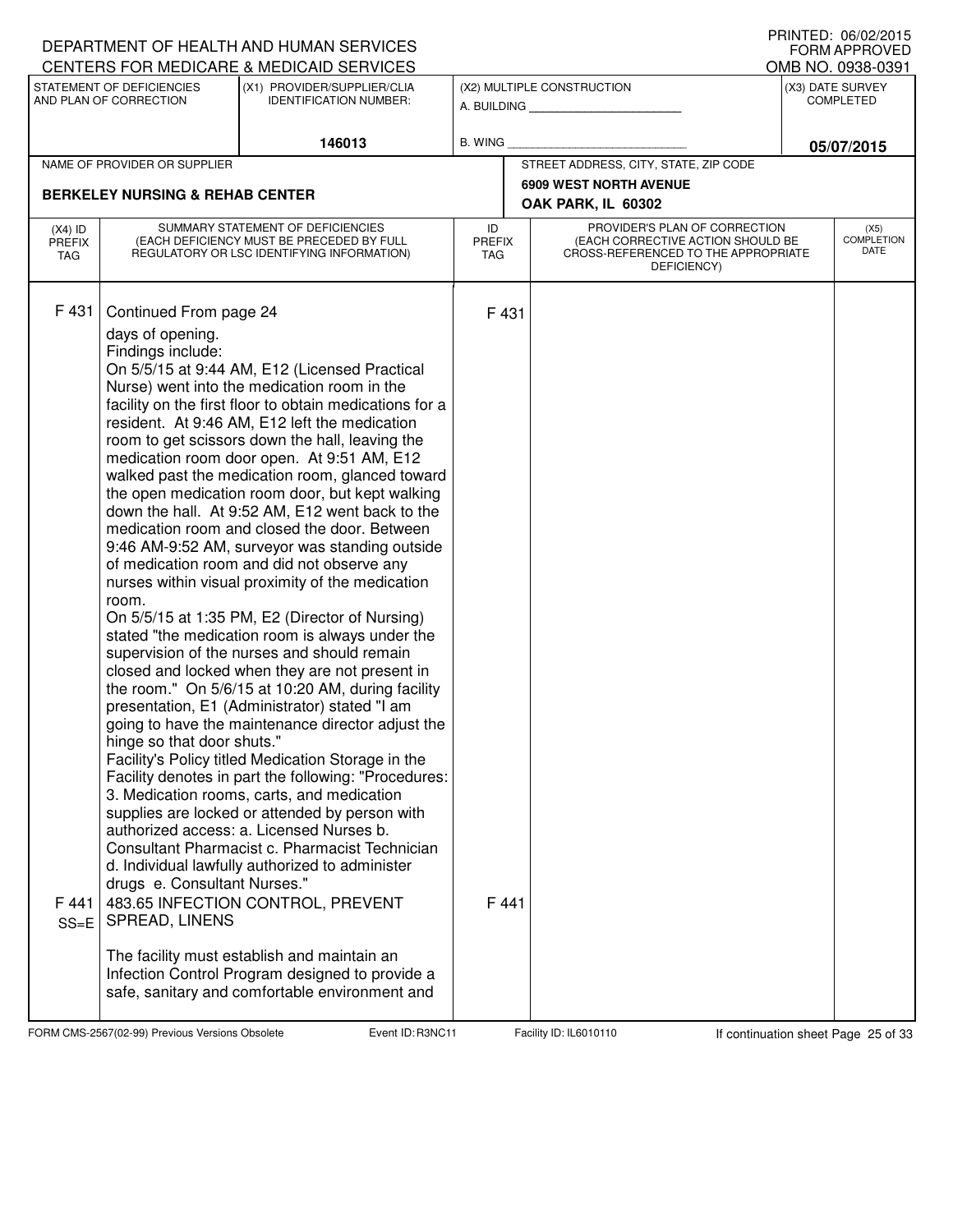|                                   |                                                                                                                                                                                                                                                                                                                                                                                          | DEPARTMENT OF HEALTH AND HUMAN SERVICES<br>CENTERS FOR MEDICARE & MEDICAID SERVICES                                                                                                                                                                                                                                                                                                                                                                                                                                                                                                                                                                                                                                                                                                                                                                                                                                                                                                                                                             |                            |      |                                                                                                                          |                                      | FRINTED. VOIVZIZUTS<br><b>FORM APPROVED</b><br>OMB NO. 0938-0391 |
|-----------------------------------|------------------------------------------------------------------------------------------------------------------------------------------------------------------------------------------------------------------------------------------------------------------------------------------------------------------------------------------------------------------------------------------|-------------------------------------------------------------------------------------------------------------------------------------------------------------------------------------------------------------------------------------------------------------------------------------------------------------------------------------------------------------------------------------------------------------------------------------------------------------------------------------------------------------------------------------------------------------------------------------------------------------------------------------------------------------------------------------------------------------------------------------------------------------------------------------------------------------------------------------------------------------------------------------------------------------------------------------------------------------------------------------------------------------------------------------------------|----------------------------|------|--------------------------------------------------------------------------------------------------------------------------|--------------------------------------|------------------------------------------------------------------|
|                                   | STATEMENT OF DEFICIENCIES<br>AND PLAN OF CORRECTION                                                                                                                                                                                                                                                                                                                                      | (X1) PROVIDER/SUPPLIER/CLIA<br><b>IDENTIFICATION NUMBER:</b>                                                                                                                                                                                                                                                                                                                                                                                                                                                                                                                                                                                                                                                                                                                                                                                                                                                                                                                                                                                    |                            |      | (X2) MULTIPLE CONSTRUCTION<br>A. BUILDING                                                                                | (X3) DATE SURVEY<br><b>COMPLETED</b> |                                                                  |
|                                   |                                                                                                                                                                                                                                                                                                                                                                                          | 146013                                                                                                                                                                                                                                                                                                                                                                                                                                                                                                                                                                                                                                                                                                                                                                                                                                                                                                                                                                                                                                          | <b>B. WING</b>             |      |                                                                                                                          |                                      | 05/07/2015                                                       |
|                                   | NAME OF PROVIDER OR SUPPLIER                                                                                                                                                                                                                                                                                                                                                             |                                                                                                                                                                                                                                                                                                                                                                                                                                                                                                                                                                                                                                                                                                                                                                                                                                                                                                                                                                                                                                                 |                            |      | STREET ADDRESS, CITY, STATE, ZIP CODE                                                                                    |                                      |                                                                  |
|                                   | <b>BERKELEY NURSING &amp; REHAB CENTER</b>                                                                                                                                                                                                                                                                                                                                               |                                                                                                                                                                                                                                                                                                                                                                                                                                                                                                                                                                                                                                                                                                                                                                                                                                                                                                                                                                                                                                                 |                            |      | <b>6909 WEST NORTH AVENUE</b><br>OAK PARK, IL 60302                                                                      |                                      |                                                                  |
| $(X4)$ ID<br><b>PREFIX</b><br>TAG |                                                                                                                                                                                                                                                                                                                                                                                          | SUMMARY STATEMENT OF DEFICIENCIES<br>(EACH DEFICIENCY MUST BE PRECEDED BY FULL<br>REGULATORY OR LSC IDENTIFYING INFORMATION)                                                                                                                                                                                                                                                                                                                                                                                                                                                                                                                                                                                                                                                                                                                                                                                                                                                                                                                    | ID<br><b>PREFIX</b><br>TAG |      | PROVIDER'S PLAN OF CORRECTION<br>(EACH CORRECTIVE ACTION SHOULD BE<br>CROSS-REFERENCED TO THE APPROPRIATE<br>DEFICIENCY) |                                      | (X5)<br><b>COMPLETION</b><br>DATE                                |
| F 441                             | Continued From page 25<br>of disease and infection.<br>(a) Infection Control Program<br>Program under which it -<br>in the facility;<br>actions related to infections.<br>(b) Preventing Spread of Infection<br>isolate the resident.<br>direct contact will transmit the disease.<br>hand washing is indicated by accepted<br>professional practice.<br>(c) Linens<br>infection.<br>by: | to help prevent the development and transmission<br>The facility must establish an Infection Control<br>(1) Investigates, controls, and prevents infections<br>(2) Decides what procedures, such as isolation,<br>should be applied to an individual resident; and<br>(3) Maintains a record of incidents and corrective<br>(1) When the Infection Control Program<br>determines that a resident needs isolation to<br>prevent the spread of infection, the facility must<br>(2) The facility must prohibit employees with a<br>communicable disease or infected skin lesions<br>from direct contact with residents or their food, if<br>(3) The facility must require staff to wash their<br>hands after each direct resident contact for which<br>Personnel must handle, store, process and<br>transport linens so as to prevent the spread of<br>This REQUIREMENT is not met as evidenced<br>Based on observation, interview and record<br>review, the facility failing to perform proper hand<br>hygiene affecting one of one resident (R8) |                            | F441 |                                                                                                                          |                                      |                                                                  |

FORM CMS-2567(02-99) Previous Versions Obsolete Event ID: R3NC11 Facility ID: IL6010110 If continuation sheet Page 26 of 33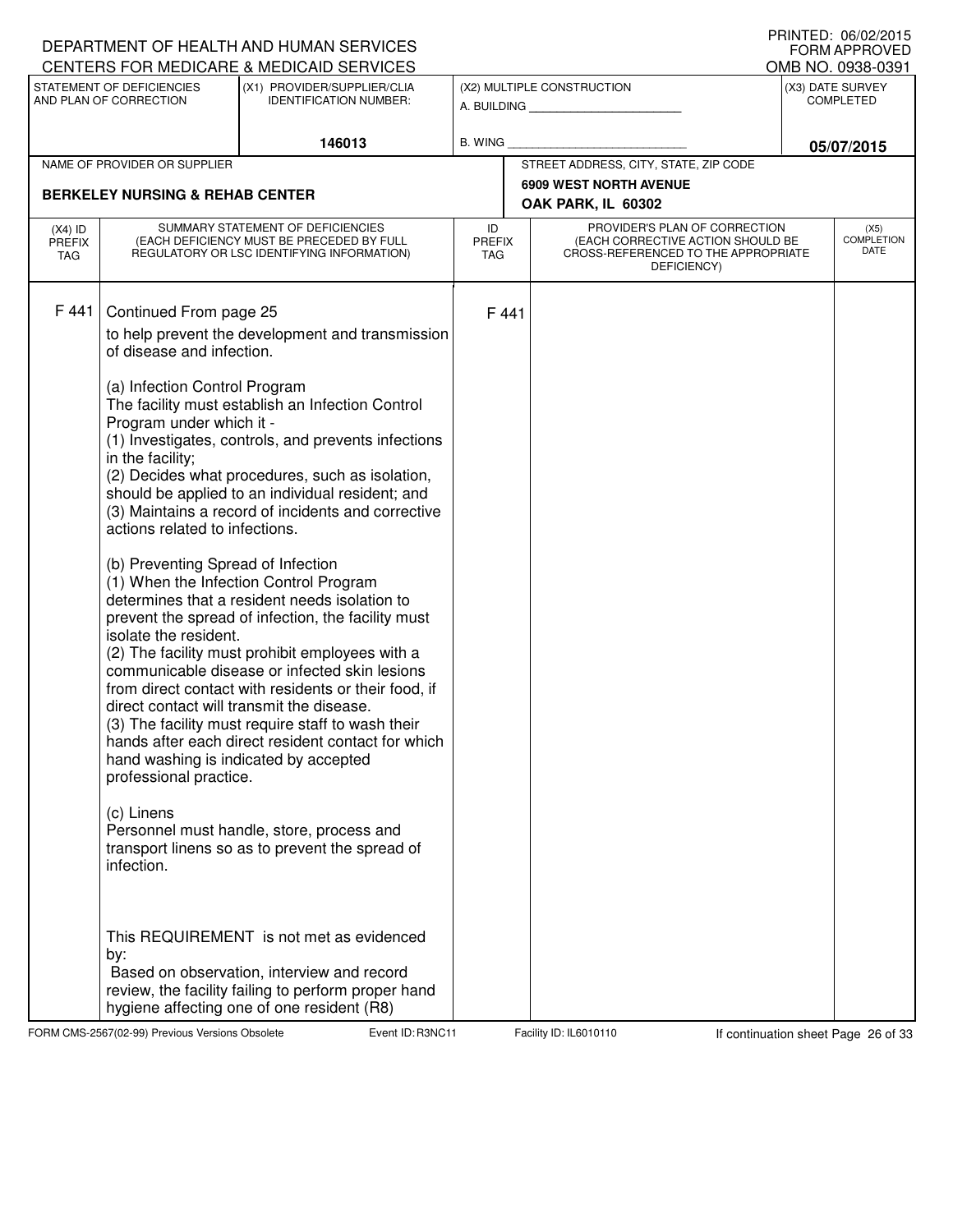|                                            |                                                                                                                              | DEPARTMENT OF HEALTH AND HUMAN SERVICES<br>CENTERS FOR MEDICARE & MEDICAID SERVICES                                                                                                                                                                                                                                                                                                                                                                                                                                                                                                                                                                                                                                                                                                                                                                                                                                                                                                                                                                                                                                                                                                                                                                                                                                                                                                                                                                                                                                                                                                                                                                                                  |                    |                      |                                                                                                                          |                                                           | FRIIVIEU. VOIVZIZUIJ<br><b>FORM APPROVED</b> |
|--------------------------------------------|------------------------------------------------------------------------------------------------------------------------------|--------------------------------------------------------------------------------------------------------------------------------------------------------------------------------------------------------------------------------------------------------------------------------------------------------------------------------------------------------------------------------------------------------------------------------------------------------------------------------------------------------------------------------------------------------------------------------------------------------------------------------------------------------------------------------------------------------------------------------------------------------------------------------------------------------------------------------------------------------------------------------------------------------------------------------------------------------------------------------------------------------------------------------------------------------------------------------------------------------------------------------------------------------------------------------------------------------------------------------------------------------------------------------------------------------------------------------------------------------------------------------------------------------------------------------------------------------------------------------------------------------------------------------------------------------------------------------------------------------------------------------------------------------------------------------------|--------------------|----------------------|--------------------------------------------------------------------------------------------------------------------------|-----------------------------------------------------------|----------------------------------------------|
|                                            | STATEMENT OF DEFICIENCIES<br>AND PLAN OF CORRECTION                                                                          | (X1) PROVIDER/SUPPLIER/CLIA<br><b>IDENTIFICATION NUMBER:</b>                                                                                                                                                                                                                                                                                                                                                                                                                                                                                                                                                                                                                                                                                                                                                                                                                                                                                                                                                                                                                                                                                                                                                                                                                                                                                                                                                                                                                                                                                                                                                                                                                         |                    |                      | (X2) MULTIPLE CONSTRUCTION<br>A. BUILDING                                                                                | OMB NO. 0938-0391<br>(X3) DATE SURVEY<br><b>COMPLETED</b> |                                              |
|                                            |                                                                                                                              | 146013                                                                                                                                                                                                                                                                                                                                                                                                                                                                                                                                                                                                                                                                                                                                                                                                                                                                                                                                                                                                                                                                                                                                                                                                                                                                                                                                                                                                                                                                                                                                                                                                                                                                               | <b>B. WING</b>     |                      |                                                                                                                          |                                                           | 05/07/2015                                   |
|                                            | NAME OF PROVIDER OR SUPPLIER                                                                                                 |                                                                                                                                                                                                                                                                                                                                                                                                                                                                                                                                                                                                                                                                                                                                                                                                                                                                                                                                                                                                                                                                                                                                                                                                                                                                                                                                                                                                                                                                                                                                                                                                                                                                                      |                    |                      | STREET ADDRESS, CITY, STATE, ZIP CODE                                                                                    |                                                           |                                              |
| <b>BERKELEY NURSING &amp; REHAB CENTER</b> |                                                                                                                              |                                                                                                                                                                                                                                                                                                                                                                                                                                                                                                                                                                                                                                                                                                                                                                                                                                                                                                                                                                                                                                                                                                                                                                                                                                                                                                                                                                                                                                                                                                                                                                                                                                                                                      |                    |                      | <b>6909 WEST NORTH AVENUE</b>                                                                                            |                                                           |                                              |
|                                            |                                                                                                                              |                                                                                                                                                                                                                                                                                                                                                                                                                                                                                                                                                                                                                                                                                                                                                                                                                                                                                                                                                                                                                                                                                                                                                                                                                                                                                                                                                                                                                                                                                                                                                                                                                                                                                      | OAK PARK, IL 60302 |                      |                                                                                                                          |                                                           |                                              |
| $(X4)$ ID<br><b>PREFIX</b><br>TAG          | SUMMARY STATEMENT OF DEFICIENCIES<br>(EACH DEFICIENCY MUST BE PRECEDED BY FULL<br>REGULATORY OR LSC IDENTIFYING INFORMATION) |                                                                                                                                                                                                                                                                                                                                                                                                                                                                                                                                                                                                                                                                                                                                                                                                                                                                                                                                                                                                                                                                                                                                                                                                                                                                                                                                                                                                                                                                                                                                                                                                                                                                                      |                    | <b>PREFIX</b><br>TAG | PROVIDER'S PLAN OF CORRECTION<br>(EACH CORRECTIVE ACTION SHOULD BE<br>CROSS-REFERENCED TO THE APPROPRIATE<br>DEFICIENCY) |                                                           | (X5)<br><b>COMPLETION</b><br>DATE            |
| F 441                                      | Continued From page 26<br>one of two observations.<br>Findings include:                                                      | observed during incontinence care, and two of<br>two resident (R1, R3) observed for wound care<br>treatments in the sample of 15. In addition, the<br>facility failed to perform proper hand hygiene<br>during the medication pass task for one resident<br>(R7) in the sample and five residents (R16, R18,<br>R22, R23, R24) in the supplemental sample<br>among nine residents observed for medication<br>pass, and failed to use proper procedure when<br>cleaning blood glucose monitoring machines in<br>On 5/4/15 at 1:20 PM, E11 (CNA-Certified Nurse<br>Assistant) donned gloves and transferred R8<br>from the wheelchair to her bed. E11 removed<br>R8's shoes. Without changing gloves, E11<br>removed R8's incontinence brief, placed the<br>soiled brief in the garbage can and tied off the<br>garbage liner. E11 did not change her gloves. E11<br>began to provide incontinence care for R8. E11<br>applied skin barrier cream on R8's perineal and<br>buttock areas. E11 then removed her gloves and<br>did not perform hand hygiene. E11 reached into<br>her pocket to retrieve gloves. One glove fell on<br>the floor. E11 stated, "No matter how many<br>gloves you put in your pocket, you never have<br>enough." E11's bare hands came into contact<br>with R8's skin as she applied an incontinence<br>brief without donning gloves. Before leaving the<br>room, E11 washed her hands for six seconds.<br>R3's Medical Record documents a pressure sore<br>on her left heel. R3's Physician Order Sheet<br>(POS) dated May 1, 2015 through May 31, 2015<br>documents to cleanse the left heel with Normal<br>Saline and apply Medihoney and cover with a dry |                    | F441                 |                                                                                                                          |                                                           |                                              |

FORM CMS-2567(02-99) Previous Versions Obsolete **Right Event ID: R3NC11** Facility ID: IL6010110 If continuation sheet Page 27 of 33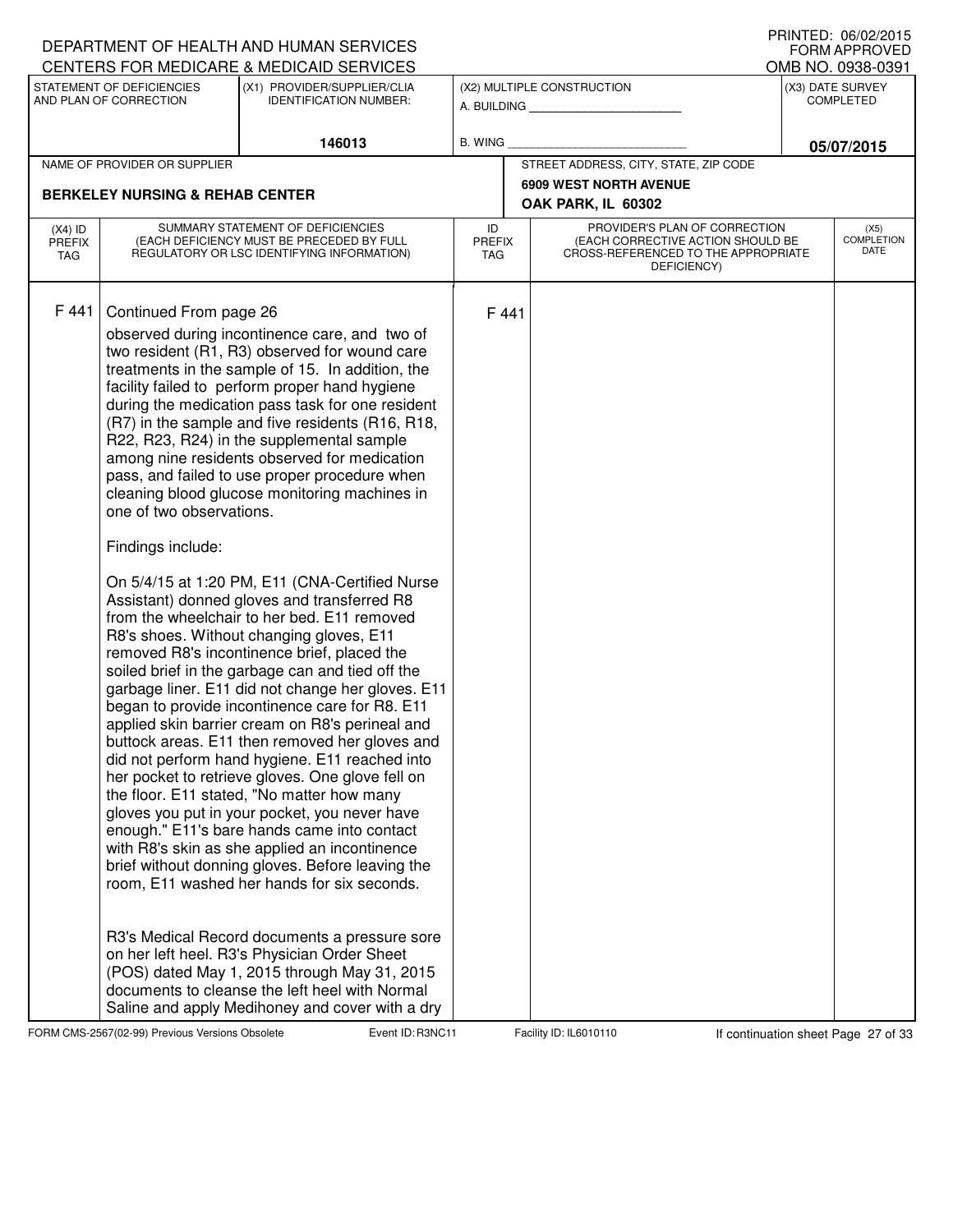|                                                                                                                                                                 |                                                                                                                              | DEPARTMENT OF HEALTH AND HUMAN SERVICES                                                                                                                                                                                                                                                                                                                                                                                                                                                                                                                                                                                                                                                                                                                                                                                                                                                                                                                                                                                                                                                                                                                                                                                                                                                                                                                                                                                                                                                                                                                                                                                                                                                                                                                     |                                   |             |                                                                                                                          |                                       | I INNILD. VOIVAAUIJ<br><b>FORM APPROVED</b> |
|-----------------------------------------------------------------------------------------------------------------------------------------------------------------|------------------------------------------------------------------------------------------------------------------------------|-------------------------------------------------------------------------------------------------------------------------------------------------------------------------------------------------------------------------------------------------------------------------------------------------------------------------------------------------------------------------------------------------------------------------------------------------------------------------------------------------------------------------------------------------------------------------------------------------------------------------------------------------------------------------------------------------------------------------------------------------------------------------------------------------------------------------------------------------------------------------------------------------------------------------------------------------------------------------------------------------------------------------------------------------------------------------------------------------------------------------------------------------------------------------------------------------------------------------------------------------------------------------------------------------------------------------------------------------------------------------------------------------------------------------------------------------------------------------------------------------------------------------------------------------------------------------------------------------------------------------------------------------------------------------------------------------------------------------------------------------------------|-----------------------------------|-------------|--------------------------------------------------------------------------------------------------------------------------|---------------------------------------|---------------------------------------------|
| CENTERS FOR MEDICARE & MEDICAID SERVICES<br>STATEMENT OF DEFICIENCIES<br>(X1) PROVIDER/SUPPLIER/CLIA<br>AND PLAN OF CORRECTION<br><b>IDENTIFICATION NUMBER:</b> |                                                                                                                              |                                                                                                                                                                                                                                                                                                                                                                                                                                                                                                                                                                                                                                                                                                                                                                                                                                                                                                                                                                                                                                                                                                                                                                                                                                                                                                                                                                                                                                                                                                                                                                                                                                                                                                                                                             |                                   |             | (X2) MULTIPLE CONSTRUCTION                                                                                               | OMB NO. 0938-0391<br>(X3) DATE SURVEY |                                             |
|                                                                                                                                                                 |                                                                                                                              |                                                                                                                                                                                                                                                                                                                                                                                                                                                                                                                                                                                                                                                                                                                                                                                                                                                                                                                                                                                                                                                                                                                                                                                                                                                                                                                                                                                                                                                                                                                                                                                                                                                                                                                                                             |                                   | A. BUILDING |                                                                                                                          | <b>COMPLETED</b>                      |                                             |
|                                                                                                                                                                 |                                                                                                                              | 146013                                                                                                                                                                                                                                                                                                                                                                                                                                                                                                                                                                                                                                                                                                                                                                                                                                                                                                                                                                                                                                                                                                                                                                                                                                                                                                                                                                                                                                                                                                                                                                                                                                                                                                                                                      | B. WING                           |             |                                                                                                                          | 05/07/2015                            |                                             |
|                                                                                                                                                                 | NAME OF PROVIDER OR SUPPLIER                                                                                                 |                                                                                                                                                                                                                                                                                                                                                                                                                                                                                                                                                                                                                                                                                                                                                                                                                                                                                                                                                                                                                                                                                                                                                                                                                                                                                                                                                                                                                                                                                                                                                                                                                                                                                                                                                             |                                   |             | STREET ADDRESS, CITY, STATE, ZIP CODE                                                                                    |                                       |                                             |
| <b>BERKELEY NURSING &amp; REHAB CENTER</b>                                                                                                                      |                                                                                                                              |                                                                                                                                                                                                                                                                                                                                                                                                                                                                                                                                                                                                                                                                                                                                                                                                                                                                                                                                                                                                                                                                                                                                                                                                                                                                                                                                                                                                                                                                                                                                                                                                                                                                                                                                                             |                                   |             | <b>6909 WEST NORTH AVENUE</b><br>OAK PARK, IL 60302                                                                      |                                       |                                             |
| $(X4)$ ID<br><b>PREFIX</b><br>TAG                                                                                                                               | SUMMARY STATEMENT OF DEFICIENCIES<br>(EACH DEFICIENCY MUST BE PRECEDED BY FULL<br>REGULATORY OR LSC IDENTIFYING INFORMATION) |                                                                                                                                                                                                                                                                                                                                                                                                                                                                                                                                                                                                                                                                                                                                                                                                                                                                                                                                                                                                                                                                                                                                                                                                                                                                                                                                                                                                                                                                                                                                                                                                                                                                                                                                                             | ID<br><b>PREFIX</b><br><b>TAG</b> |             | PROVIDER'S PLAN OF CORRECTION<br>(EACH CORRECTIVE ACTION SHOULD BE<br>CROSS-REFERENCED TO THE APPROPRIATE<br>DEFICIENCY) |                                       | (X5)<br><b>COMPLETION</b><br>DATE           |
| F441                                                                                                                                                            | Continued From page 27<br>gauze.                                                                                             | On 5/5/15 at 9:45 AM, E5 (LPN-Licensed<br>Practical Nurse/Wound Care) indicated that she<br>was the treatment nurse. E5 entered R3's room<br>and washed her hands for three seconds. E6<br>(CNA) assisted E5 with the wound dressing. E6<br>did not perform hand hygiene before applying<br>gloves. E5 left the room twice to retrieve items<br>from the treatment cart. E5 did not perform hand<br>hygiene after re-entering R3's room. As E5<br>arranged her wound care supplies, she requested<br>that E6 move the garbage can closer to her. With<br>gloved hands, E6 picked up the garbage can and<br>placed it in front of E5. E6 did not change her<br>gloves. E6 lifted R3's left leg. E5 removed the old<br>dressing from R3's left heel. E5 washed her<br>hands for two seconds. E5 requested that E6 get<br>more gloves. E6 removed her gloves and washed<br>her hands for three seconds. E6 re-entered the<br>room and donned gloves without performing hand<br>hygiene. E5 cleaned R3's left heel with Normal<br>Saline and then washed her hands for three<br>seconds. E5 then applied Medihoney and<br>wrapped R3's left heel in gauze. E5 did not<br>perform hand hygiene before leaving R3's room.<br>E6 washed her hands for five seconds.<br>On 5/5/15 at 10:16 AM, E5 (Wound Care<br>Nurse/Licensed Practical Nurse) washed her<br>hands for five seconds, put on gloves, and then<br>removed the old dressing from R1's left heel<br>pressure ulcer. At 10:18 AM, E5 removed the<br>gloves and washed her hands for six seconds. At<br>10:19 AM, E5 put on gloves and cleansed R1's<br>left heel pressure ulcer with normal saline soaked<br>gauze pads. At 10:20 AM, E5 removed the<br>gloves and washed her hands for seven seconds. | F 441                             |             |                                                                                                                          |                                       |                                             |
|                                                                                                                                                                 |                                                                                                                              | At 10:21 AM, E5 applied the new wound dressing                                                                                                                                                                                                                                                                                                                                                                                                                                                                                                                                                                                                                                                                                                                                                                                                                                                                                                                                                                                                                                                                                                                                                                                                                                                                                                                                                                                                                                                                                                                                                                                                                                                                                                              |                                   |             |                                                                                                                          |                                       |                                             |

FORM CMS-2567(02-99) Previous Versions Obsolete Event ID: R3NC11 Facility ID: IL6010110 If continuation sheet Page 28 of 33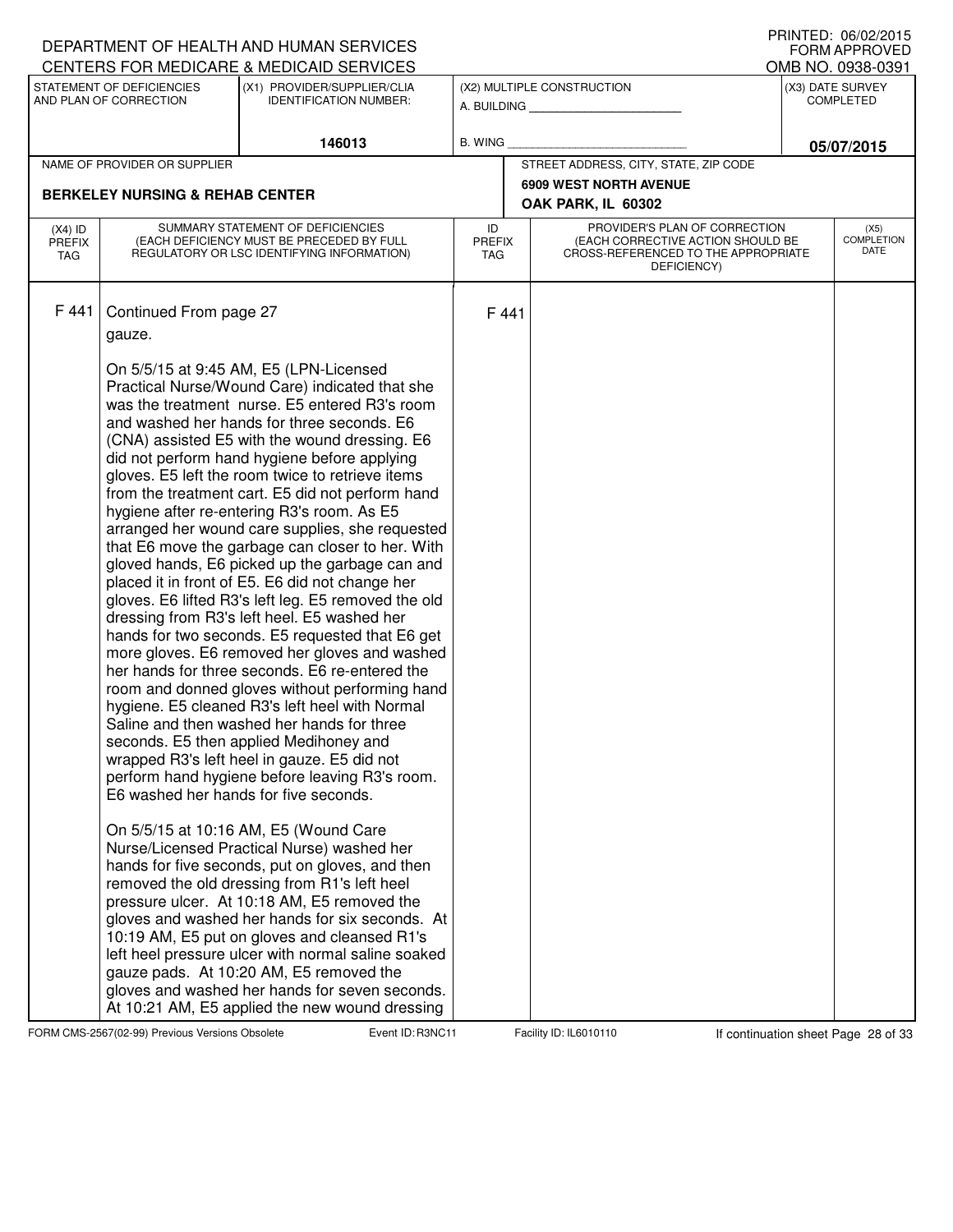|                                   |                                                                                                                                                                                 | DEPARTMENT OF HEALTH AND HUMAN SERVICES                                                                                                                                                                                                                                                                                                                                                                                                                                                                                                                                                                                                                                                                                                                                                                                                                                                                                                                                                                                                                                                                                                                                                                                                                                                                                                                                                                                                                                                                                                                                                                                         |                            |       |                                                                                                                          | <b>FORM APPROVED</b>                  |
|-----------------------------------|---------------------------------------------------------------------------------------------------------------------------------------------------------------------------------|---------------------------------------------------------------------------------------------------------------------------------------------------------------------------------------------------------------------------------------------------------------------------------------------------------------------------------------------------------------------------------------------------------------------------------------------------------------------------------------------------------------------------------------------------------------------------------------------------------------------------------------------------------------------------------------------------------------------------------------------------------------------------------------------------------------------------------------------------------------------------------------------------------------------------------------------------------------------------------------------------------------------------------------------------------------------------------------------------------------------------------------------------------------------------------------------------------------------------------------------------------------------------------------------------------------------------------------------------------------------------------------------------------------------------------------------------------------------------------------------------------------------------------------------------------------------------------------------------------------------------------|----------------------------|-------|--------------------------------------------------------------------------------------------------------------------------|---------------------------------------|
|                                   | STATEMENT OF DEFICIENCIES                                                                                                                                                       | CENTERS FOR MEDICARE & MEDICAID SERVICES<br>(X1) PROVIDER/SUPPLIER/CLIA                                                                                                                                                                                                                                                                                                                                                                                                                                                                                                                                                                                                                                                                                                                                                                                                                                                                                                                                                                                                                                                                                                                                                                                                                                                                                                                                                                                                                                                                                                                                                         |                            |       |                                                                                                                          | OMB NO. 0938-0391<br>(X3) DATE SURVEY |
|                                   | AND PLAN OF CORRECTION                                                                                                                                                          | <b>IDENTIFICATION NUMBER:</b>                                                                                                                                                                                                                                                                                                                                                                                                                                                                                                                                                                                                                                                                                                                                                                                                                                                                                                                                                                                                                                                                                                                                                                                                                                                                                                                                                                                                                                                                                                                                                                                                   |                            |       | (X2) MULTIPLE CONSTRUCTION<br>A. BUILDING                                                                                | <b>COMPLETED</b>                      |
|                                   |                                                                                                                                                                                 | 146013                                                                                                                                                                                                                                                                                                                                                                                                                                                                                                                                                                                                                                                                                                                                                                                                                                                                                                                                                                                                                                                                                                                                                                                                                                                                                                                                                                                                                                                                                                                                                                                                                          | B. WING                    |       |                                                                                                                          | 05/07/2015                            |
|                                   | NAME OF PROVIDER OR SUPPLIER                                                                                                                                                    |                                                                                                                                                                                                                                                                                                                                                                                                                                                                                                                                                                                                                                                                                                                                                                                                                                                                                                                                                                                                                                                                                                                                                                                                                                                                                                                                                                                                                                                                                                                                                                                                                                 |                            |       | STREET ADDRESS, CITY, STATE, ZIP CODE                                                                                    |                                       |
|                                   | <b>BERKELEY NURSING &amp; REHAB CENTER</b>                                                                                                                                      |                                                                                                                                                                                                                                                                                                                                                                                                                                                                                                                                                                                                                                                                                                                                                                                                                                                                                                                                                                                                                                                                                                                                                                                                                                                                                                                                                                                                                                                                                                                                                                                                                                 |                            |       | <b>6909 WEST NORTH AVENUE</b><br>OAK PARK, IL 60302                                                                      |                                       |
| $(X4)$ ID<br><b>PREFIX</b><br>TAG |                                                                                                                                                                                 | SUMMARY STATEMENT OF DEFICIENCIES<br>(EACH DEFICIENCY MUST BE PRECEDED BY FULL<br>REGULATORY OR LSC IDENTIFYING INFORMATION)                                                                                                                                                                                                                                                                                                                                                                                                                                                                                                                                                                                                                                                                                                                                                                                                                                                                                                                                                                                                                                                                                                                                                                                                                                                                                                                                                                                                                                                                                                    | ID<br><b>PREFIX</b><br>TAG |       | PROVIDER'S PLAN OF CORRECTION<br>(EACH CORRECTIVE ACTION SHOULD BE<br>CROSS-REFERENCED TO THE APPROPRIATE<br>DEFICIENCY) | (X5)<br><b>COMPLETION</b><br>DATE     |
| F 441                             | Continued From page 28<br>ischial pressure ulcer.<br>the glucometer while it was air drying.<br>minutes.<br>On 5/5/15 at 1:40 PM, E2 stated, "The<br>regular germicidal wipes." | to R1's left heel pressure ulcer. At 10:24 AM, E5<br>washed her hands for eight seconds. At 10:25<br>AM, E5 put on gloves and removed the old<br>dressing from R1's sacral pressure ulcer. At<br>10:26 AM, E5 removed the gloves and washed<br>her hands for five seconds. At 10:27 AM, E5 put<br>on gloves and cleansed R1's sacral pressure<br>ulcer with normal saline soaked gauze pads. At<br>10:28 AM, E5 removed the gloves and washed<br>her hands for seven seconds. At 10:29 AM, E5<br>applied the new wound dressing to R1's sacral<br>pressure ulcer. At 10:30 AM, E5 removed the<br>gloves and washed her hands for five seconds.<br>At 10:31 AM, E5 put on gloves and removed the<br>old dressing from R1's right ischial pressure<br>ulcer. At 10:33 AM, E5 removed the gloves and<br>washed her hands for six seconds. E5 then put<br>on gloves and cleansed R1's right ischial<br>pressure ulcer with normal saline soaked gauze<br>pads. At 10:34 AM, E5 removed the gloves and<br>washed her hands for five seconds. At 10:35 AM,<br>E5 applied the new wound dressing to R1's right<br>On 5/5/15 at 11:17 AM, E12 (Licensed Practical<br>Nurse) cleaned a glucometer for one minute with<br>a germicidal wipe and then placed the glucometer<br>on top of the medication cart. E12 opened the<br>medication administration record (MAR) book<br>which caused the binder cover to rest on top of<br>Manufacturer's guidelines for germicidal wipes<br>denote that the surface should be wet for three<br>glucometer should be wet for three minutes when<br>using the "plus" germicidal wipes instead of the |                            | F 441 |                                                                                                                          |                                       |

FORM CMS-2567(02-99) Previous Versions Obsolete Event ID: R3NC11 Facility ID: IL6010110 If continuation sheet Page 29 of 33

DEPARTMENT OF HEALTH AND HUMAN SERVICES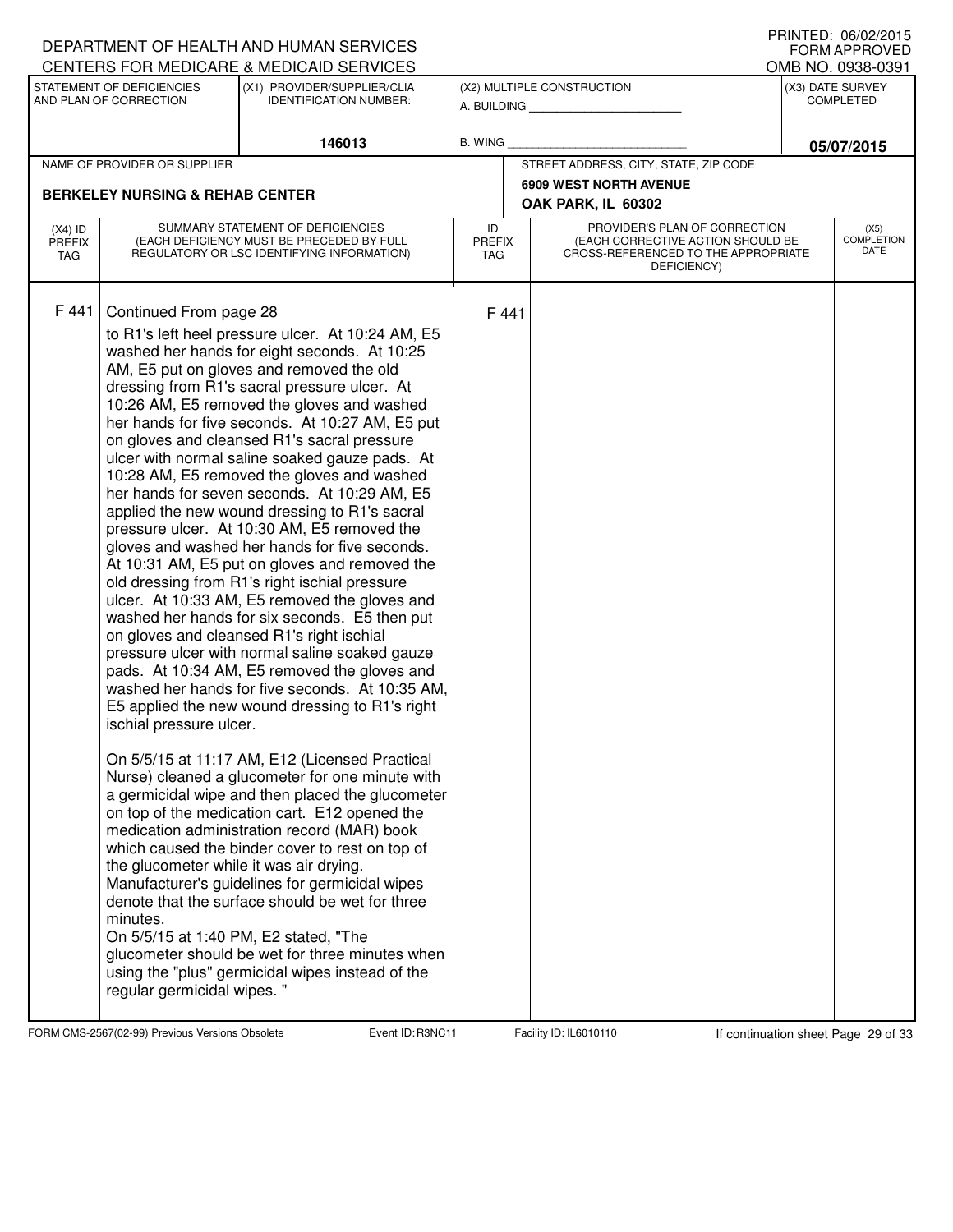|                                                                                                      |                                                                                                                                                                                                                                                                                                     | DEPARTMENT OF HEALTH AND HUMAN SERVICES                                                                                                                                                                                                                                                                                                                                                                                                                                                                                                                                                                                                                                                                                                                                                                                                                                                                                                                                                                                                                                                                                                                                                                                                                                                                                                                                                                                                               |                |                             |                                                                                                                          |                                      | I IUINILLI. VUIVLILUIJ<br><b>FORM APPROVED</b> |
|------------------------------------------------------------------------------------------------------|-----------------------------------------------------------------------------------------------------------------------------------------------------------------------------------------------------------------------------------------------------------------------------------------------------|-------------------------------------------------------------------------------------------------------------------------------------------------------------------------------------------------------------------------------------------------------------------------------------------------------------------------------------------------------------------------------------------------------------------------------------------------------------------------------------------------------------------------------------------------------------------------------------------------------------------------------------------------------------------------------------------------------------------------------------------------------------------------------------------------------------------------------------------------------------------------------------------------------------------------------------------------------------------------------------------------------------------------------------------------------------------------------------------------------------------------------------------------------------------------------------------------------------------------------------------------------------------------------------------------------------------------------------------------------------------------------------------------------------------------------------------------------|----------------|-----------------------------|--------------------------------------------------------------------------------------------------------------------------|--------------------------------------|------------------------------------------------|
| CENTERS FOR MEDICARE & MEDICAID SERVICES<br>STATEMENT OF DEFICIENCIES<br>(X1) PROVIDER/SUPPLIER/CLIA |                                                                                                                                                                                                                                                                                                     |                                                                                                                                                                                                                                                                                                                                                                                                                                                                                                                                                                                                                                                                                                                                                                                                                                                                                                                                                                                                                                                                                                                                                                                                                                                                                                                                                                                                                                                       |                |                             | (X2) MULTIPLE CONSTRUCTION                                                                                               |                                      | OMB NO. 0938-0391                              |
|                                                                                                      | AND PLAN OF CORRECTION<br><b>IDENTIFICATION NUMBER:</b>                                                                                                                                                                                                                                             |                                                                                                                                                                                                                                                                                                                                                                                                                                                                                                                                                                                                                                                                                                                                                                                                                                                                                                                                                                                                                                                                                                                                                                                                                                                                                                                                                                                                                                                       |                |                             | A. BUILDING                                                                                                              | (X3) DATE SURVEY<br><b>COMPLETED</b> |                                                |
|                                                                                                      |                                                                                                                                                                                                                                                                                                     | 146013                                                                                                                                                                                                                                                                                                                                                                                                                                                                                                                                                                                                                                                                                                                                                                                                                                                                                                                                                                                                                                                                                                                                                                                                                                                                                                                                                                                                                                                | <b>B. WING</b> |                             |                                                                                                                          |                                      | 05/07/2015                                     |
|                                                                                                      | NAME OF PROVIDER OR SUPPLIER                                                                                                                                                                                                                                                                        |                                                                                                                                                                                                                                                                                                                                                                                                                                                                                                                                                                                                                                                                                                                                                                                                                                                                                                                                                                                                                                                                                                                                                                                                                                                                                                                                                                                                                                                       |                |                             | STREET ADDRESS, CITY, STATE, ZIP CODE                                                                                    |                                      |                                                |
|                                                                                                      | <b>BERKELEY NURSING &amp; REHAB CENTER</b>                                                                                                                                                                                                                                                          |                                                                                                                                                                                                                                                                                                                                                                                                                                                                                                                                                                                                                                                                                                                                                                                                                                                                                                                                                                                                                                                                                                                                                                                                                                                                                                                                                                                                                                                       |                |                             | <b>6909 WEST NORTH AVENUE</b>                                                                                            |                                      |                                                |
|                                                                                                      |                                                                                                                                                                                                                                                                                                     |                                                                                                                                                                                                                                                                                                                                                                                                                                                                                                                                                                                                                                                                                                                                                                                                                                                                                                                                                                                                                                                                                                                                                                                                                                                                                                                                                                                                                                                       |                |                             | OAK PARK, IL 60302                                                                                                       |                                      |                                                |
| $(X4)$ ID<br><b>PREFIX</b><br><b>TAG</b>                                                             | SUMMARY STATEMENT OF DEFICIENCIES<br>(EACH DEFICIENCY MUST BE PRECEDED BY FULL<br>REGULATORY OR LSC IDENTIFYING INFORMATION)                                                                                                                                                                        |                                                                                                                                                                                                                                                                                                                                                                                                                                                                                                                                                                                                                                                                                                                                                                                                                                                                                                                                                                                                                                                                                                                                                                                                                                                                                                                                                                                                                                                       |                | <b>PREFIX</b><br><b>TAG</b> | PROVIDER'S PLAN OF CORRECTION<br>(EACH CORRECTIVE ACTION SHOULD BE<br>CROSS-REFERENCED TO THE APPROPRIATE<br>DEFICIENCY) |                                      | (X5)<br><b>COMPLETION</b><br>DATE              |
| F 441                                                                                                | Continued From page 29<br>20 seconds.<br>medication to R18.<br>hands for less than 20 seconds.<br>medication to R7.<br>hands for less than 20 seconds after<br>administering the medication to R24.<br>administration.<br>documents in part the following:<br>Hospital Environmental Control. 1996. | On 5/4/15 at 12:50 PM, E24 (Licensed Practical<br>Nurse) administered medications to R22 without<br>washing her hands. After administering<br>medications, E24 washed her hands for less than<br>On 5/4/15 at 12:54 PM, E24 washed her hands<br>for less than 20 seconds after administering<br>On 5/5/15 at 8:41 AM, E12 (Licensed Practical<br>Nurse) washed her hands for less than 10<br>seconds after administering medication to R23.<br>On 5/5/15 at 9:00 AM, E12 did not wash her<br>hands before taking R7's blood pressure. After<br>taking R7's blood pressure, E12 washed her<br>On 5/5/15 at 9:08 AM, E12 washed her hands for<br>less than 20 seconds after administering<br>On 5/5/15 at 9:30 AM, E12 washed her hands for<br>less than 20 seconds after administering<br>medication to R24. At 9:46 AM, E12 returned to<br>administer additional medication and washed her<br>At 10:12 AM, E12 did not wash her hands before<br>administering a nebulizer treatment to R16 and<br>washed her hands for less than 20 seconds after<br>The facility's undated policy, "Handwashing"<br>2. The facility follows the Centers for Disease<br>Control's Guidelines for Hand washing and<br>4. Appropriate ten (10) to fifteen (15) second<br>hand washing must be performed under the<br>following conditions: d. Before preparing or<br>handling medications; e. Before handling clean<br>or soiled dressings, gauze, pads, etc.; f. After |                | F441                        |                                                                                                                          |                                      |                                                |

FORM CMS-2567(02-99) Previous Versions Obsolete Event ID: R3NC11 Facility ID: IL6010110 If continuation sheet Page 30 of 33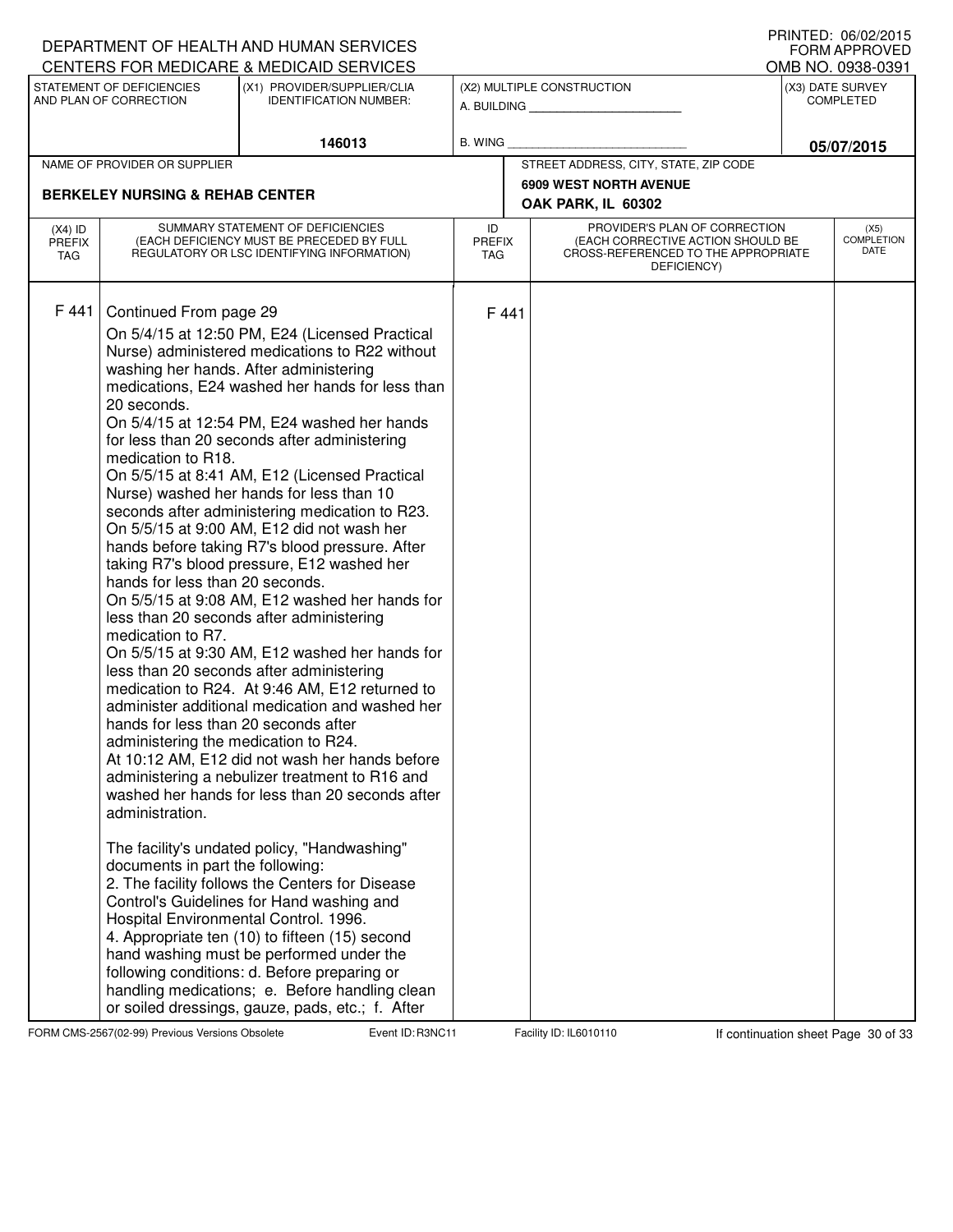|                                          |                                                                                                                                                                                                             | DEPARTMENT OF HEALTH AND HUMAN SERVICES<br>CENTERS FOR MEDICARE & MEDICAID SERVICES                                                                                                                                                                                                                                                                                                                                                                                                                                                                                                                                                                                                                                                                                                                                                                                                                                                                                                                                                                                                                                                                                                                                                                                                                                                                                                                                                                                                                 |                |               |                                                                                                                          |                                      | I INNILD. VOIVAAUIJ<br><b>FORM APPROVED</b><br>OMB NO. 0938-0391 |
|------------------------------------------|-------------------------------------------------------------------------------------------------------------------------------------------------------------------------------------------------------------|-----------------------------------------------------------------------------------------------------------------------------------------------------------------------------------------------------------------------------------------------------------------------------------------------------------------------------------------------------------------------------------------------------------------------------------------------------------------------------------------------------------------------------------------------------------------------------------------------------------------------------------------------------------------------------------------------------------------------------------------------------------------------------------------------------------------------------------------------------------------------------------------------------------------------------------------------------------------------------------------------------------------------------------------------------------------------------------------------------------------------------------------------------------------------------------------------------------------------------------------------------------------------------------------------------------------------------------------------------------------------------------------------------------------------------------------------------------------------------------------------------|----------------|---------------|--------------------------------------------------------------------------------------------------------------------------|--------------------------------------|------------------------------------------------------------------|
|                                          | STATEMENT OF DEFICIENCIES<br>AND PLAN OF CORRECTION                                                                                                                                                         | (X1) PROVIDER/SUPPLIER/CLIA<br><b>IDENTIFICATION NUMBER:</b>                                                                                                                                                                                                                                                                                                                                                                                                                                                                                                                                                                                                                                                                                                                                                                                                                                                                                                                                                                                                                                                                                                                                                                                                                                                                                                                                                                                                                                        |                |               | (X2) MULTIPLE CONSTRUCTION<br>A. BUILDING                                                                                | (X3) DATE SURVEY<br><b>COMPLETED</b> |                                                                  |
|                                          |                                                                                                                                                                                                             | 146013                                                                                                                                                                                                                                                                                                                                                                                                                                                                                                                                                                                                                                                                                                                                                                                                                                                                                                                                                                                                                                                                                                                                                                                                                                                                                                                                                                                                                                                                                              | <b>B. WING</b> |               |                                                                                                                          |                                      | 05/07/2015                                                       |
|                                          | NAME OF PROVIDER OR SUPPLIER                                                                                                                                                                                |                                                                                                                                                                                                                                                                                                                                                                                                                                                                                                                                                                                                                                                                                                                                                                                                                                                                                                                                                                                                                                                                                                                                                                                                                                                                                                                                                                                                                                                                                                     |                |               | STREET ADDRESS, CITY, STATE, ZIP CODE                                                                                    |                                      |                                                                  |
|                                          | <b>BERKELEY NURSING &amp; REHAB CENTER</b>                                                                                                                                                                  |                                                                                                                                                                                                                                                                                                                                                                                                                                                                                                                                                                                                                                                                                                                                                                                                                                                                                                                                                                                                                                                                                                                                                                                                                                                                                                                                                                                                                                                                                                     |                |               | <b>6909 WEST NORTH AVENUE</b><br>OAK PARK, IL 60302                                                                      |                                      |                                                                  |
| $(X4)$ ID<br><b>PREFIX</b><br><b>TAG</b> | SUMMARY STATEMENT OF DEFICIENCIES<br>(EACH DEFICIENCY MUST BE PRECEDED BY FULL<br>REGULATORY OR LSC IDENTIFYING INFORMATION)                                                                                |                                                                                                                                                                                                                                                                                                                                                                                                                                                                                                                                                                                                                                                                                                                                                                                                                                                                                                                                                                                                                                                                                                                                                                                                                                                                                                                                                                                                                                                                                                     |                | <b>PREFIX</b> | PROVIDER'S PLAN OF CORRECTION<br>(EACH CORRECTIVE ACTION SHOULD BE<br>CROSS-REFERENCED TO THE APPROPRIATE<br>DEFICIENCY) |                                      | (X5)<br><b>COMPLETION</b><br>DATE                                |
| F441<br>F 494<br>$SS = F$                | Continued From page 30<br>completion of duty."<br>prepare medications. Then after giving<br>their hands."<br>am going to revise the policy."<br>TRAINING/COMPETENCY<br>approved by the State as meeting the | handling used dressings, contaminated<br>equipment, etc.; g. After contact with blood,<br>body fluids, secretions, excretions, mucous<br>membranes, or non-intact skin; h. After handling<br>items potentially contaminated with blood, body<br>fluids, secretions, or excretions; j. After removing<br>gloves; I. Whenever in doubt; m. Upon<br>On 5/6/15 at 10:15 AM, E2 (Director of Nursing)<br>stated in part that when performing wound care<br>the staff should wash their hands for 20 seconds<br>On 5/6/15 at 10:20 AM, E2 (Director of Nursing)<br>stated, "During medication administration, nurses<br>are expected to wash their hands before they<br>medications to residents, the nurses should wash<br>On 5/6/15, E1 (Administrator) stated, "I am going<br>to say that our current hand washing policy is<br>wrong and that it should be at least 20 seconds. I<br>483.75(e)(2)-(3) NURSE AIDE WORK > 4 MO -<br>A facility must not use any individual working in<br>the facility as a nurse aide for more than 4<br>months, on a full-time basis, unless that individual<br>is competent to provide nursing and nursing<br>related services; and that individual has<br>completed a training and competency evaluation<br>program, or a competency evaluation program<br>requirements of §§483.151-483.154 of this part;<br>or that individual has been deemed or determined<br>competent as provided in §483.150(a) and (b).<br>A facility must not use on a temporary, per diem, | F 441<br>F494  |               |                                                                                                                          |                                      |                                                                  |

FORM CMS-2567(02-99) Previous Versions Obsolete Event ID: R3NC11 Facility ID: IL6010110 If continuation sheet Page 31 of 33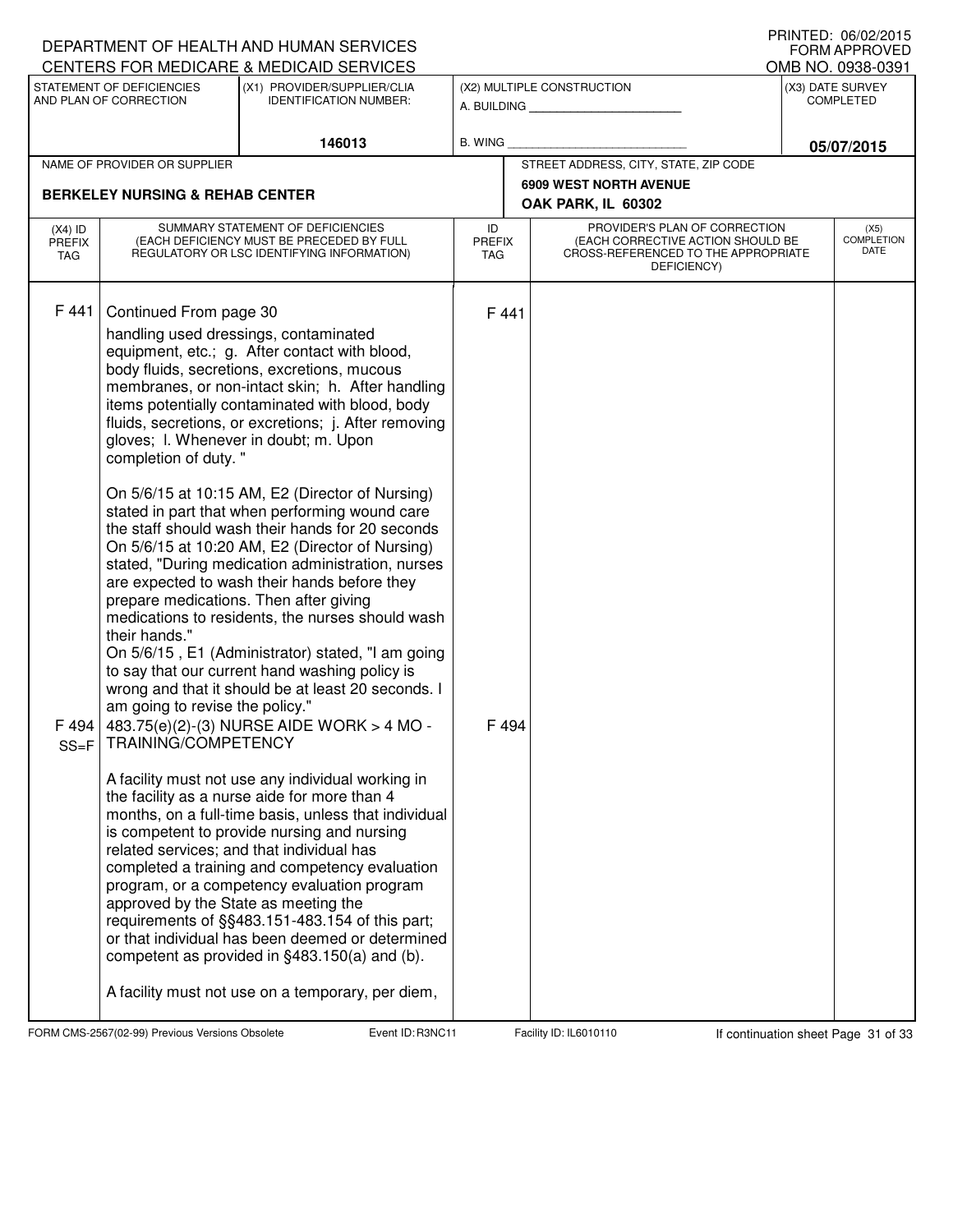|                                   |                                                 | DEPARTMENT OF HEALTH AND HUMAN SERVICES                                                                                                                                                                                                                                                                                                                                                                                                                                                                                                                                                                                                                                                                                   |                                   |                                                                                                                          | FORM APPROVED<br>OMB NO. 0938-0391 |
|-----------------------------------|-------------------------------------------------|---------------------------------------------------------------------------------------------------------------------------------------------------------------------------------------------------------------------------------------------------------------------------------------------------------------------------------------------------------------------------------------------------------------------------------------------------------------------------------------------------------------------------------------------------------------------------------------------------------------------------------------------------------------------------------------------------------------------------|-----------------------------------|--------------------------------------------------------------------------------------------------------------------------|------------------------------------|
|                                   | STATEMENT OF DEFICIENCIES                       | CENTERS FOR MEDICARE & MEDICAID SERVICES<br>(X1) PROVIDER/SUPPLIER/CLIA                                                                                                                                                                                                                                                                                                                                                                                                                                                                                                                                                                                                                                                   |                                   | (X2) MULTIPLE CONSTRUCTION                                                                                               | (X3) DATE SURVEY                   |
|                                   | AND PLAN OF CORRECTION                          | <b>IDENTIFICATION NUMBER:</b>                                                                                                                                                                                                                                                                                                                                                                                                                                                                                                                                                                                                                                                                                             |                                   | A. BUILDING                                                                                                              | <b>COMPLETED</b>                   |
|                                   |                                                 | 146013                                                                                                                                                                                                                                                                                                                                                                                                                                                                                                                                                                                                                                                                                                                    | <b>B. WING</b>                    |                                                                                                                          | 05/07/2015                         |
|                                   | NAME OF PROVIDER OR SUPPLIER                    |                                                                                                                                                                                                                                                                                                                                                                                                                                                                                                                                                                                                                                                                                                                           |                                   | STREET ADDRESS, CITY, STATE, ZIP CODE                                                                                    |                                    |
|                                   | <b>BERKELEY NURSING &amp; REHAB CENTER</b>      |                                                                                                                                                                                                                                                                                                                                                                                                                                                                                                                                                                                                                                                                                                                           |                                   | <b>6909 WEST NORTH AVENUE</b><br>OAK PARK, IL 60302                                                                      |                                    |
| $(X4)$ ID<br><b>PREFIX</b><br>TAG |                                                 | SUMMARY STATEMENT OF DEFICIENCIES<br>(EACH DEFICIENCY MUST BE PRECEDED BY FULL<br>REGULATORY OR LSC IDENTIFYING INFORMATION)                                                                                                                                                                                                                                                                                                                                                                                                                                                                                                                                                                                              | ID<br><b>PREFIX</b><br><b>TAG</b> | PROVIDER'S PLAN OF CORRECTION<br>(EACH CORRECTIVE ACTION SHOULD BE<br>CROSS-REFERENCED TO THE APPROPRIATE<br>DEFICIENCY) | (X5)<br><b>COMPLETION</b><br>DATE  |
| F 494                             | Continued From page 31<br>this section.<br>by:  | leased, or any basis other than a permanent<br>employee any individual who does not meet the<br>requirements in paragraphs (e)(2)(i) and (ii) of<br>Nurse aides do not include those individuals who<br>furnish services to residents only as paid feeding<br>assistants as defined in §488.301 of this chapter.<br>This REQUIREMENT is not met as evidenced                                                                                                                                                                                                                                                                                                                                                              | F 494                             |                                                                                                                          |                                    |
|                                   | residents in the facility.<br>Findings include: | Based on interview and record review, the facility<br>failed to assure competency based on Health<br>Care Worker Registry requirements for one<br>employee (E6) working as a certified nurse aide<br>(CNA) for over seven months, out of 20 CNA files<br>reviewed. This has the potential to affect all 57<br>On 5/7/15, a review of personnel files for E6<br>(Certified Nurse Aide/CNA) found that she was<br>originally hired on 7/24/14, worked as an orientee<br>on 7/24/14, 7/25/14 and 7/26/14, but was then put<br>off work due to a hit on her criminal background<br>check. E6 was granted a waiver on 9/17/14 and<br>was rehired on 9/20/14. However, the Health<br>Care Worker Registry check done on 7/29/14 |                                   |                                                                                                                          |                                    |
|                                   | passed her exam.                                | indicated E6 had failed her first competency<br>examination. As of 5/7/15, no further registry<br>checks had been done that indicated E6 had<br>On 5/7/15, at 3:30 PM, E1 stated she was not                                                                                                                                                                                                                                                                                                                                                                                                                                                                                                                              |                                   |                                                                                                                          |                                    |

FORM CMS-2567(02-99) Previous Versions Obsolete Event ID: R3NC11 Facility ID: IL6010110 If continuation sheet Page 32 of 33

DEPARTMENT OF HEALTH AND HUMAN SERVICES